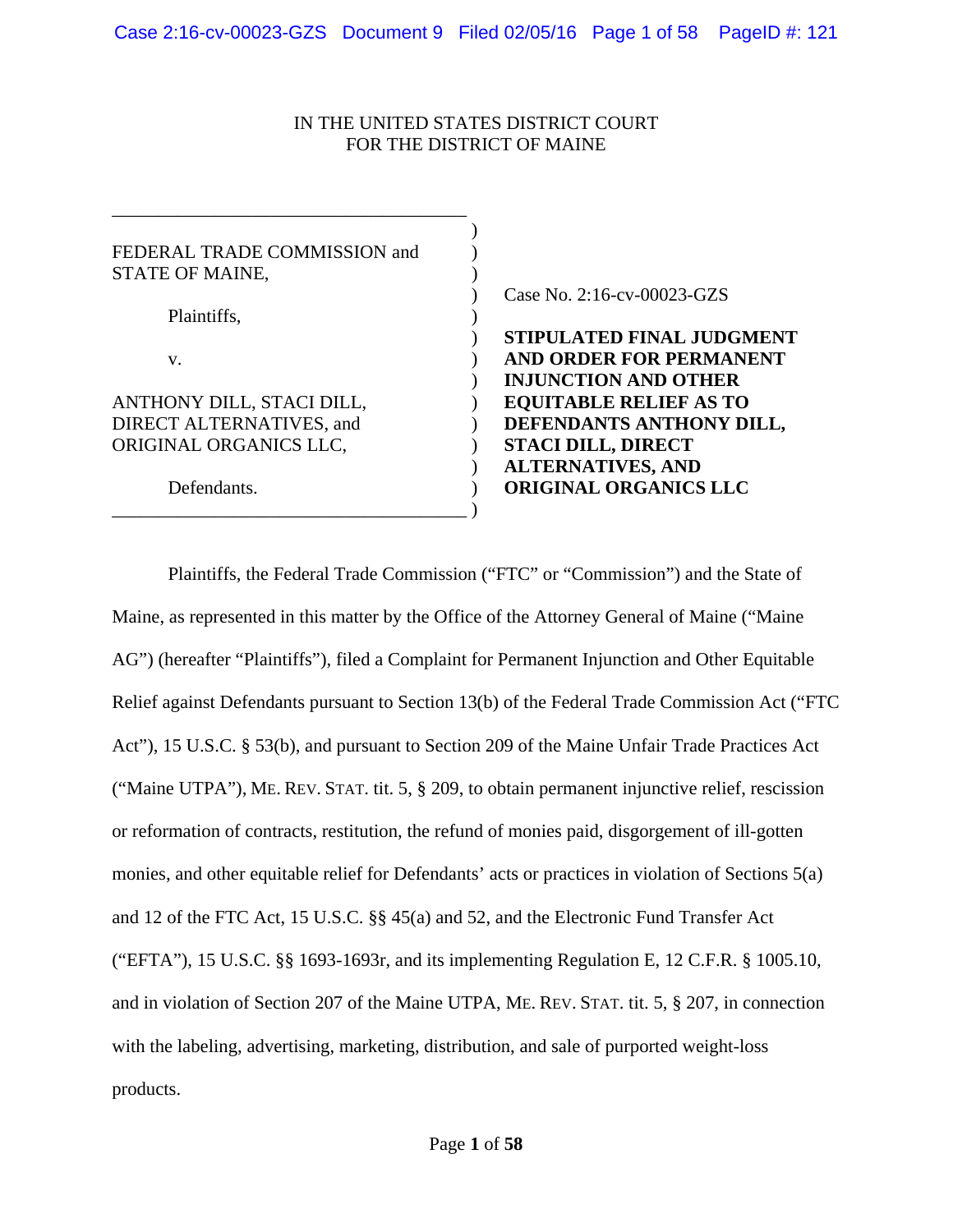The Commission, the State of Maine, and Defendants stipulate to the entry of this Final Judgment and Order for Permanent Injunction and Other Equitable Relief as to Defendants Anthony Dill and Staci Dill ("Dill Defendants") and Direct Alternatives and Original Organics LLC ("Original Organics") (hereafter collectively "Defendants").

### **FINDINGS**

1. This Court has jurisdiction over this matter.

 2. The Complaint charges that Defendants participated in unfair and deceptive acts or practices in violation of Sections 5(a) and 12 of the FTC Act, 15 U.S.C. §§ 45(a) and 52, and in violation of the Electronic Fund Transfer Act ("EFTA"), 15 U.S.C. §§ 1693-1693r, and its implementing Regulation E, 12 C.F.R. § 1005.10, and in violation of Section 207 of the Maine UTPA, ME. REV. STAT. tit. 5, § 207, in connection with the labeling, advertising, marketing, distribution, and sale of purported weight-loss products.

 3. Defendants neither admit nor deny any of the allegations in the Complaint, except as specifically stated in this Final Order. For purposes of this action, Defendants admit the facts necessary to establish jurisdiction.

 4. Defendants represent that they have ceased all sales of the products at issue in this Complaint, including all continuity sales of such products.

 5. Defendants waive any claim that they may have under the Equal Access to Justice Act, 28 U.S.C. § 2412, concerning the prosecution of this action through the date of this Final Order, and agree to bear their own costs and attorney fees.

 6. Defendants and Plaintiffs waive all rights to appeal or otherwise challenge or contest the validity of this Final Order.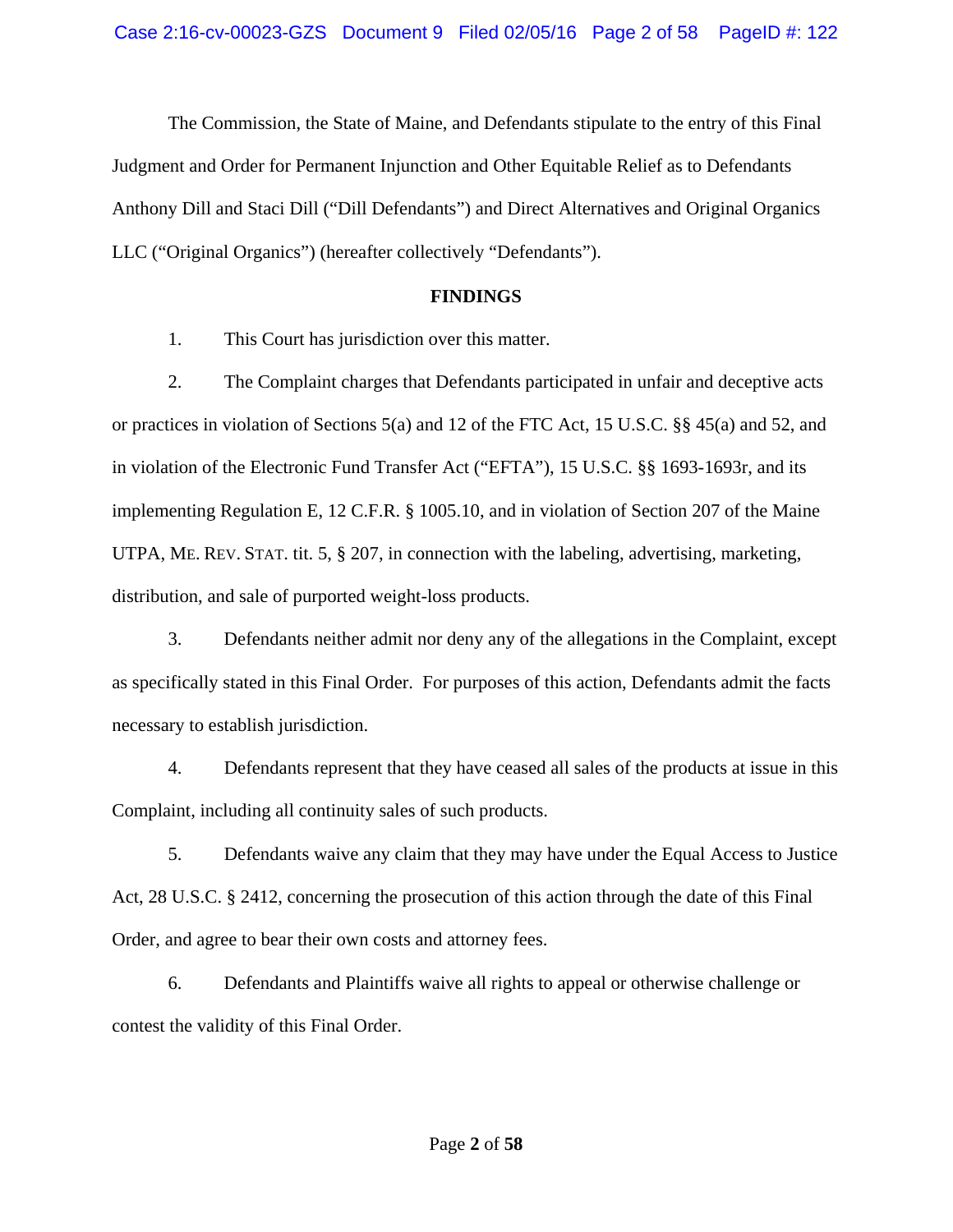# **DEFINITIONS**

For the purpose of this Final Order, the following definitions apply:

 1. "**Corporate Defendants**" means Direct Alternatives and Original Organics LLC, and their successors and assigns.

2. "**Individual Defendants**" means Anthony Dill and Staci Dill.

 3. "**Defendants**" means all of the Individual Defendants and the Corporate Defendants, individually, collectively, or in any combination.

 4. "**Cosmetic**," "**Drug**," and "**Food**" mean as defined in Section 15 of the FTC Act, 15 U.S.C. § 55.

 5. "**Covered Product**" means any dietary supplement, food, drug, or cosmetic product, whether for humans or animals, including AF Plus and Final Trim.

 6. "**Clear(ly) and conspicuous(ly)**" means that a required disclosure is difficult to miss (*i.e.*, easily noticeable) and easily understandable by ordinary consumers, including in all of the following ways:

- A. In any communication that is solely visual or solely audible, the disclosure must be made through the same means through which the communication is presented. In any communication made through both visual and audible means, such as a television advertisement, the disclosure must be presented simultaneously in both the visual and audible portions of the communication even if the representation requiring the disclosure is made in only one means;
- B. A visual disclosure, by its size, contrast, location, the length of time it appears, and other characteristics, must stand out from any accompanying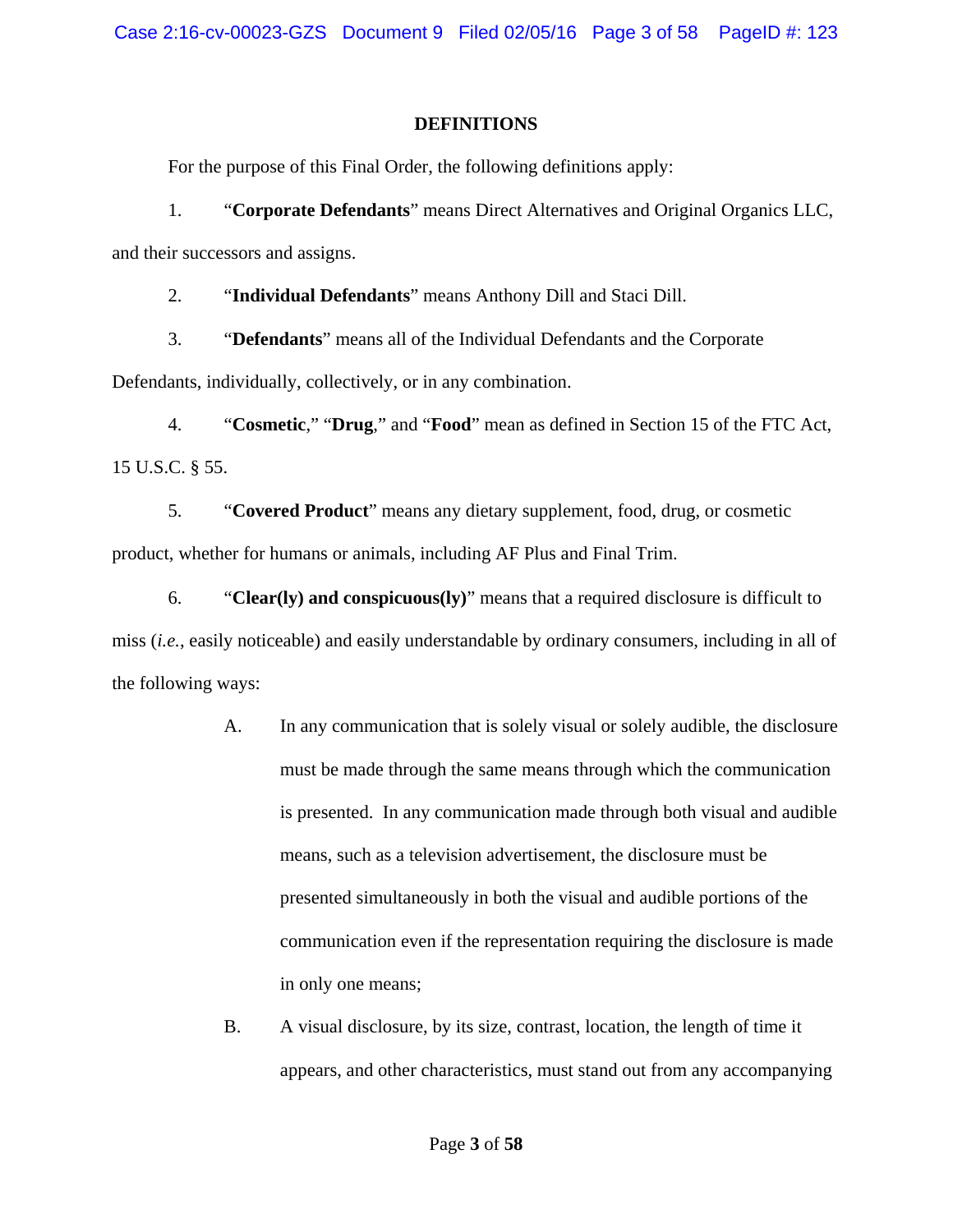text or other visual elements so that it is easily noticed, read, and understood;

- C. An audible disclosure, including by telephone or streaming video, must be delivered in a volume, speed, and cadence sufficient for ordinary consumers to easily hear and understand it;
- D. In any communication using an interactive electronic medium, such as the Internet or software, the disclosure must be unavoidable;
- E. The disclosure must use diction and syntax understandable to ordinary consumers and must appear in each language in which the representation that requires the disclosure appears;
- F. The disclosure must comply with these requirements in each medium through which it is received, including all electronic devices and face-to face communications;
- G. The disclosure must not be contradicted or mitigated by, or inconsistent with, anything else in the communication; and
- H. When the representation or sales practice targets a specific audience, such as children, the elderly, or the terminally ill, "ordinary consumers" includes reasonable members of that group.
- 7. "**Dietary supplement**" means:
	- A. any product labeled as a dietary supplement or otherwise represented as a dietary supplement; or
	- B. any pill, tablet, capsule, powder, softgel, gelcap, liquid, or other similar form containing one or more ingredients that is a vitamin, mineral, herb or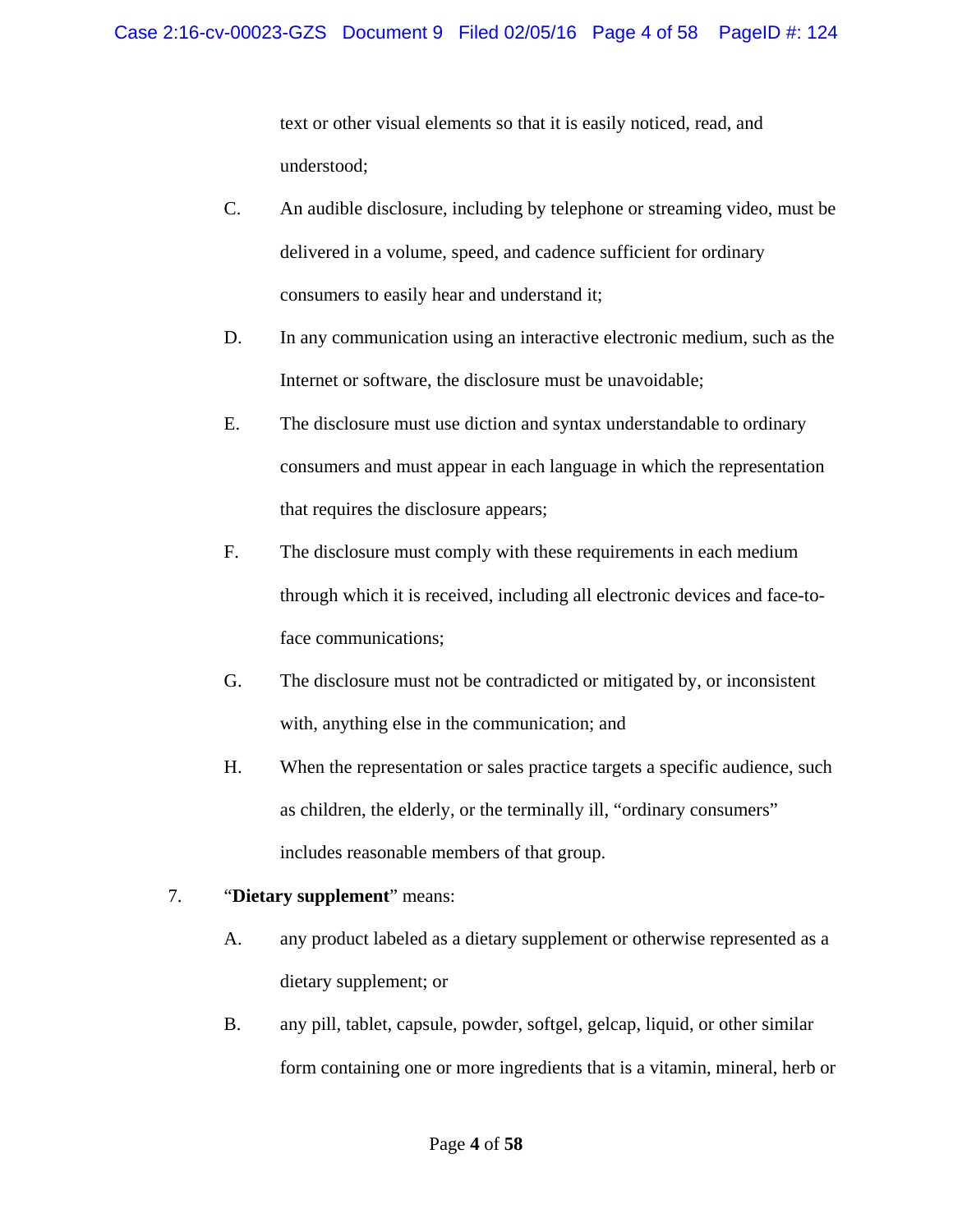other botanical, amino acid, probiotic, or other dietary substance to supplement the diet by increasing the total dietary intake, or a concentrate, metabolite, constituent, extract, or combination of any ingredient described above, that is intended to be ingested, and is not represented to be used as a conventional food or as a sole item of a meal or the diet.

 8. "**Endorsement**" means as defined in 16 C.F.R. § 255.0(b), including as explained in the Commission's Guides Concerning the Use of Endorsements and Testimonials in Advertising.

9. "**Endorser**" means an individual or organization that provides an Endorsement.

 10. "**Essentially Equivalent Product**" means a product that contains the identical ingredients, except for inactive ingredients (*e.g.*, binders, colors, fillers, excipients), in the same form and dosage, and with the same route of administration (*e.g.*, orally, sublingually), as the Covered Product; *provided that* the Covered Product may contain additional ingredients if reliable scientific evidence generally accepted by experts in the field indicates that the amount and combination of additional ingredients is unlikely to impede or inhibit the effectiveness of the ingredients in the Essentially Equivalent Product.

 11. "**Negative Option Feature**" means, in an offer or agreement to sell or provide any good, program, or service, a provision under which the consumer's silence or failure to make an affirmative action to reject goods or services, or to cancel the agreement, is interpreted by the seller or provider as acceptance of the offer.

 12. "**Person**" means a natural person, an organization, or other legal entity, including a corporation, partnership, sole proprietorship, limited liability company, association, cooperative, or any other group or combination acting as an entity.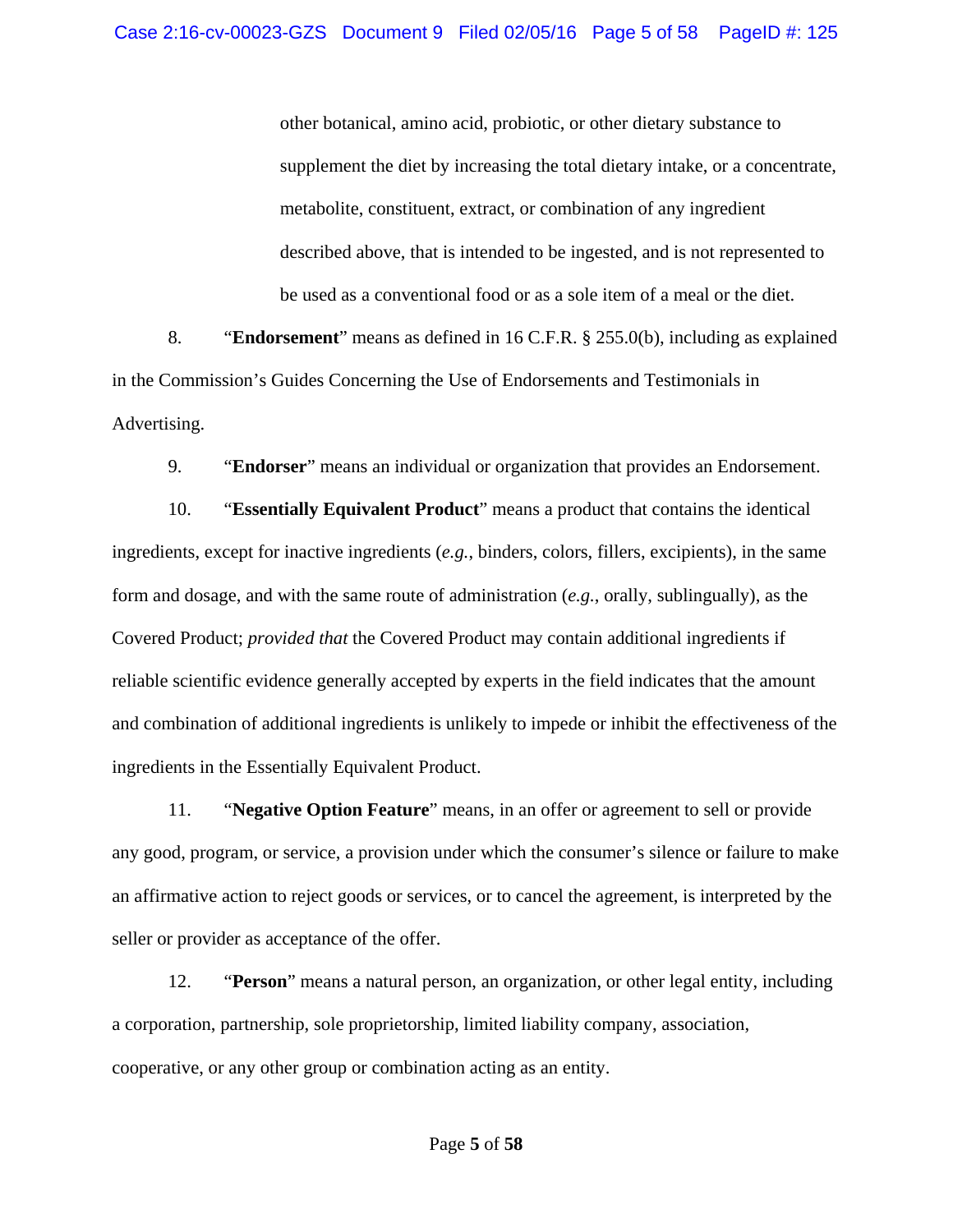13. "**Preauthorized Electronic Fund Transfer**" as defined by the Electronic Fund Transfer Act, 15 U.S.C. § 1693a(10), means an electronic fund transfer authorized in advance to recur at substantially regular intervals.

 14. "**Reliably Reported**" for a human clinical test or study (herein, "test"), means a report of the test has been published in a peer-reviewed journal, and such published report provides sufficient information about the test for experts in the relevant field to assess the reliability of the results.

 15. "**Receivership Estate**" shall include the following property and any proceeds, product, offspring, rents, or profits of or from the property, notwithstanding any provision in any agreement, transfer instrument, or applicable law that restricts or conditions transfer of such interest or that is conditioned on the insolvency or financial condition of the Defendants, or on the appointment of or taking possession by a trustee, receiver, or custodian, and that effects or gives an option to effect a forfeiture, modification, or termination of the Defendants' interest in the following property:

- A. 2007 Glastron Bow Rider (watercraft), VIN XXXX56D707, located at Thomas Aviation, 1684 Roxbury Road, Roxbury, Maine;
- B. 2011 Polaris snowmobile, 600 IQ, VIN XXXX129945, located at 4 Case Road, Rangeley, Maine;
- C. 2008 Polaris snowmobile, 600 HQIQ, VIN XXXX336250, located at 4 Case Road, Rangeley, Maine;
- D. Real property located at 4 Case Road, Rangeley, Maine, together with all structures, fixtures, and appurtenances thereto, including all furnishings, furniture, appliances, audio, and television equipment;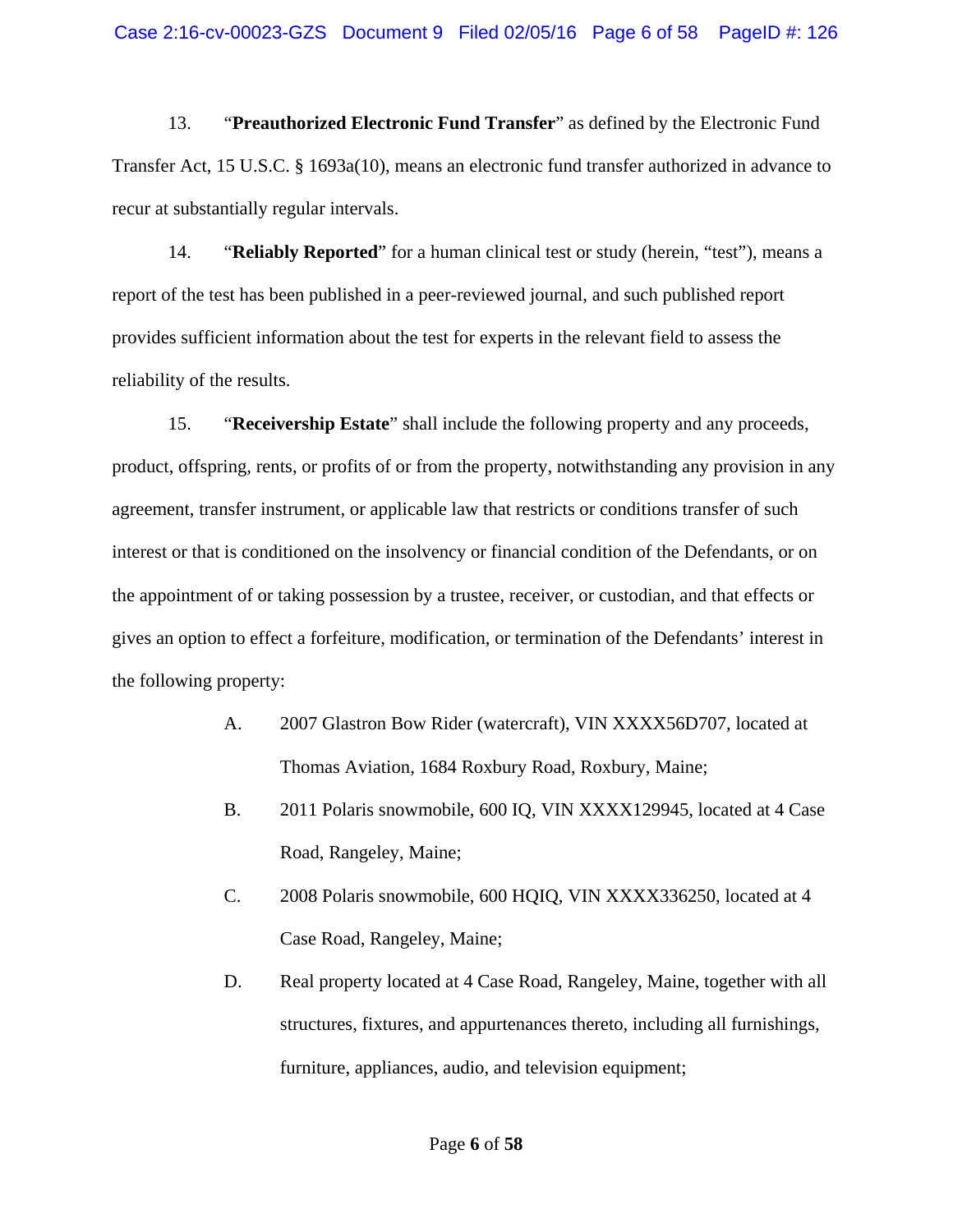E. The following Morgan Stanley investment accounts:

- (1) XXXX62-605;
- (2) XXXX52-605;
- (3) XXXX63-605;
- (4) XXXX23-605; and
- (5) XXXX25-605;
- F. The following Defined Benefit Plan and retirement accounts held at Morgan Stanley:
	- (1) Direct Alternatives Defined Benefit Pension Plan, Anthony & Staci Dill, Acct. XXXX68-605;
	- (2) Anthony Dill Roth IRA, Acct. XXXX00-605; and
	- (3) Staci Dill Roth IRA, Acct. XXXX08-605
- G. Surrender value of Defendant Staci Dill's Life insurance policy with the RiverSource Variable Universal Life, policy XXXX2004;
- H. Surrender value of Defendant Anthony Dill's life insurance policy with the Protective Life Insurance Co., policy XXXX8809;
- I. Valuable personal property located at 5 Rays Circle, Scarborough, Maine, including tennis bracelet, diamond earrings (complete set), diamond earring (one only), men's Rolex "Daytona" gold and silver watch, and two Thomas Arvid prints;
- J. All of Defendants' cash being held in escrow or reserve by credit card processing companies for Defendants, whether held under Defendants' names or under other company names, including "Natural Options, LLC,"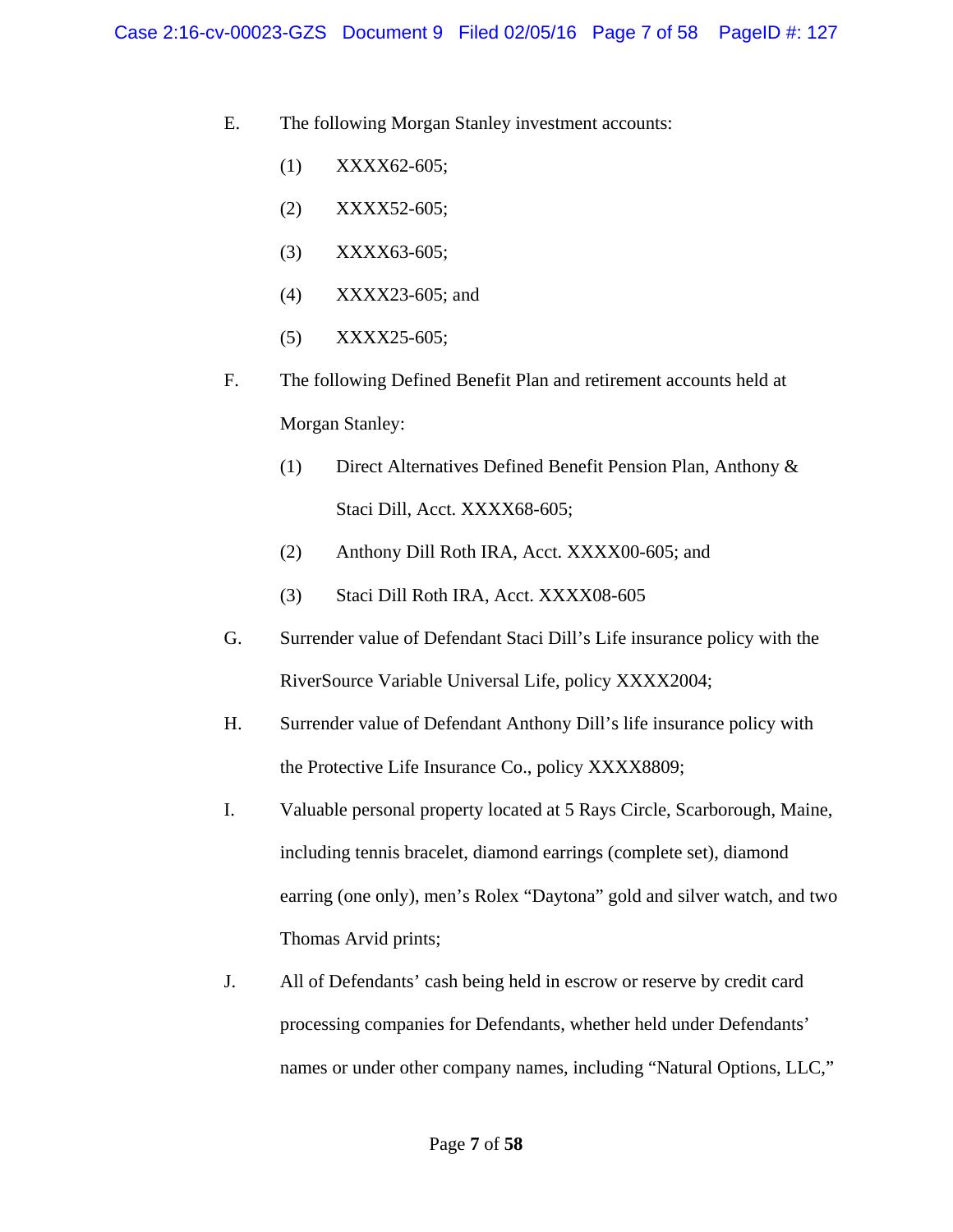for the benefit of any Defendant, including the following merchant accounts:

- (1) Power Pay, Accts. XXXX3005, XXXX3788, and XXXX4342;
- (2) Electronic Merchant Systems, Acct. XXXX5562;
- (3) CashFlows, Accts. XXXX1774 and XXXX1431;
- (4) Signature Card Services, Accts. XXXX7110 and XXXX5980;
- (5) Vision Payment Solutions, Accts. XXXX1989 and XXXX7617; and
- (6) Humboldt, Acct. XXXX4883;

 Provided, that Defendants shall be entitled to keep a total of \$11,000 from these accounts;

- K. All of the property described or identified in Defendants' sworn statements listed in Subsection XIII.E., that are assets of Direct Alternatives and Original Organics LLC, including interest in:
	- (1) All trademarks, including the trademark for "Original Organics," USPTO Serial No. 77664091 and the trademark for "Acai Fresh," USPTO Serial No. 77664083; and
	- (2) Furniture, artwork, computers, multi-media devices, televisions, sound systems, telephones, and other equipment;
- L. No less than \$200,000 currently held for the Defendants in an attorney trust account at Venable LLP;
- M. All of Defendants' equitable and legal interests in the following companies: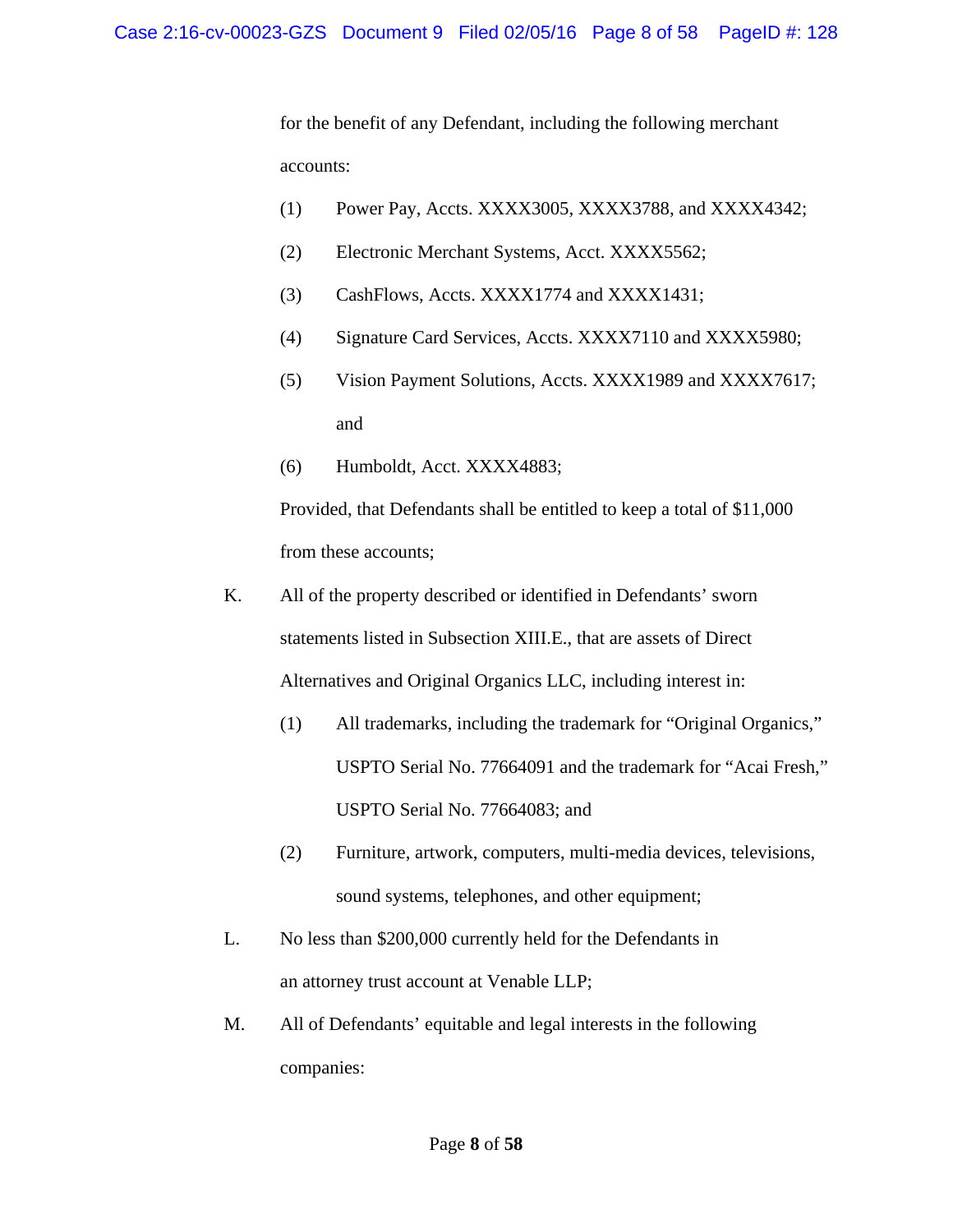- (1) Novia Products, LLC;
- (2) The Ice Chest;
- (3) Core Logix, LLC;
- (4) Northern Maine Distilling Company; and
- (5) Natural Options, LLC;
- N. All CNL Lifestyle Properties, Inc. stock, including stock held in account number XXXX16605;
- O. All of Defendants' interests in timeshares, including:
	- (1) Time Share with River Run Company, Inc. at Attitash Mountain Village, Washington House, Unit C4;
	- (2) Time Share with River Run Company, Inc. at Attitash Mountain Village, Washington House, Unit D4;
	- (3) Time Share with Exploria Resorts in Summer Bay, Florida, account number XXXX8293;
- P. Personal loans from Defendant Anthony Dill to any person or entity, including The Ice Chest, Corey Frink, and Kevin Boilard;
- Q. Trademarks owned by Defendants, including "Original Organics," USPTO serial number 77664091 and "Acai Fresh," USPTO serial number 77664083; and
- R. Tax refunds resulting from tax filings or amended tax filings by any of Defendants for the years 2014, 2015, and 2016.
- 16. The term "**including**" in this Final Order means "including without limitation."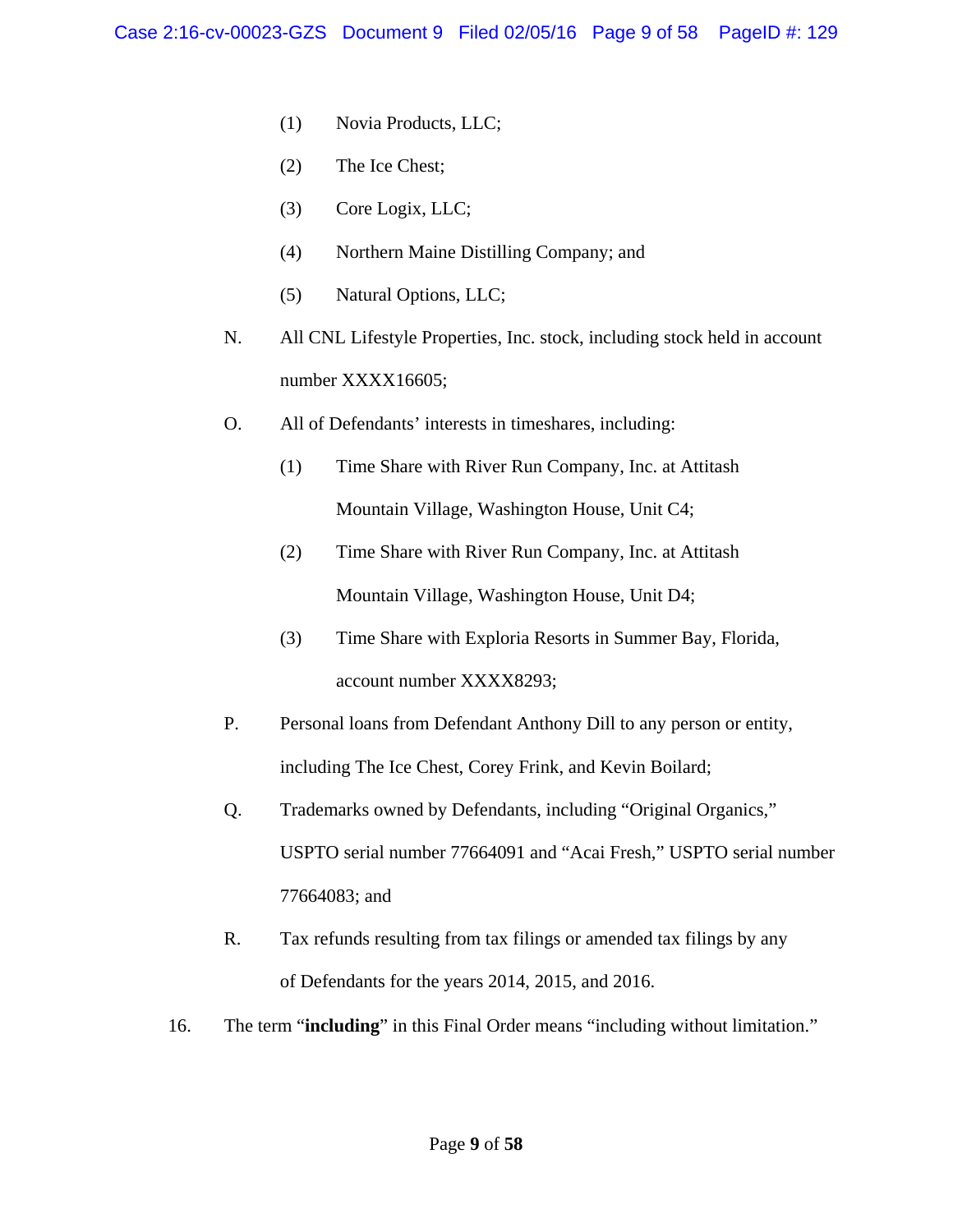17. The terms "**and**" and "**or**" in this Final Order shall be construed conjunctively or disjunctively as necessary to make the applicable phrase or sentence inclusive rather than exclusive.

## **I.**

### **BANNED WEIGHT-LOSS CLAIMS**

 **IT IS ORDERED** that Defendants, Defendants' officers, agents, employees, and attorneys, and all other persons in active concert or participation with any of them, who receive actual notice of this Final Order, whether acting directly or indirectly, in connection with the manufacturing, labeling, advertising, promotion, offering for sale, sale, or distribution of any dietary supplement, over-the-counter drug, patch, cream, wrap, or other product worn on the body or rubbed into the skin, are permanently restrained and enjoined from representing, or assisting others in representing, in any manner, expressly or by implication, including through the use of a product name, endorsement, depiction, or illustration, any representation that such product:

- A. Causes weight loss of two pounds or more a week for a month or more without dieting or exercise;
- B. Causes substantial weight loss no matter what or how much the consumer eats;
- C. Causes permanent weight loss;
- D. Blocks the absorption of fat or calories to enable consumers to lose substantial weight;
- E. Safely enables consumers to lose more than three pounds per week for more than four weeks;
- F. Causes substantial weight loss for all users; or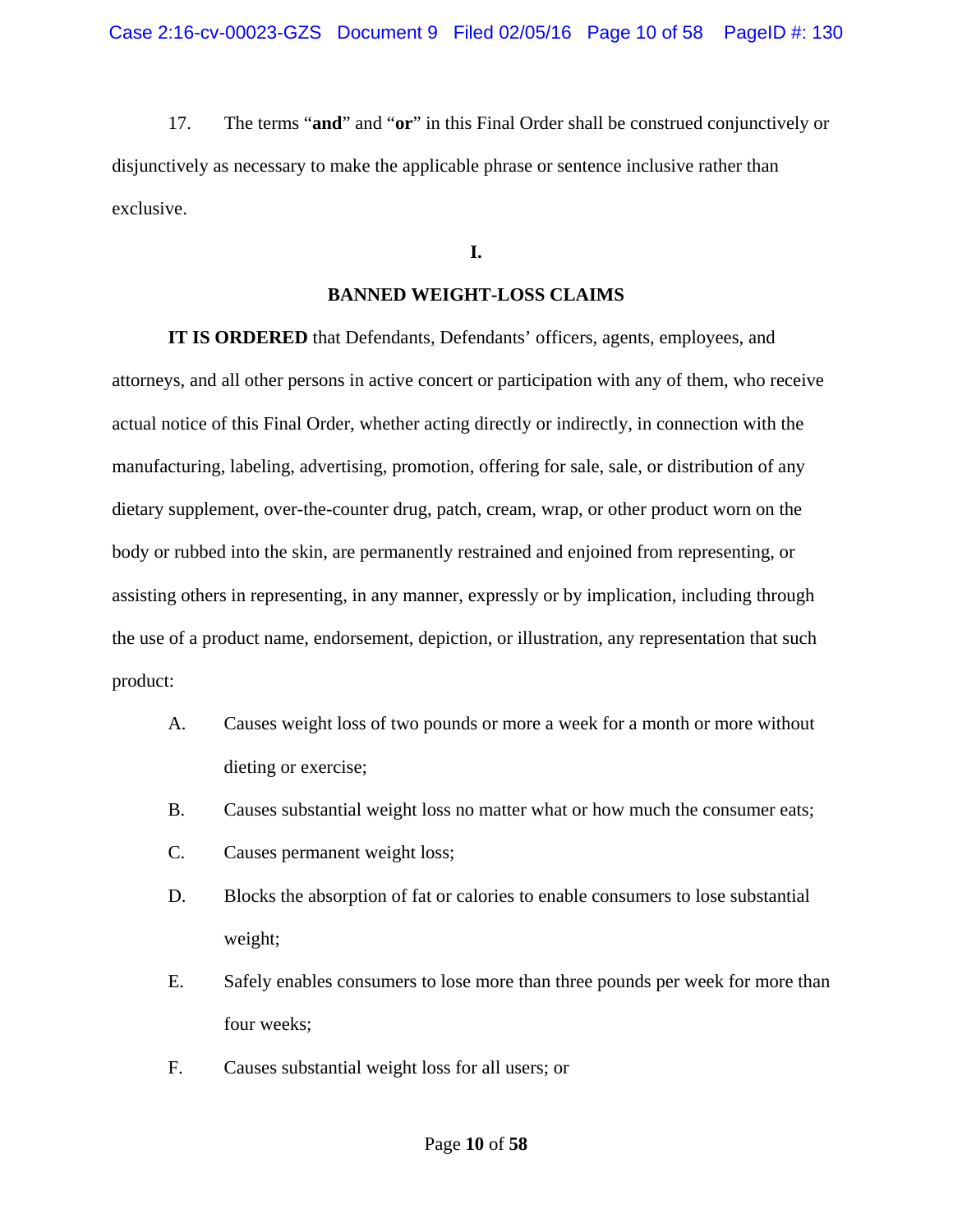G. Causes substantial weight loss by wearing a product on the body or rubbing it into the skin.

#### **II.**

### **PROHIBITED REPRESENTATIONS: OTHER WEIGHT-LOSS CLAIMS**

**IT IS FURTHER ORDERED** that Defendants, Defendants' officers, agents, employees, and attorneys, and all other persons in active concert or participation with any of them, who receive actual notice of this Final Order, whether acting directly or indirectly, in connection with the manufacturing, labeling, advertising, promoting, offering for sale, sale, or distribution of any Covered Product are permanently restrained and enjoined from making, or assisting others in making, any representation, expressly or by implication, including through the use of a product name, endorsement, depiction, or illustration, other than a representation banned under Section I, that any Covered Product:

- A. Causes or assists in causing weight loss, including any specific amount of weight loss;
- B. Causes or assists in causing fat loss, including any specific amount of fat loss; or
- C. Boosts or increases metabolism;

unless the representation is non-misleading, and, at the time such representation is made, Defendants possess and rely upon competent and reliable scientific evidence to substantiate that the representation is true. For purposes of this Section, competent and reliable scientific evidence shall consist of human clinical testing of the Covered Product, or of an Essentially Equivalent Product, that is sufficient in quality and quantity based on standards generally accepted by experts in the relevant field, when considered in light of the entire body of relevant and reliable scientific evidence, to substantiate that the representation is true. Such testing shall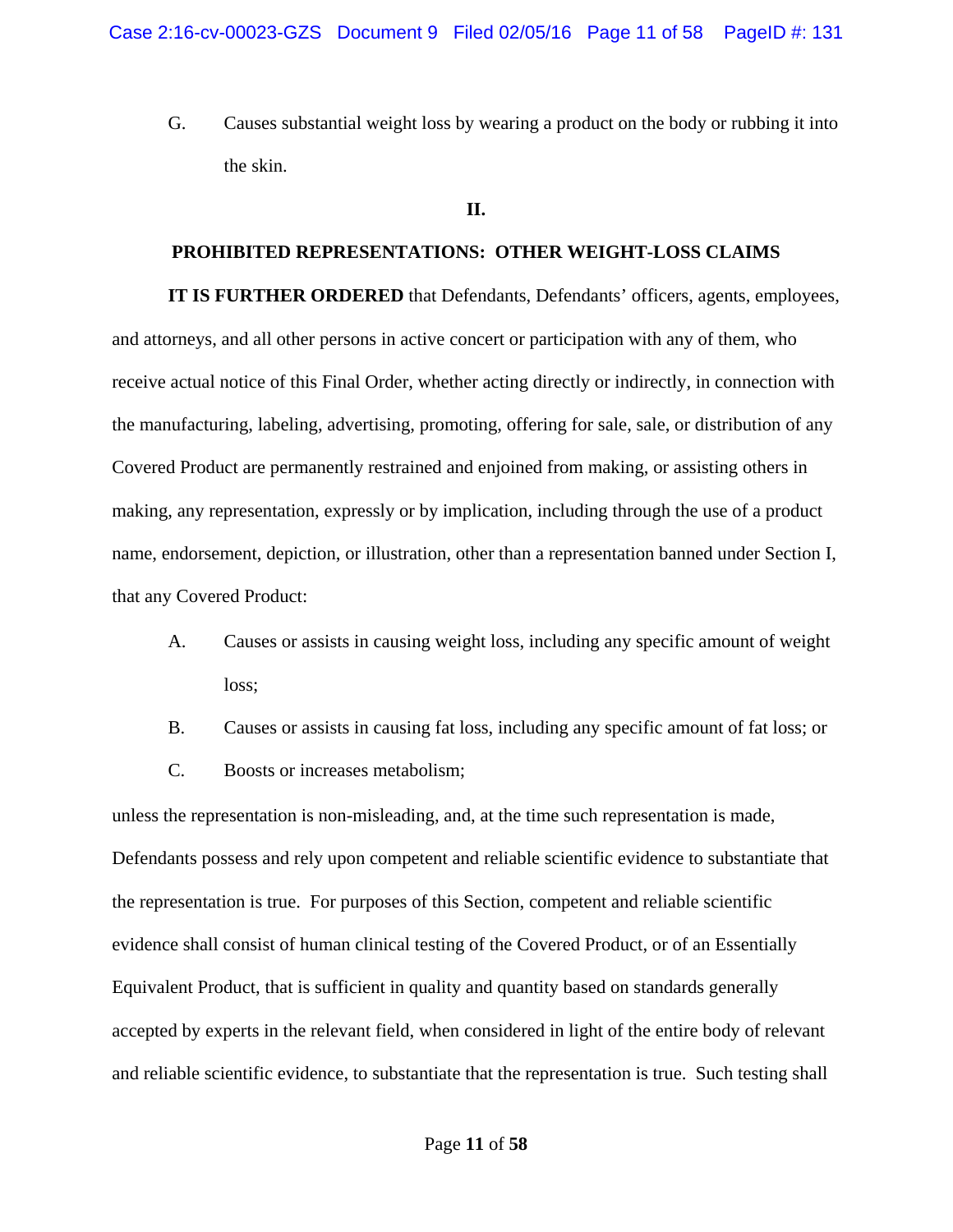be: (1) randomized, double-blind, and placebo-controlled; and (2) conducted by researchers qualified by training and experience to conduct such testing. In addition, all underlying or supporting data and documents generally accepted by experts in the relevant field as relevant to an assessment of such testing as described in the Section entitled "Preservation of Records Relating to Competent and Reliable Human Clinical Tests or Studies" must be available for inspection and production to Plaintiffs. Defendants shall have the burden of proving that a product satisfies the definition of Essentially Equivalent Product.

#### **III.**

#### **PROHIBITED REPRESENTATIONS: OTHER HEALTH-RELATED CLAIMS**

**IT IS FURTHER ORDERED** that Defendants, Defendants' officers, agents, employees, and attorneys, and all other persons in active concert or participation with any of them, who receive actual notice of this Final Order, whether acting directly or indirectly, in connection with the manufacturing, labeling, advertising, promotion, offering for sale, sale, or distribution of any Covered Product, are permanently restrained and enjoined from making, or assisting others in making, directly or by implication, including through the use of a product name, endorsement, depiction, or illustration, any representation, other than representations covered under Sections I or II of this Final Order, about the health benefits, safety, performance, or efficacy of any Covered Product, unless the representation is non-misleading, and, at the time of making such representation, Defendants possess and rely upon competent and reliable scientific evidence that is sufficient in quality and quantity based on standards generally accepted in the relevant scientific fields, when considered in light of the entire body of relevant and reliable scientific evidence, to substantiate that the representation is true.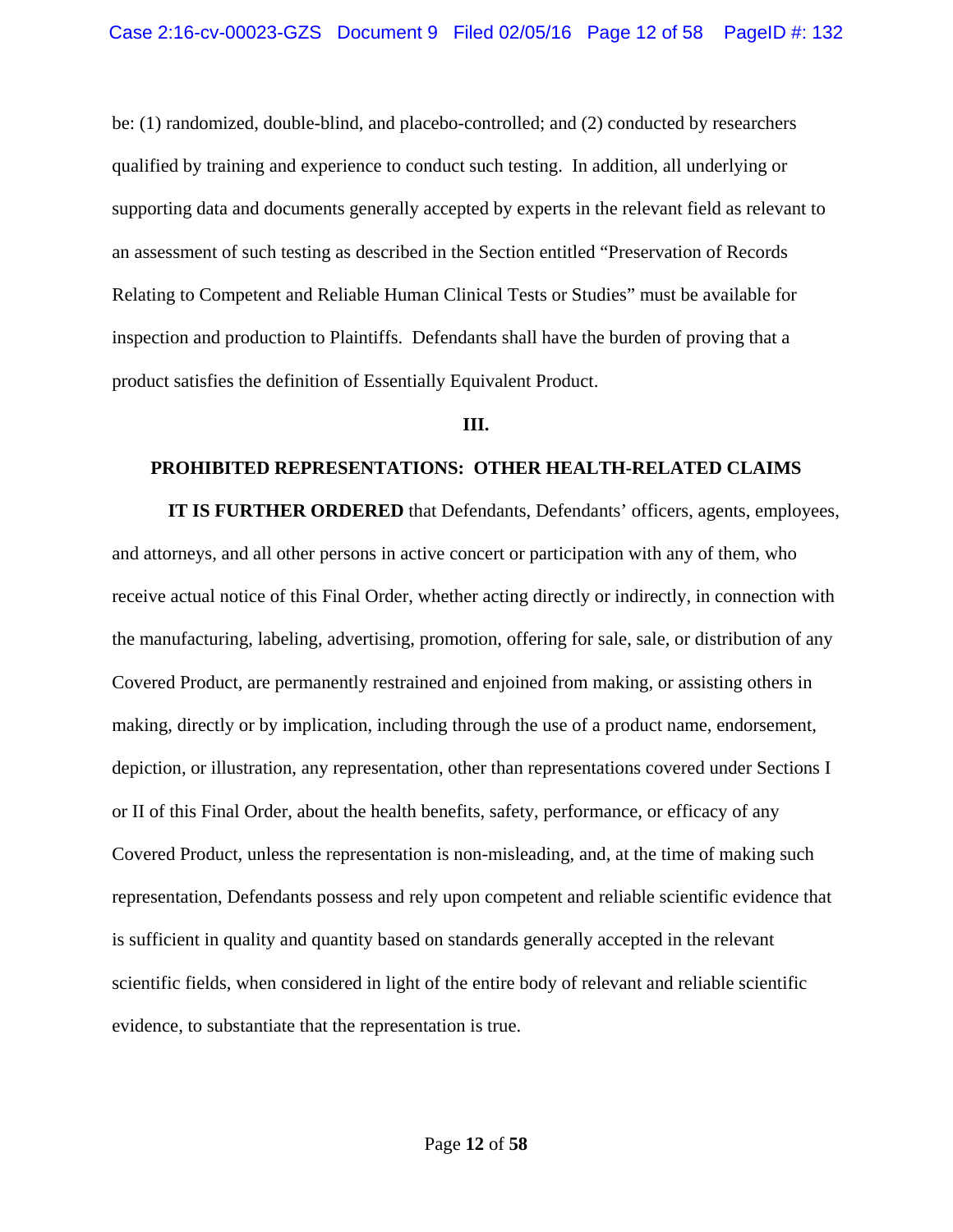For purposes of this Section, competent and reliable scientific evidence means tests, analyses, research, or studies (1) that have been conducted and evaluated in an objective manner by qualified persons; (2) that are generally accepted in the profession to yield accurate and reliable results; and (3) as to which, when they are human clinical tests or studies, all underlying or supporting data and documents generally accepted by experts in the field as relevant to an assessment of such testing as set forth in the Section entitled Preservation of Records Relating to Competent and Reliable Human Clinical Tests or Studies are available for inspection and production to Plaintiffs.

### **IV.**

# **PROHIBITED REPRESENTATIONS REGARDING TESTS, STUDIES, OR INGREDIENTS**

 **IT IS FURTHER ORDERED** that Defendants, Defendants' officers, agents, employees, and attorneys, and all other persons in active concert or participation with any of them, who receive actual notice of this Final Order, whether acting directly or indirectly, in connection with the manufacturing, labeling, advertising, promotion, offering for sale, sale, or distribution of any Covered Product are hereby permanently restrained and enjoined from misrepresenting, in any manner, expressly or by implication, including through the use of any product name, endorsement, depiction, or illustration:

- A. That any Covered Product is clinically proven to cause weight loss;
- B. That the benefits of any Covered Product are scientifically proven; or
- C. The existence, contents, validity, results, conclusions, or interpretations of any test, study, or research.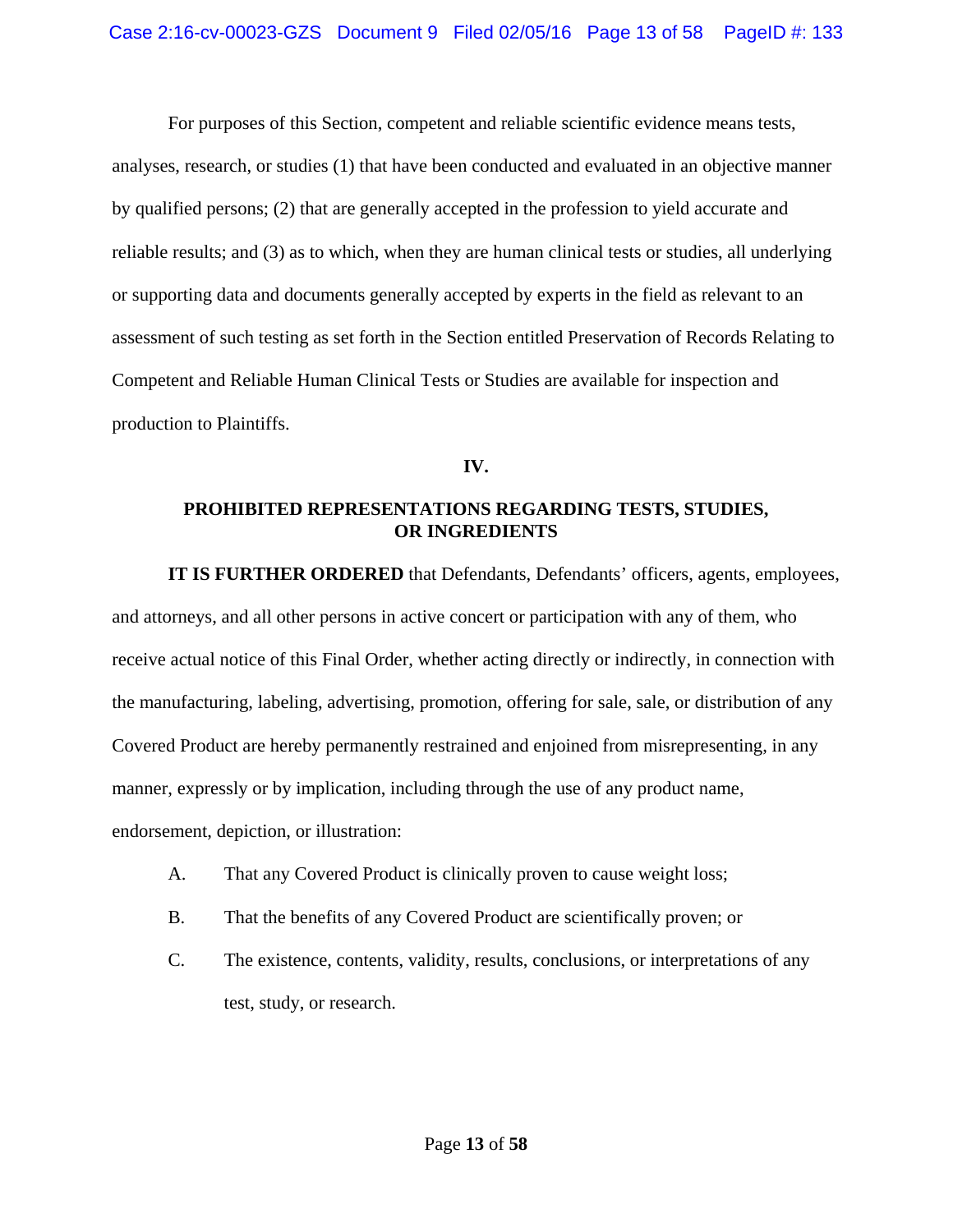## **V.**

## **FDA-APPROVED CLAIMS**

**IT IS FURTHER ORDERED** that nothing in this Final Order shall prohibit Defendants from:

A. Making any representation for any drug that is permitted in labeling for such drug under any tentative or final monograph promulgated by the Food and Drug Administration, or under any new drug application approved by the Food and Drug Administration; and

B. Making any representation for any product that is specifically permitted in labeling for such product by regulations promulgated by the Food and Drug Administration pursuant to the Nutrition Labeling and Education Act of 1990 or permitted under Sections 303- 304 of the Food and Drug Administration Modernization Act of 1997.

### **VI.**

# **PRESERVATION OF RECORDS RELATING TO COMPETENT AND RELIABLE HUMAN CLINICAL TESTS OR STUDIES**

**IT IS FURTHER ORDERED** that, with regard to any human clinical test or study ("test") upon which Defendants rely to substantiate any claim covered by this Final Order, Defendants shall secure and preserve all underlying or supporting data and documents generally accepted by experts in the field as relevant to an assessment of the test, including:

A. All protocols and protocol amendments, reports, articles, write-ups, or other accounts of the results of the test, and drafts of such documents reviewed by the test sponsor or any other person not employed by the research entity;

B. All documents referring or relating to recruitment; randomization; instructions, including oral instructions, to participants; and participant compliance;

C. Documents sufficient to identify all test participants, including any participants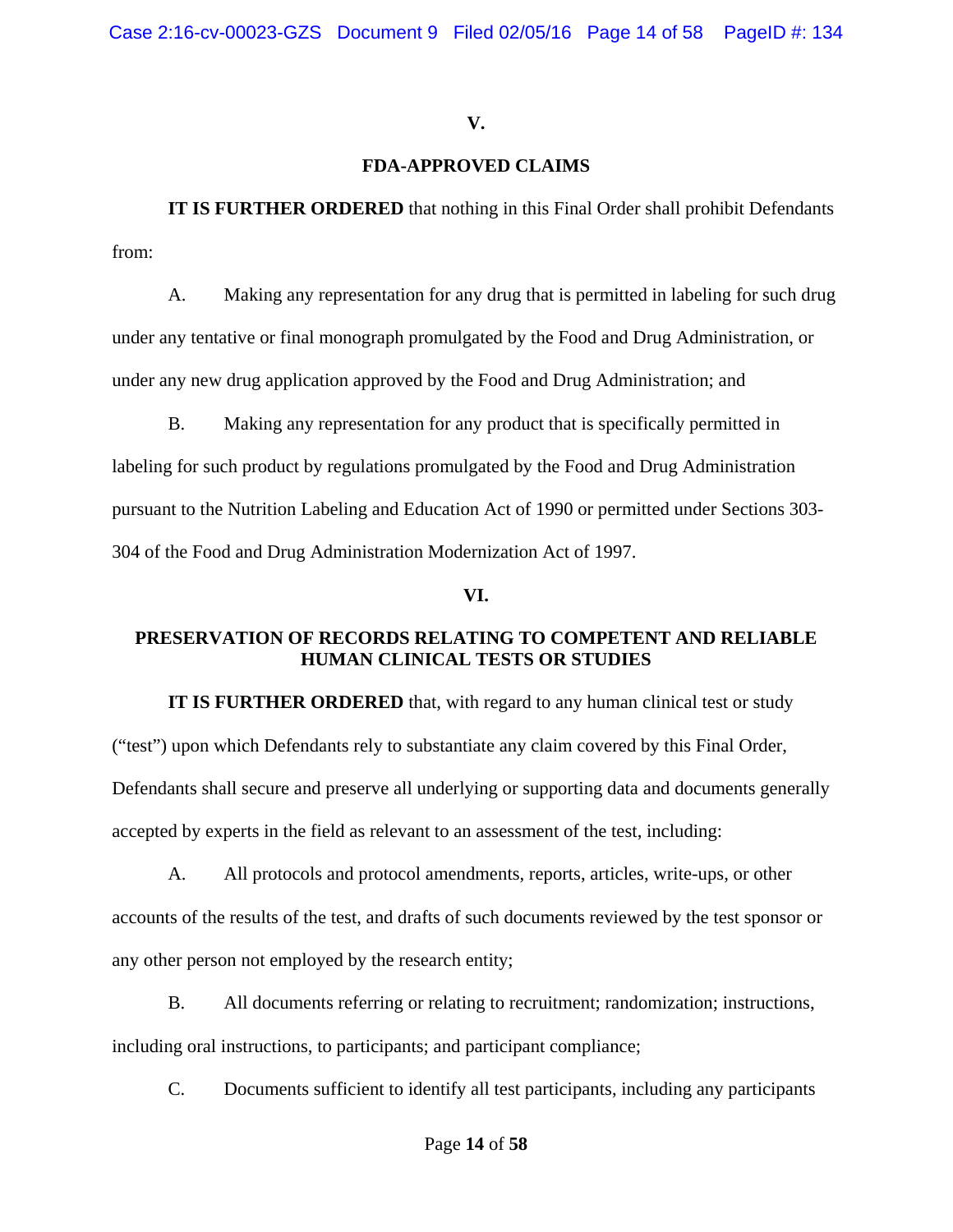who did not complete the test, and all communications with any participants relating to the test; all raw data collected from participants enrolled in the test, including any participants who did not complete the test; source documents for such data; any data dictionaries; and any case report forms;

D. All documents referring or relating to any statistical analysis of any test data, including any pretest analysis, intent-to-treat analysis, or between-group analysis performed on any test data; and

E. All documents referring or relating to the sponsorship of the test, including all communications and contracts between any sponsor and the test's researchers.

*Provided, however,* the preceding preservation requirement shall not apply to a Reliably Reported test, unless the test was conducted, controlled, or sponsored, in whole or in part by: (1) any Defendant; (2) any Defendant's officers, agents, representatives, or employees; (3) any other person or entity in active concert or participation with any Defendant; (4) any person or entity affiliated with or acting on behalf of any Defendant; (5) any supplier of any ingredient contained in the product at issue to any of the foregoing

or to the product's manufacturer; or (6) the supplier or manufacturer of such product.

For any test conducted, controlled, or sponsored, in whole or in part, by Defendants, Defendants must establish and maintain reasonable procedures to protect the confidentiality, security, and integrity of any personal information collected from or about participants. These procedures shall be documented in writing and shall contain administrative, technical, and physical safeguards appropriate to Defendants' size and complexity, the nature and scope of Defendants' activities, and the sensitivity of the personal information collected from or about the participants.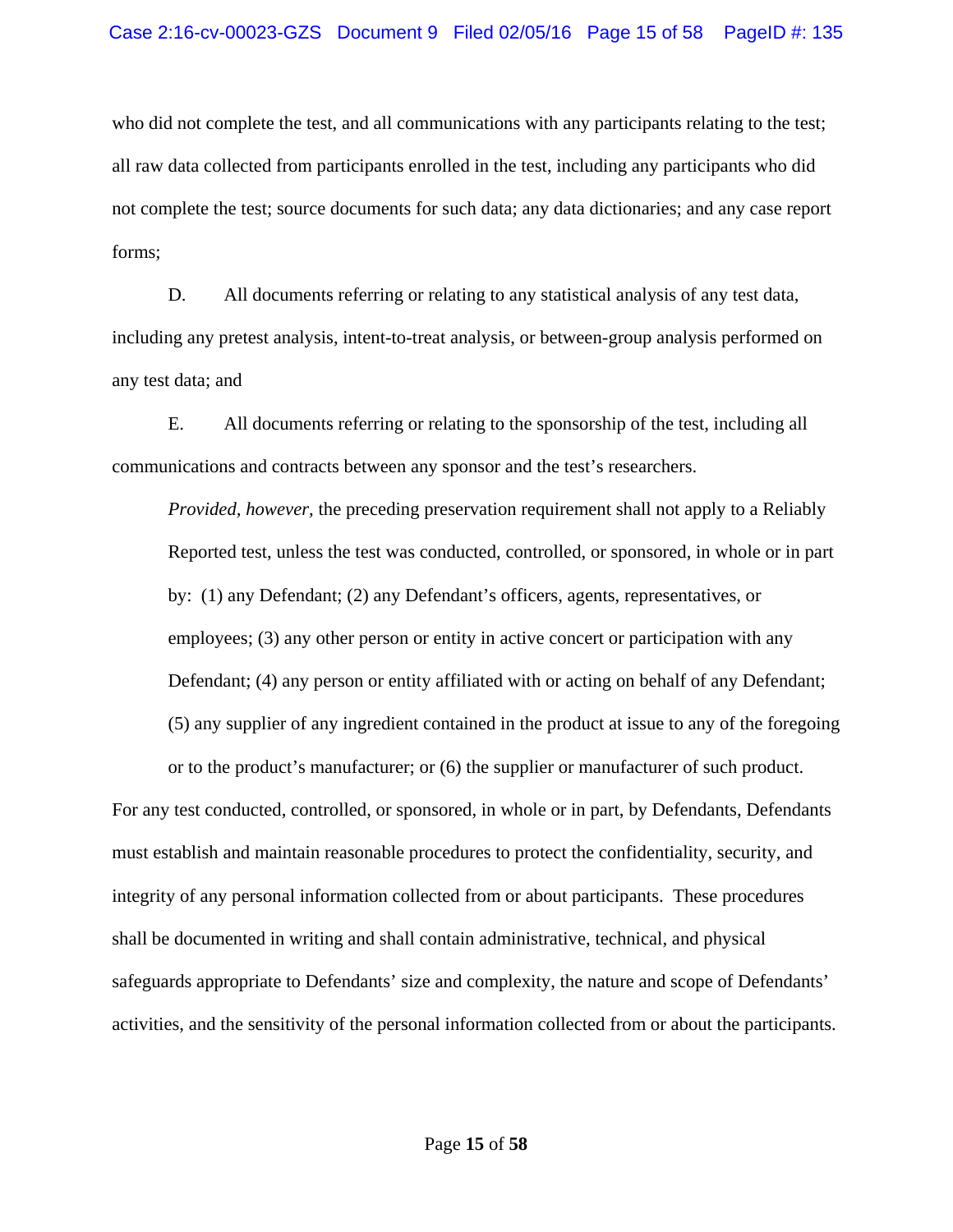#### **VII.**

### **PROHIBITION AGAINST MISREPRESENTATIONS**

**IT IS FURTHER ORDERED** that Defendants, Defendants' officers, agents, employees, and attorneys, and all other persons in active concert or participation with any of them, who receive actual notice of this Final Order, whether acting directly or indirectly, in connection with the advertising, marketing, promoting, offering for sale, or selling of any good or service, are permanently restrained and enjoined from misrepresenting, or assisting others in misrepresenting, expressly or by implication, any material fact, including:

 A. That purported users of Defendants' goods or services who appear in advertising obtained a reported result through use of those goods or services;

 B. That consumers are receiving a money-back guarantee, a free trial offer, a riskfree trial offer, a free gift, or a bonus;

 C. The total cost to purchase, receive, or use the good or service, including shipping, handling, processing, and any additional financial obligations that may be incurred as a result of accepting the free product, service, or offer;

D. The timing or manner of any charge or bill;

 E. Any material restrictions, limitations, or conditions to purchase, receive, or use the good or service;

 F. Any material aspect of the performance, efficacy, nature, or central characteristics of the good or service; and

 G. Any material aspect of the nature or terms of a refund, return, cancellation, exchange, or repurchase policy for the good or service, including the deadline (by date or frequency) by which the consumer must act.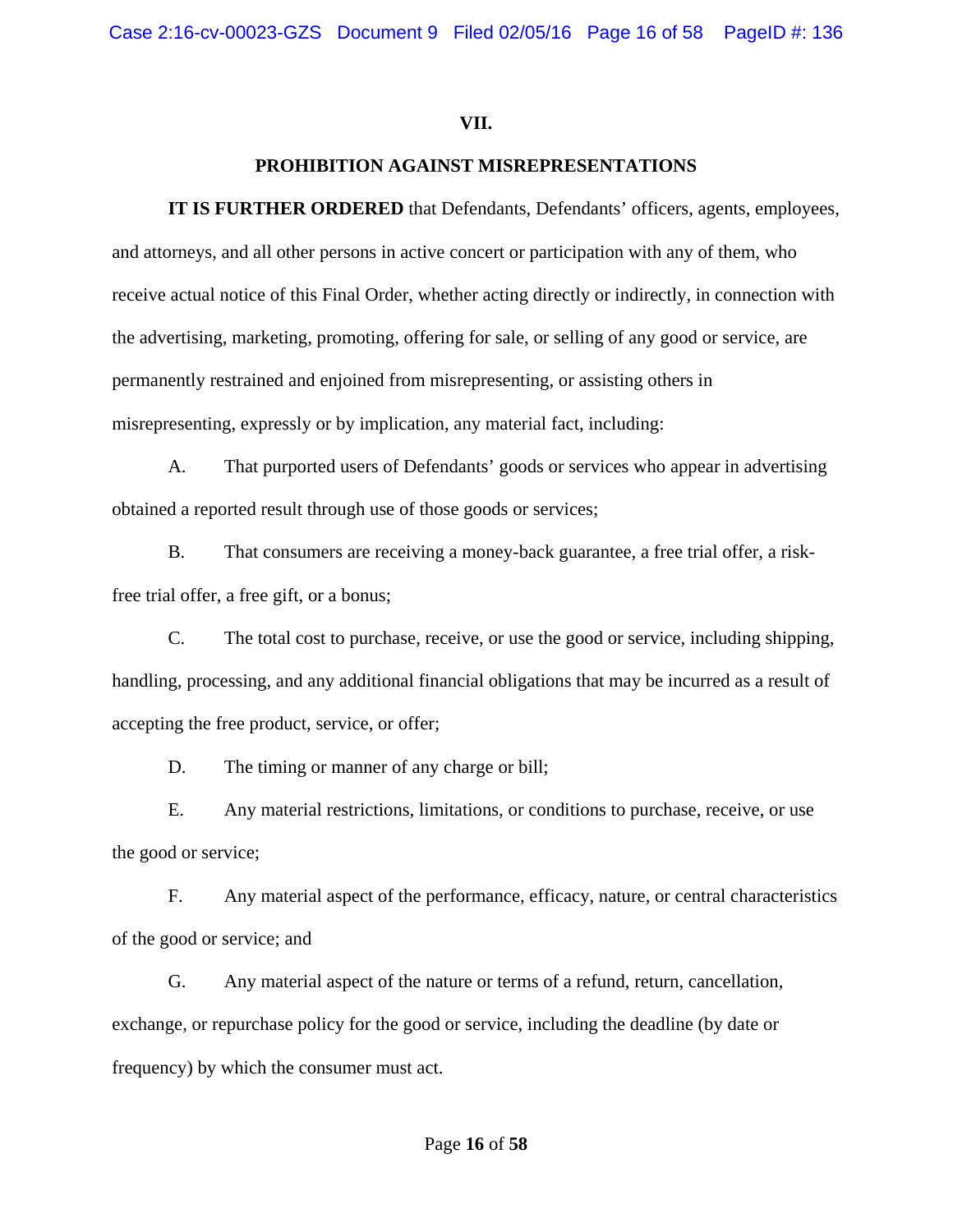### **VIII.**

# **REQUIRED DISCLOSURES**

**IT IS FURTHER ORDERED** that, in connection with the advertising, marketing, promoting, offering for sale, or sale of any good or service, Defendants and their officers, agents, employees, attorneys, and all other persons in active concert or participation with any of them who receive actual notice of this Final Order, whether acting directly or indirectly, are permanently restrained and enjoined from:

A. Failing to clearly and conspicuously disclose, or assisting others in failing to clearly and conspicuously disclose, before consumers are asked to reveal billing information or to consent to any purchase in connection with any claim that a good or service is "free," has a minimal cost, or is being offered on a trial basis or at an introductory or limited-time reduced cost, the following material terms and conditions of any offer:

- 1. In close proximity to such claim, the total cost to purchase, receive, or use any good or service that is the subject of the sales offer, including shipping, handling, and processing;
- 2. The amount, timing, and manner of payment of all fees, charges, or other amounts that a consumer will be charged or billed, and any additional financial obligations that may be incurred as a result of accepting the free product, service, or offer; and
- 3. The terms and conditions of any refund, cancellation, exchange, or repurchase policy or policies, including the specific steps and means by which such requests must be submitted, and the telephone number, email address, web address, or street address to which such requests must be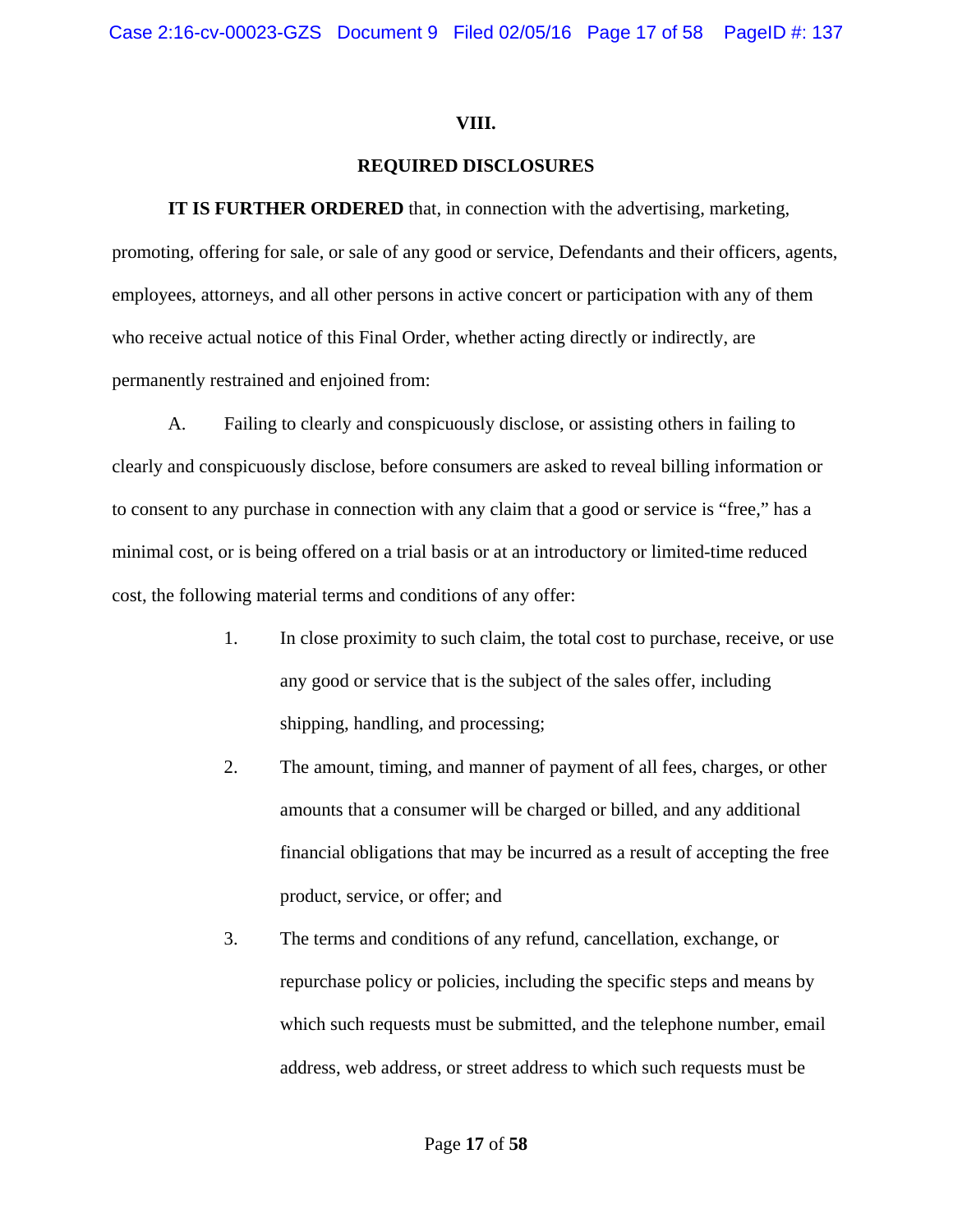directed, including the deadline (by date or frequency) by which the consumer must act; and, if there is a policy of not making refunds, cancellations, exchanges, or repurchases, a statement regarding this policy; and

B. Failing to clearly and conspicuously disclose, or assisting others in failing to clearly and conspicuously disclose, before consumers are asked to reveal billing information or consent to any purchase that includes a Negative Option Feature:

- 1. That the consumer will be charged for the good or service, or that the charges will increase after the trial period ends, and if applicable, that the charges will be on a recurring basis, unless the consumer timely takes steps to prevent or stop such charges;
- 2. The amount (or range of costs) the consumer will be charged or billed, including shipping, handling, and processing, and, if applicable, the frequency of such charges unless the consumer timely takes steps to prevent or stop them;
- 3. The deadline (by date or frequency) by which the consumer must act in order to stop the recurring charges;
- 4. The name of the seller or provider of the good or service;
- 5. A description of the good or service; and
- 6. The mechanism to stop any recurring charges.

In addition, for any transaction involving a sale of a good or service to a consumer through a Negative Option Feature, within ten (10) days after the date of the sale, Defendants must send the consumer written confirmation of the transaction, either by email or first class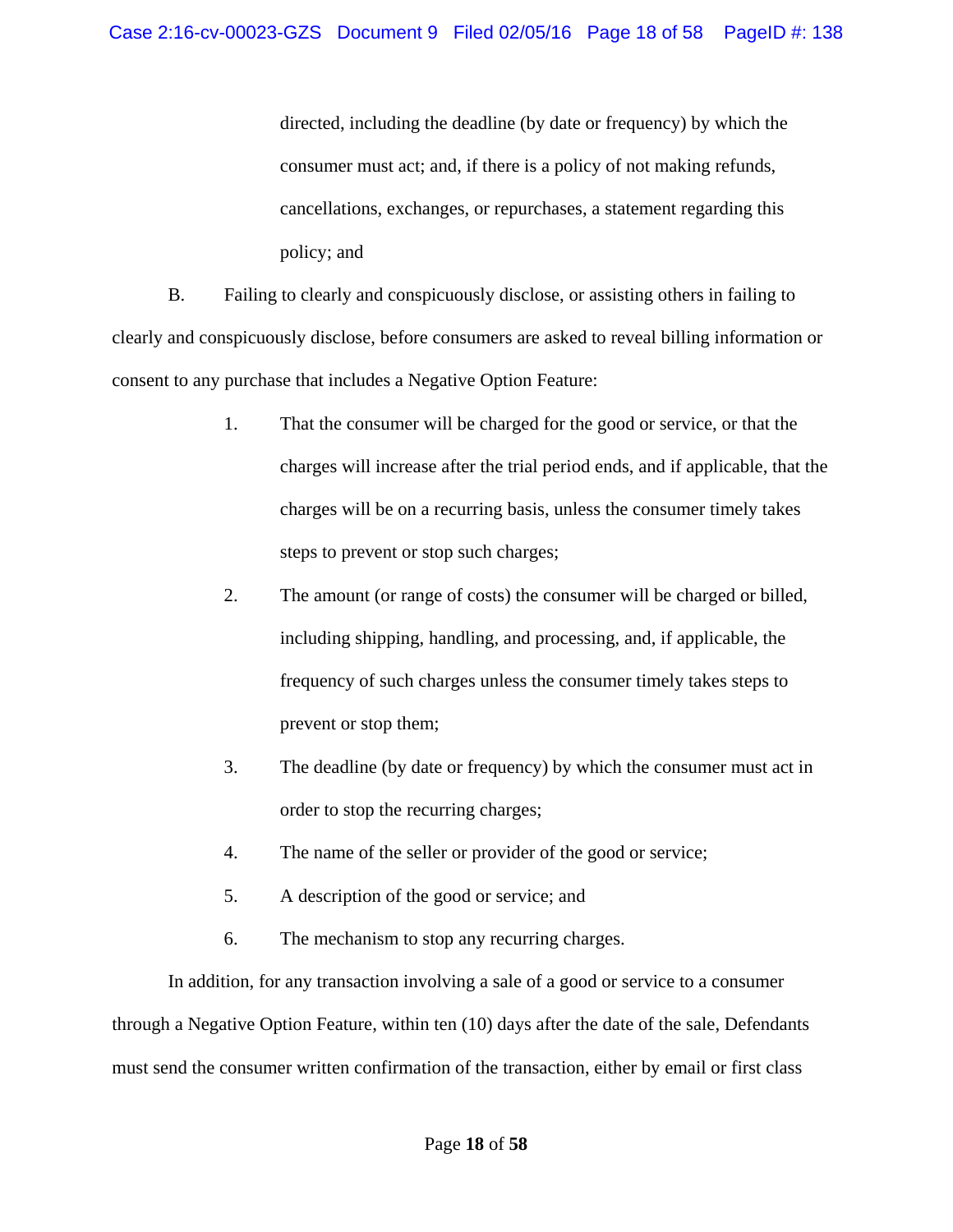mail, according to the consumer's preference, which is identified as a written confirmation in the email subject line or on the outside of the envelope. Such written confirmation shall include Clear and Conspicuous disclosure of all the information required by this Subsection VIII.B(1)- (6) above, and shall specify the procedures by which consumers can cancel or obtain a refund.

### **IX.**

#### **EXPRESS INFORMED CONSENT**

**IT IS FURTHER ORDERED** that Defendants, Defendants' officers, agents,

employees, and attorneys, and all other persons in active concert or participation with any of them, who receive actual notice of this Final Order, whether acting directly or indirectly, in connection with the advertising, marketing, promoting, offering for sale, or selling of any good or service, are permanently restrained and enjoined from using billing information to obtain payment from a consumer, unless, prior to using such billing information to obtain payment, Defendants obtain the express informed consent of the consumer.

 A. For all written offers with a Negative Option Feature (including over the Internet or other web-based applications or services), a consumer's express informed consent shall be obtained, prior to Defendants obtaining any billing information from consumers, through a check box, signature, or other substantially similar method, that consumers must affirmatively select or sign to accept the Negative Option Feature. Immediately adjacent to such check box, signature, or substantially similar method, Defendants shall disclose all costs associated with the Negative Option Feature, including shipping, handling, and processing, that the consumer is agreeing to pay such costs, the length of any trial period, and the date by which consumers must cancel to avoid being charged. This disclosure shall contain no additional information and shall be Clear and Conspicuous in relation to any other information provided on the page relating to costs,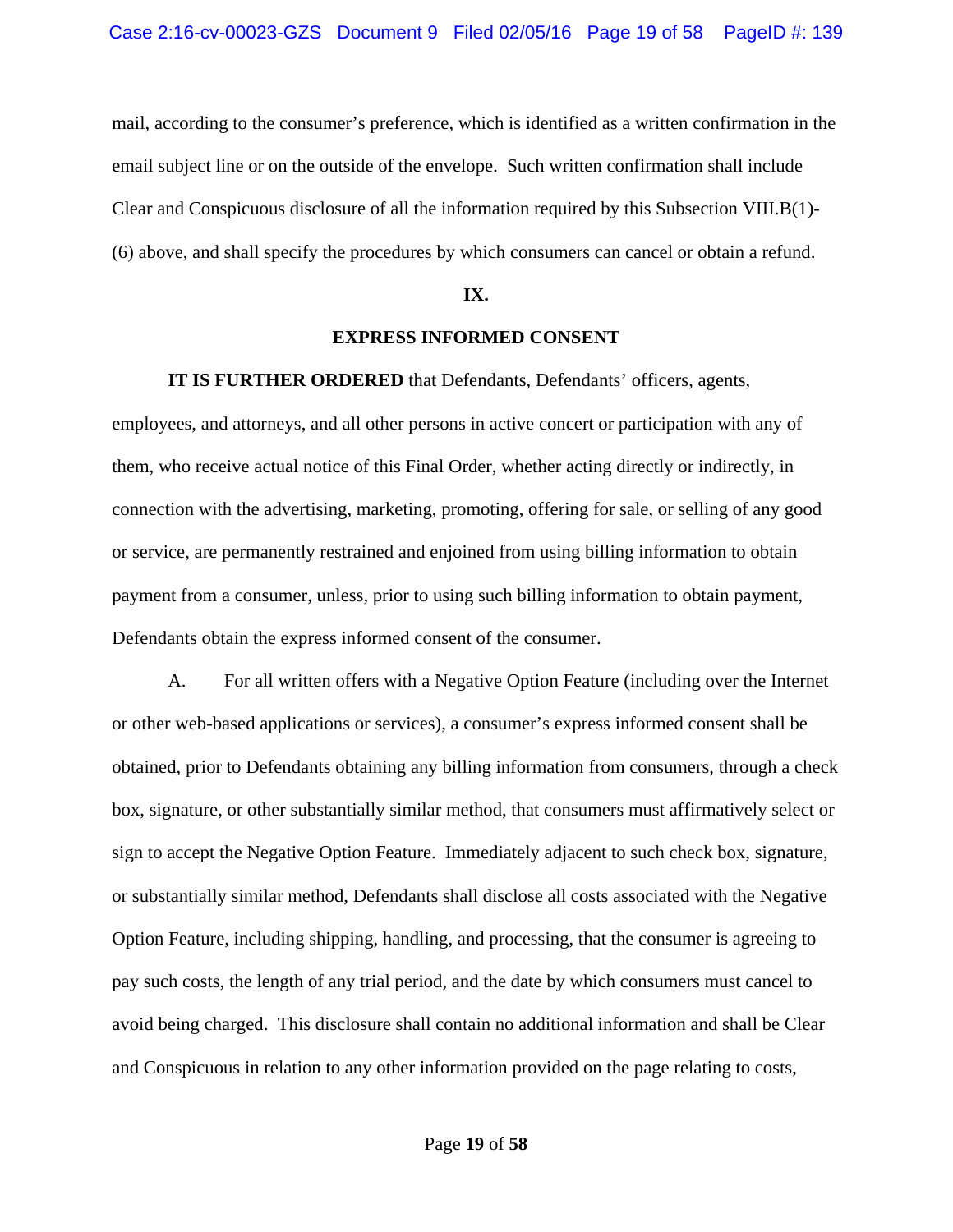### Case 2:16-cv-00023-GZS Document 9 Filed 02/05/16 Page 20 of 58 PageID #: 140

risks, or obligations associated with any Negative Option Feature, including any terms referring to "free," "trial," and "processing fee."

 B. For all oral offers including a Negative Option Feature, Defendants shall, in addition to disclosing the information identified in Section VIII.A-B, "Required Disclosures," and prior to obtaining any billing information from a consumer, obtain affirmative and unambiguous oral confirmation that the consumer:

- 1. Consents to authorizing payment for any goods or services, including shipping, handling, and processing;
- 2. Understands that the transaction includes a Negative Option Feature; and
- 3. Understands the specific affirmative steps the consumer must take to prevent further charges.

Defendants shall maintain for three (3) years from the date of each transaction an unedited voice recording of the entire transaction, including the prescribed statements set out in Section VIII.A-B, "Required Disclosures." Each recording must be retrievable by date and by the consumer's name, telephone number, or billing information and must be provided upon request and without charge to the consumer, the consumer's bank, or any law enforcement entity.

#### **X.**

#### **PROHIBITIONS CONCERNING REFUNDS AND CANCELLATIONS**

**IT IS FURTHER ORDERED** that Defendants, Defendants' officers, agents, employees, and attorneys, and all other persons in active concert or participation with any of them, who receive actual notice of this Final Order, whether acting directly or indirectly, in connection with the advertising, marketing, promoting, offering for sale, or selling of any good or service, are permanently restrained and enjoined from: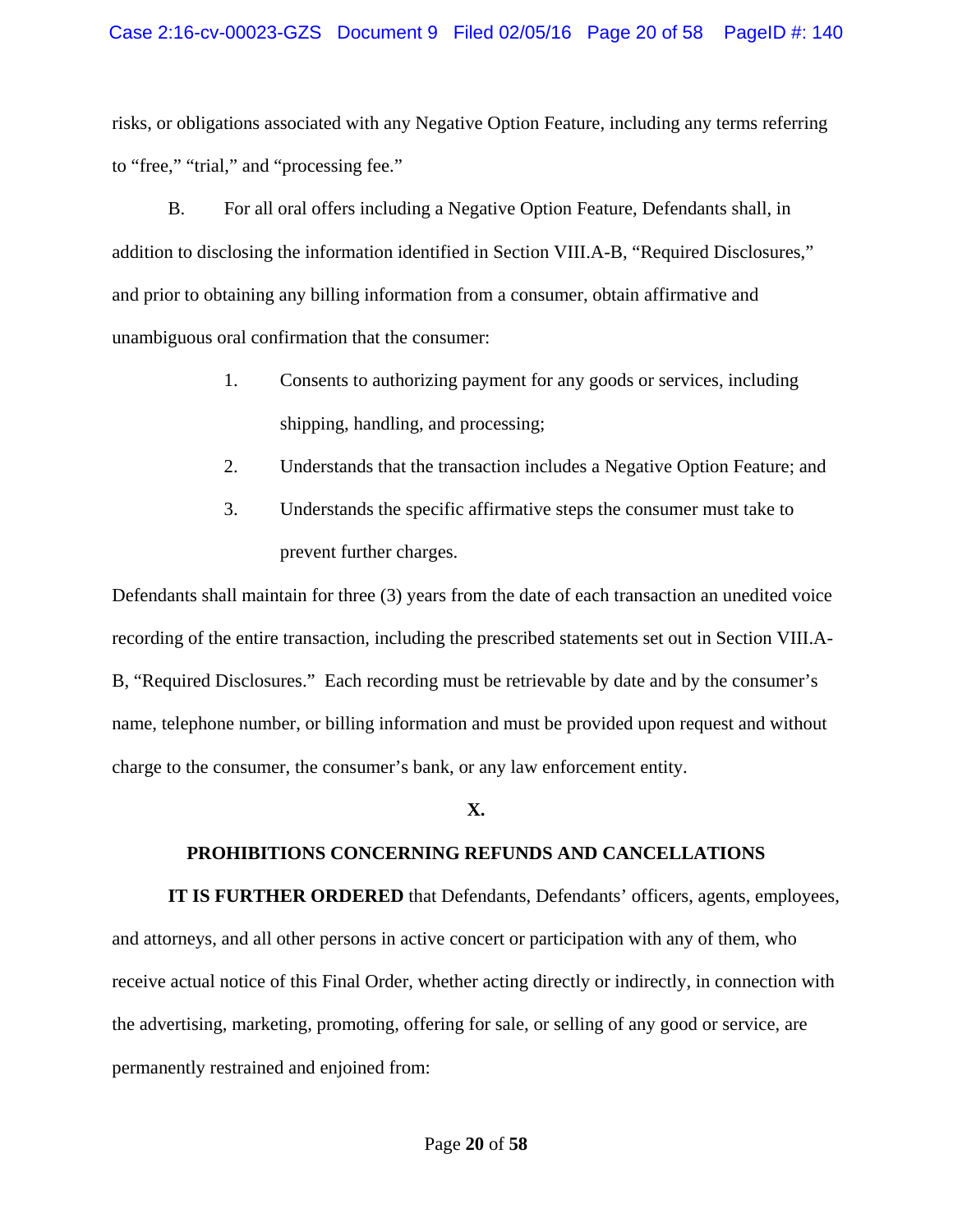A. Misrepresenting, expressly or by implication, any material term of any refund, return, or cancellation policy or practice;

 B. Failing to disclose, Clearly and Conspicuously, before a consumer consents to pay for such good or service through a Negative Option Feature, all material terms, limitations, and conditions of any refund, return, or cancellation policy, including the deadline (by date or frequency) by which the consumer must act, and prohibitions against refunds, returns, or cancellations;

 C. Failing to honor a refund, return, or cancellation request that complies with any policy to make refunds or allow returns or cancellations; and

 D. Failing to provide a simple mechanism for a consumer to immediately stop any recurring charge for such good or service, at least one of which is as simple and easy to use as the mechanism the consumer used to initiate the charges.

- 1. For consumers who entered into the agreement to purchase a good or service including a Negative Option Feature over the Internet or through other web-based applications or services, Defendants must provide a mechanism for consumers to stop the recurring charge over the Internet or through such other web-based application or service.
- 2. For consumers who entered into the agreement to purchase a good or service including a Negative Option Feature through an oral offer and acceptance, Defendants must maintain a telephone number through which the consumer can easily cancel the good or service, seek a refund for past charges, and immediately stop all further charges. Defendants must answer all calls to this telephone number during normal business hours.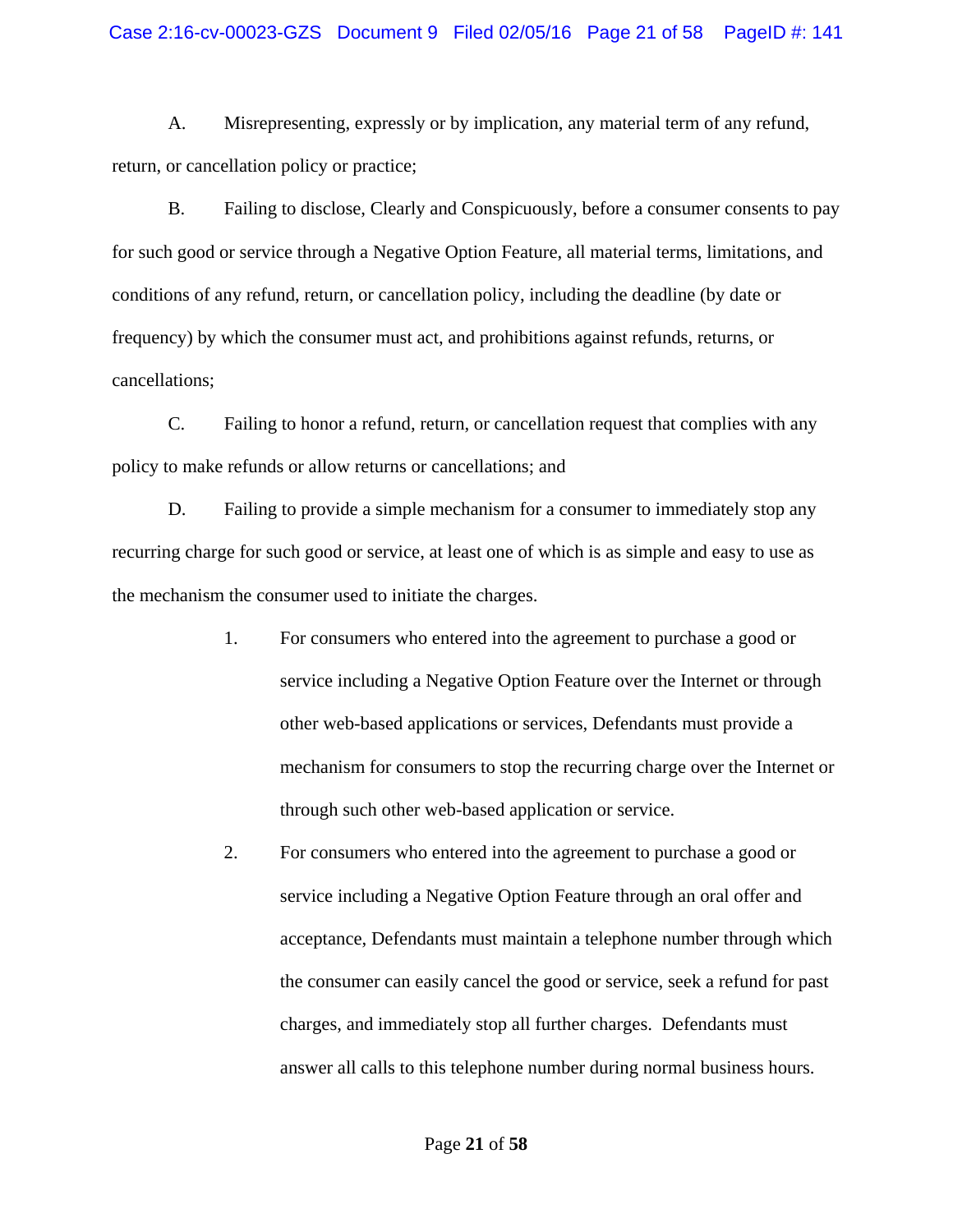#### **XI.**

## **PROHIBITION ON VIOLATING THE RESTORE ONLINE SHOPPERS' CONFIDENCE ACT**

**IT IS FURTHER ORDERED** that Defendants, Defendants' officers, agents, employees, and attorneys, and all other persons in active concert or participation with any of them, who receive actual notice of this Final Order, whether acting directly or indirectly, in connection with the advertising, marketing, promoting, offering for sale, or selling of any good or service, are permanently restrained and enjoined from violating the Restore Online Shoppers' Confidence Act, 15 U.S.C. §§ 8401-8405, a copy of which is attached hereto as EXHIBIT A.

#### **XII.**

#### **COMPLIANCE WITH THE ELECTRONIC FUND TRANSFER ACT**

**IT IS FURTHER ORDERED** that Defendants, Defendants' officers, agents, employees, and attorneys, and all other persons in active concert or participation with any of them, who receive actual notice of this Final Order, whether acting directly or indirectly, in connection with the advertising, marketing, promoting, offering for sale, or selling of any good or service, are permanently restrained and enjoined, in connection with any person who purchases any good or service subsequent to the date of this Final Order, and who uses a debit card or other means of electronic fund transfer, from:

 A. Failing to obtain written authorization for Preauthorized Electronic Fund Transfers from a consumer's account before initiating any Preauthorized Electronic Fund Transfer, as required by Section 907(a) of the Electronic Fund Transfer Act, 15 U.S.C. § 1693e(a), and Section 205.10(b) of Regulation E, 12 C.F.R. § 205.10(b), as more fully set out in Section 205.10 of the Federal Reserve Board's Official Staff Commentary to Regulation E, 12 C.F.R. § 205, Supp. I, or as it may hereafter be amended; and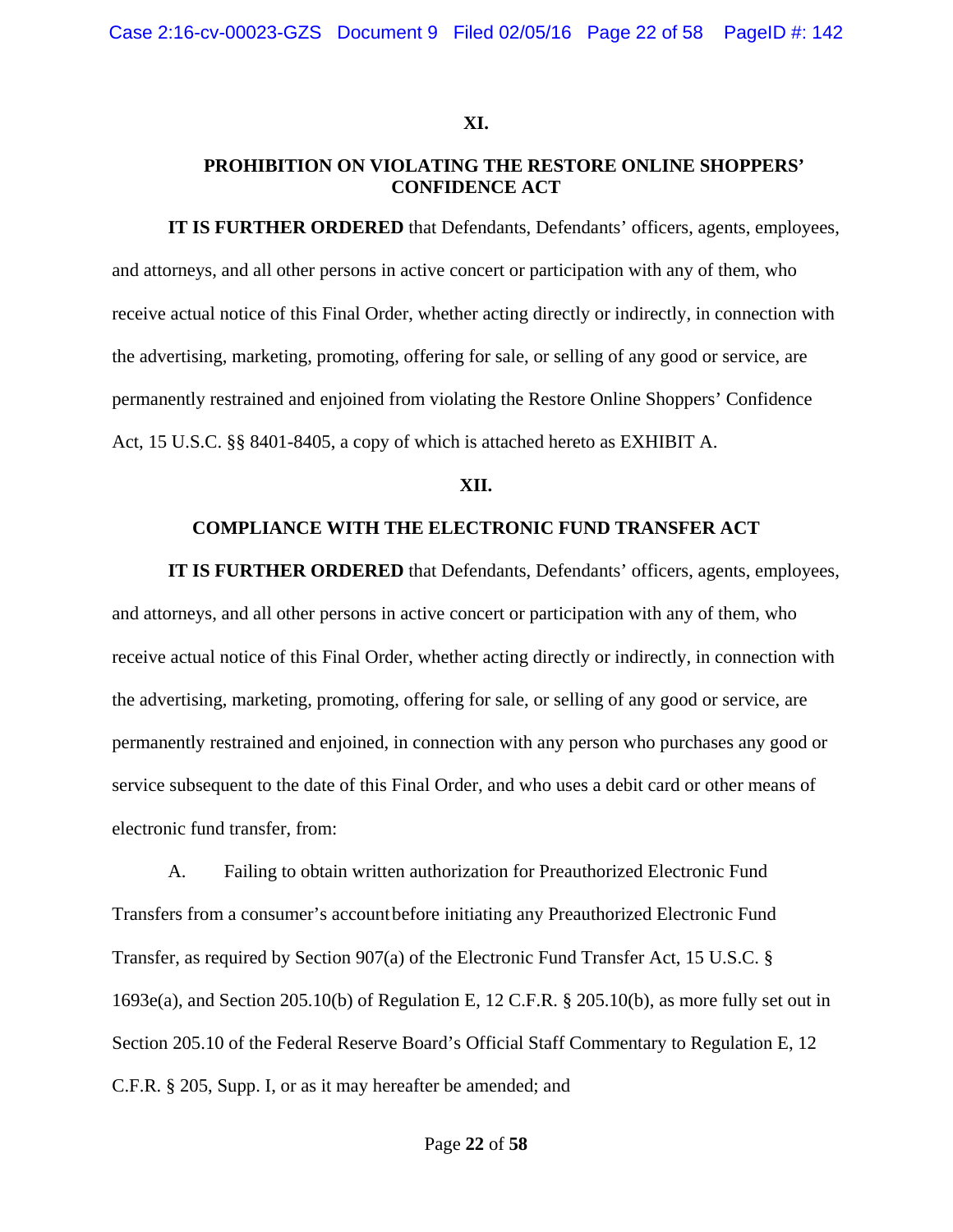B. Failing to maintain procedures reasonably adapted to avoid an unintentional failure to obtain written authorization for a Preauthorized Electronic Fund Transfer, as required in Section 205.10 of the Federal Reserve Board's Official Staff Commentary to Regulation E, 12 C.F.R. § 205, Supp. I, or as it may hereafter be amended.

### **XIII.**

## **MONETARY JUDGMENT AND PARTIAL SUSPENSION**

# **IT IS FURTHER ORDERED** that:

 A. Judgment is hereby entered in favor of Plaintiffs and against Defendants, jointly and severally, in the amount of \$16,419,989.00, as equitable monetary relief. Upon satisfaction of the conditions set forth in Subsection XIII.B, that Judgment shall be suspended;

 B. The Defendants shall liquidate, sell, convey, assign, or transfer, as required by the Liquidation Receiver, to the Liquidation Receiver, or to such other party as the Liquidation Receiver directs, all of their legal and equitable interests and rights in the Receivership Estate. Specifically, Defendants shall:

> 1. Within thirty (30) days of this Final Order, unless agreed to in writing by the Liquidation Receiver, transfer or otherwise convey to the Liquidation Receiver or to such other party as the Liquidation Receiver may direct, as required by the Liquidation Receiver, all legal and equitable title to the real property located at 4 Case Road, Rangeley, Maine, together with all structures, fixtures, and appurtenances thereto, including all furnishings, furniture, appliances, audio and television equipment located at 4 Case Road, Rangeley, Maine. *Provided, however*, that the Dill Defendants may use and occupy the premises at the sole discretion of, and in accordance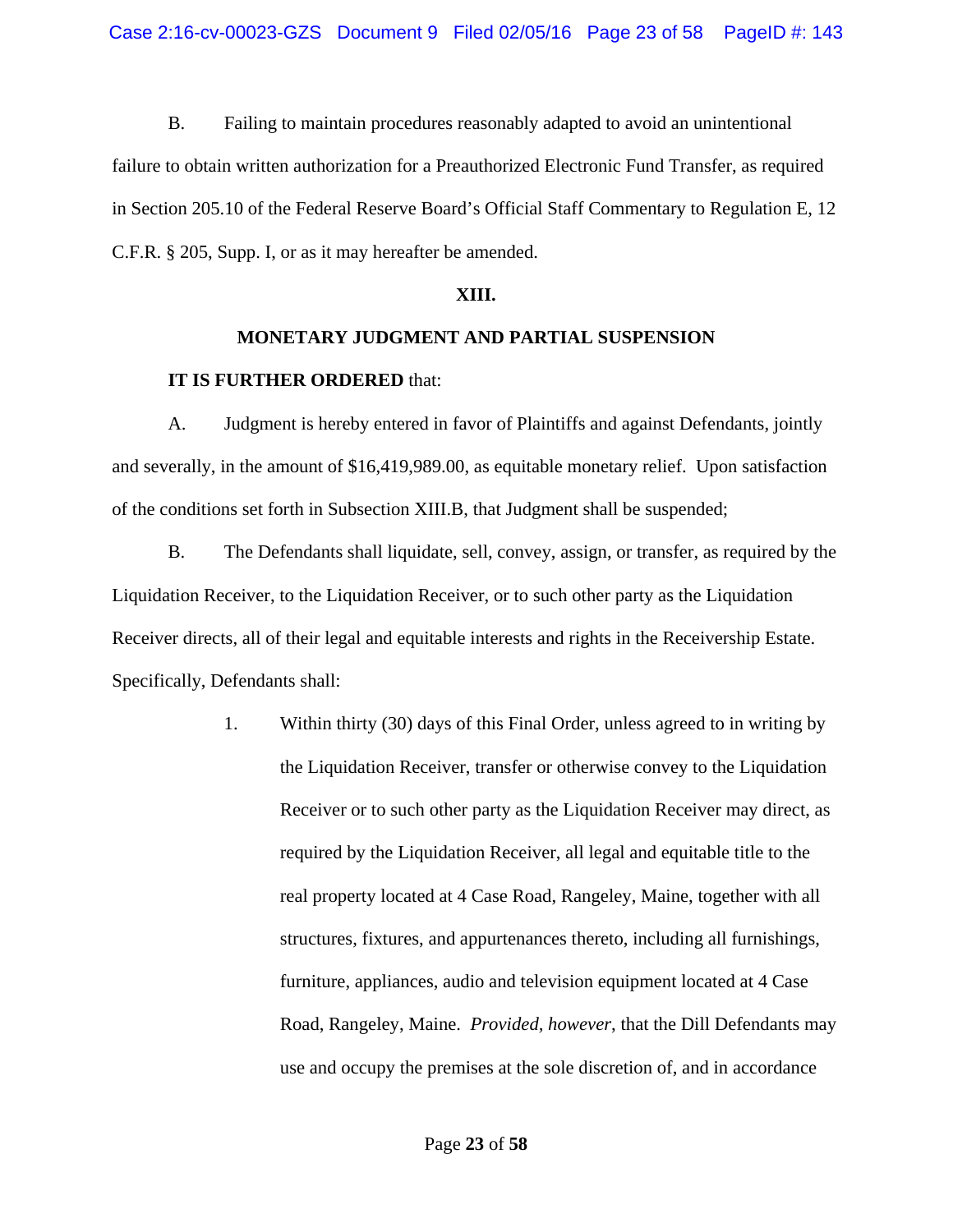with the terms set by, the Liquidation Receiver, which shall not unduly interfere with the Liquidation Receiver's sale of the real property;

- 2. Within thirty (30) days of this Final Order, unless agreed to in writing by the Liquidation Receiver, liquidate, convey, assign, sell, or transfer to the Liquidation Receiver, or to such other party as the Liquidation Receiver may direct as required by the Liquidation Receiver, all interest in timeshares, including:
	- (1) Time Share with River Run Company, Inc. at Attitash Mountain Village, Washington House, Unit C4, New Hampshire;
	- (2) Time Share with River Run Company, Inc. at Attitash Mountain Village, Washington House, Unit D4, New Hampshire;
	- (3) Time Share with Exploria Resorts in Summer Bay, Florida, account number XXXX8293;
- 3. Within thirty (30) days of this Final Order, unless agreed to in writing by the Liquidation Receiver, liquidate, convey, assign, sell, or transfer to the Liquidation Receiver, as required by the Liquidation Receiver or such other party as the Liquidation Receiver may direct, title to the 2007 Glastron Bow Rider (watercraft), VIN XXX56D707, located at Thomas Aviation, 1684 Roxbury Road, Roxbury, Maine;
- 4. Within thirty (30) days of this Final Order, unless agreed to in writing by the Liquidation Receiver, liquidate, convey, assign, sell, or transfer to the Liquidation Receiver, as required by the Liquidation Receiver or such other party as the Liquidation Receiver may direct, title to the 2011Polaris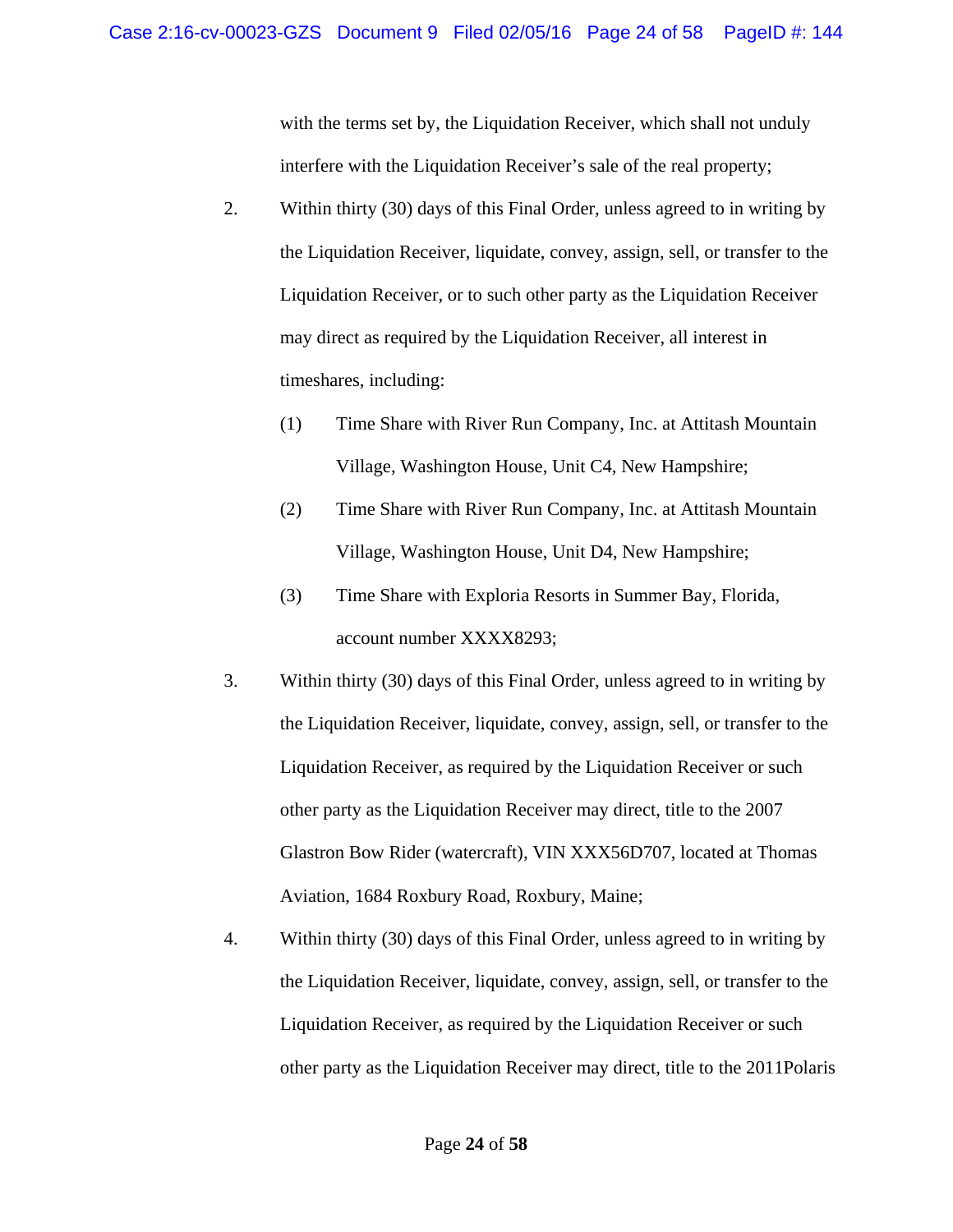snowmobile, 600 IQ, VIN XXXX129945, located at 4 Case Road, Rangeley, Maine;

- 5. Within thirty (30) days of this Final Order, unless agreed to in writing by the Liquidation Receiver, liquidate, convey, sell, assign, or transfer to the Liquidation Receiver or such other party as the Liquidation Receiver may direct, as required by the Liquidation Receiver, title to the 2008 Polaris snowmobile, 600 HQIQ, VIN XXXX336250, located at 4 Case Road, Rangeley, Maine;
- 6. Within thirty (30) days of this Final Order, unless agreed to in writing by the Liquidation Receiver, liquidate, convey, sell, assign, or transfer to the Liquidation Receiver or such other party as the Liquidation Receiver may direct, as required by the Liquidation Receiver, the surrender value of Defendant Staci Dill's life insurance policy with the RiverSource Variable Universal Life, policy XXXX2004;
- 7. Within thirty (30) days of this Final Order, unless agreed to in writing by the Liquidation Receiver, liquidate, convey, sell, assign, or transfer to the Liquidation Receiver or such other party as the Liquidation Receiver may direct, as required by the Liquidation Receiver, the surrender value of Defendant Anthony Dill's life insurance policy with the Protective Life Insurance Co., policy XXXX8809;
- 8. Within thirty (30) days of this Final Order, unless agreed to in writing by the Liquidation Receiver, deliver, liquidate, convey, sell, assign, or transfer to the Liquidation Receiver, or such other party as the Liquidation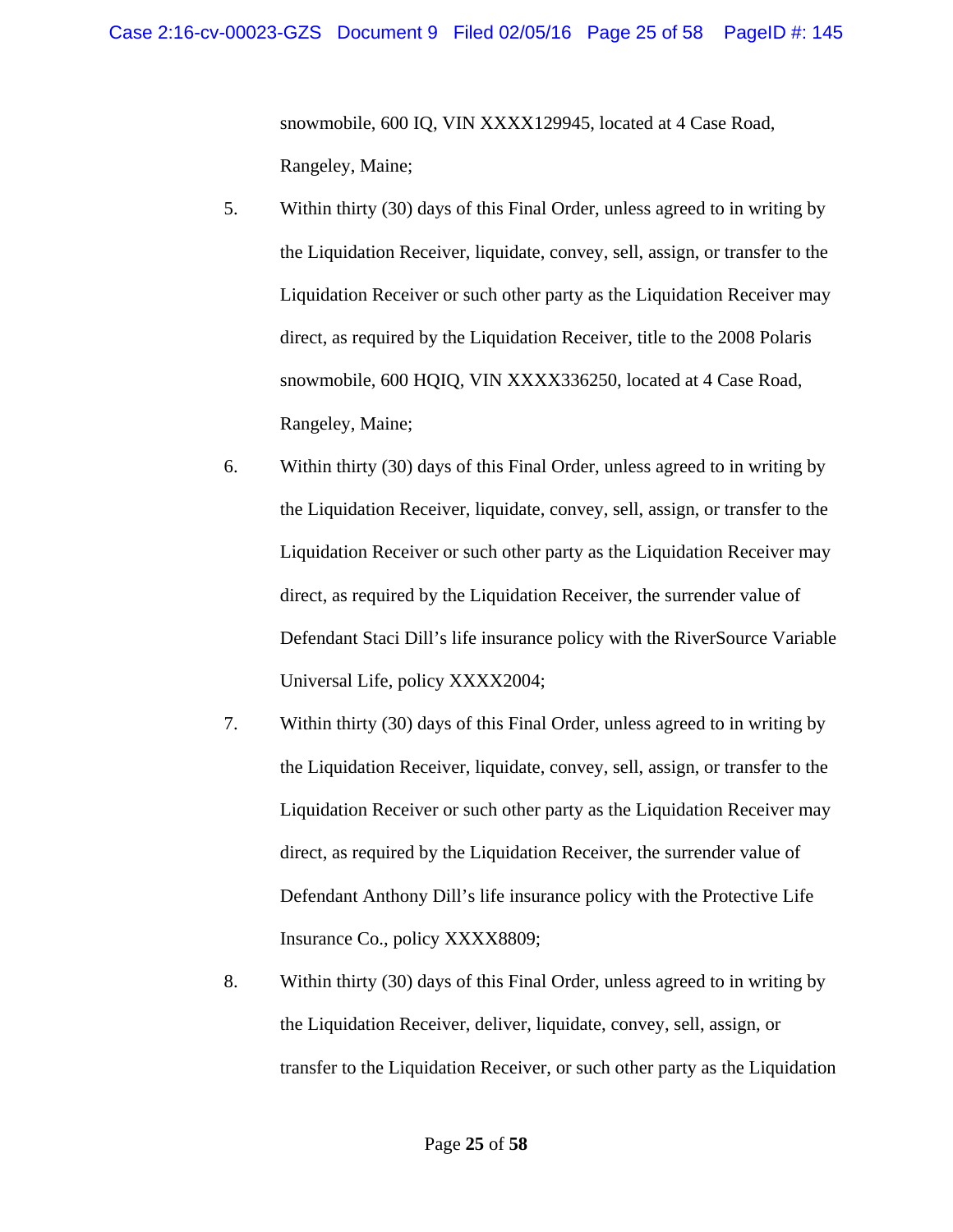Receiver may direct, the following valuable personal property, all located at 5 Rays Circle, Scarborough, Maine**:** 

- (1) A tennis bracelet;
- (2) Set of diamond earrings;
- (3) Diamond earring (single);
- (4) Men's "Daytona" Rolex gold and silver watch; and
- (5) Thomas Arvid prints;
- 9. Within thirty (30) days of this Final Order, unless agreed to in writing by the Liquidation Receiver, liquidate, convey, sell, assign, or transfer to the Liquidation Receiver or such other party as the Liquidation Receiver may direct, as required by the Liquidation Receiver, all interest in the following Morgan Stanley investment accounts:
	- (1) XXXX62-605;
	- (2) XXXX52-605;
	- (3) XXXX63-605;
	- (4) XXXX23-605; and
	- (5) XXXX25-605.

*Provided, however*, that after these funds are transferred to the Liquidation Receiver, the Liquidation Receiver shall set aside a reserve for payment of the Dill Defendants' estimated federal and state taxes resulting from the liquidation of these funds; *provided, further*, that the Liquidation Receiver will only transfer those reserved funds to the Dill Defendants for payment of the estimated taxes owed for the year 2016, *provided that* the Dill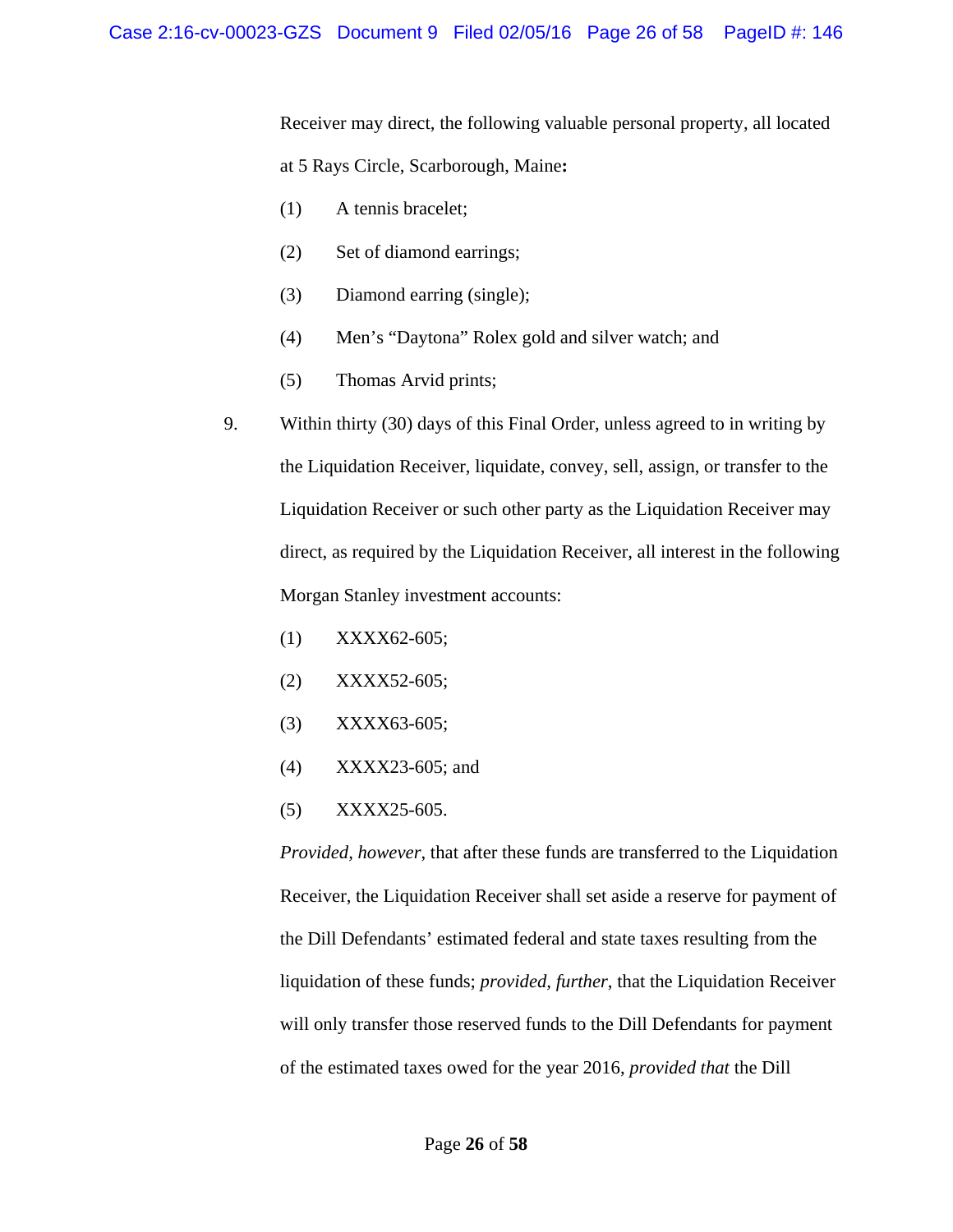Defendants file their tax returns no later than October 16, 2017 and that within ten (10) days after satisfaction of their 2016 tax obligations, the Dill Defendants shall assign their rights to receive any tax refunds to the Liquidation Receiver;

- 10. Within thirty (30) days of this Final Order, unless agreed to in writing by the Liquidation Receiver, liquidate, convey, sell, assign, or transfer to the Liquidation Receiver or such other party as the Liquidation Receiver may direct, as required by the Liquidation Receiver, all interest in the following Defined Benefit Plan and retirement accounts held at Morgan Stanley:
	- (1) Direct Alternatives Defined Benefit Pension Plan, Anthony & Staci Dill, Acct. XXXX68-605, which amount(s) Defendants shall, upon their election and consent, cause to be distributed in lump sum distribution(s);
	- (2) Anthony Dill Roth IRA, Acct. XXXX00-605; and
	- (3) Staci Dill Roth IRA, Acct. XXXX08-605.

*Provided, however*, that prior to transferring any funds to the Liquidation Receiver, Morgan Stanley may withhold any funds necessary for transfer to the Internal Revenue Service or the Department of Revenue for the State of Maine, as required by law; *provided, further*, that after the remaining funds are transferred to the Liquidation Receiver, the Liquidation Receiver shall set aside a reserve for payment of the Dill Defendants' 2016 estimated personal tax liability on the distribution amounts resulting from the liquidation of such accounts, which reserve the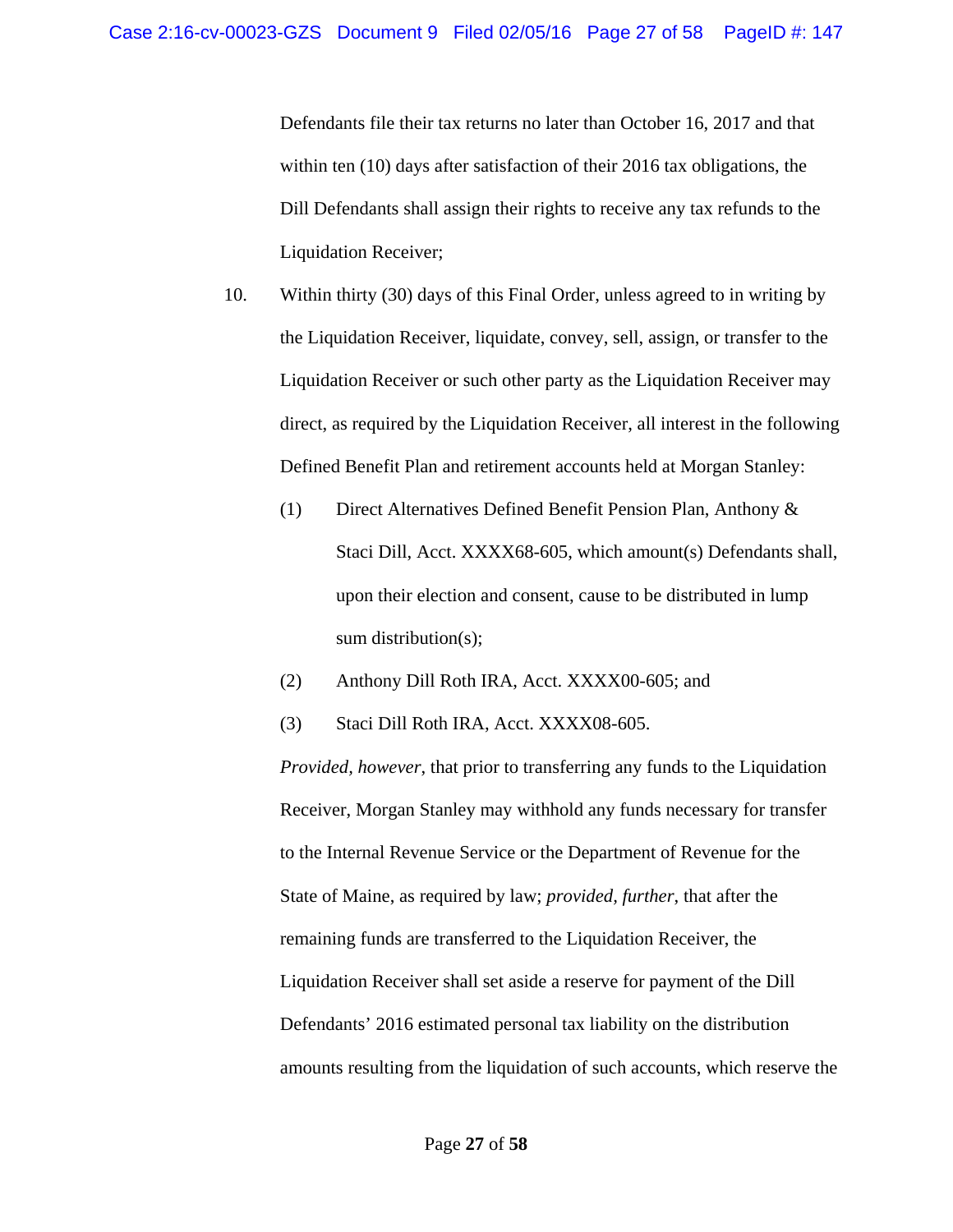Dill Defendants may utilize to the extent necessary to pay such tax liability, *provided that* the Dill Defendants file their tax returns no later than October 16, 2017, and that within ten (10) days of satisfaction of all 2016 tax obligations, the Dill Defendants shall assign or transfer the right to receive any tax refunds to the Liquidation Receiver;

11. Within thirty (30) days after the date of this Final Order, unless agreed to in writing by the Liquidation Receiver, convey, sell, assign, or transfer to the Liquidation Receiver or such other party as the Liquidation Receiver may direct: (i) Direct Alternatives' legal and equitable interests in the Direct Alternatives Defined Benefit Plan (the "Plan"), including all the powers, rights, discretion, and duties of Direct Alternatives in its capacity as the Plan sponsor; and (ii) Defendant Anthony Dill's legal and equitable interests in the Plan as Plan administrator, with all the powers, rights, discretion, and duties of the Plan administrator.

The Liquidation Receiver shall have sole plenary authority and control over the Plan and sole authority to perform the duties of the "Plan Administrator" and "Employer" under the Plan, including: the authority to collect, marshal, and administer all of the Plan's assets, liquidate the Plan's assets, distribute the Plan's assets, effectuate the termination of the Plan, communicate with Plan participants, coordinate Plan account distributions, make all required governmental filings, identify all claimants of the Plan and pay the amount of benefits owed to such claimants in accordance with the terms of the Plan, and pay service providers, agents,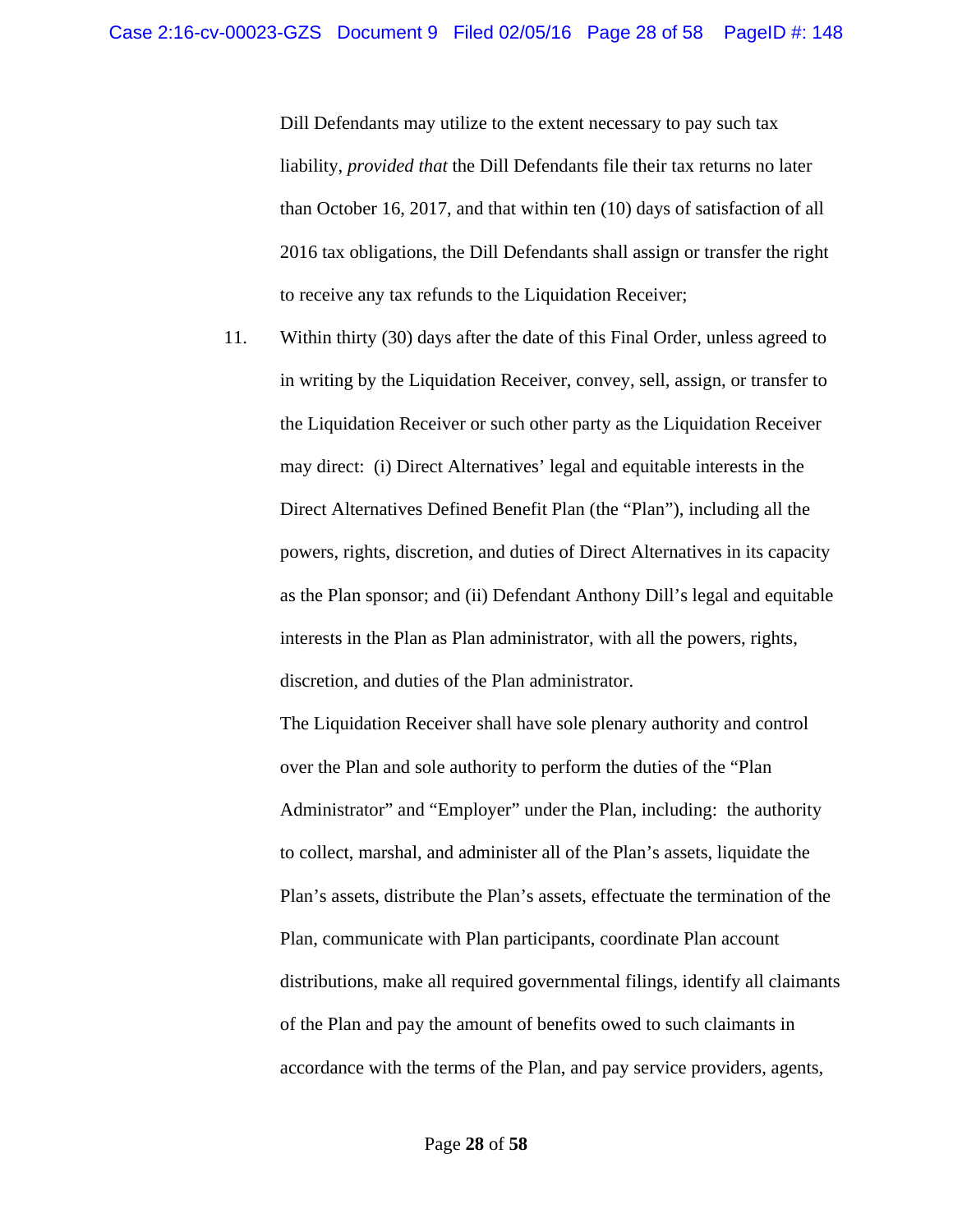custodians, investment counsel, accountants and legal counsel in connection with executing the foregoing duties. *Provided, however*, that the Liquidation Receiver shall not be liable for any claim, obligation, liability, action, cause of action, cost or expenses of Defendants or Direct Alternatives (or any member of a "controlled group" or "affiliated service group" under Section 414 the Internal Revenue Code of 1986, as amended, of which Direct Alternatives is a member) arising out of or relating to events or circumstances occurring prior to entry of this Final Order, including without limitation, any contingent or unliquidated obligations or liability to which Defendants or Direct Alternatives may be exposed. *Provided, further*, that if, and to the extent, the Plan is underfunded on a termination basis, Defendant Anthony Dill shall, if required by the Liquidation Receiver and at the sole option and direction of the Liquidation Receiver, execute a waiver of his benefit(s) under the Plan (and Defendant Staci Dill shall execute all required consent(s) to such waiver) to the extent necessary to render the Plan fully funded for all benefit liabilities on a termination basis and ensure that the Plan is eligible for a "standard termination" in accordance with the standards established by the Pension Benefit Guaranty Corporation (PBGC);

12. Within thirty (30) days of this Final Order, unless agreed to in writing by the Liquidation Receiver, liquidate, convey, sell, assign, or transfer, to the Liquidation Receiver or such other party as the Liquidation Receiver may direct, as required by the Liquidation Receiver, all CNL Lifestyle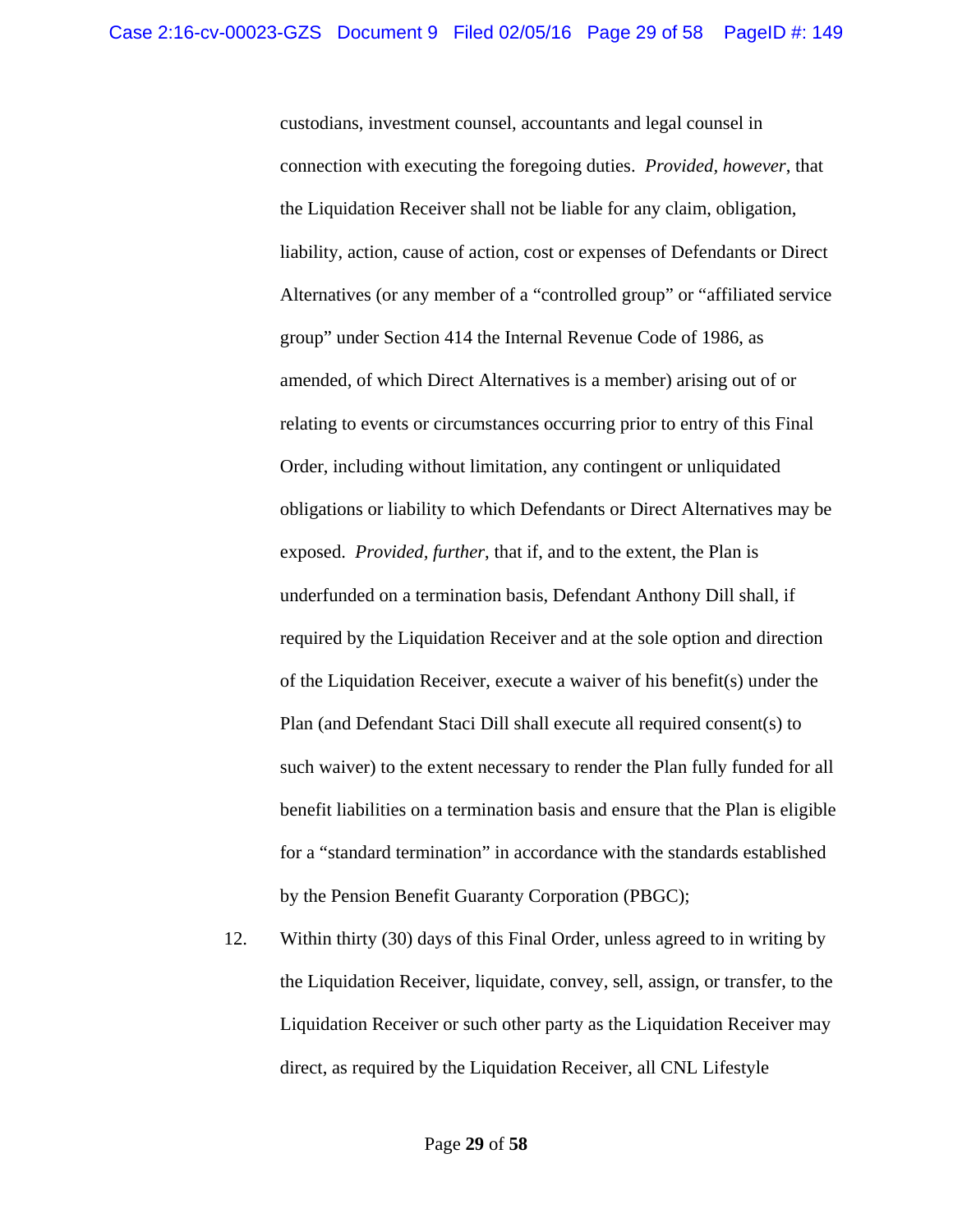Properties, Inc., stock, including stock held in account number XXXX16605.

*Provided, however*, that after these funds are transferred to the Liquidation Receiver, the Liquidation Receiver shall set aside a reserve for payment of the Dill Defendants' estimated federal and state taxes resulting from the liquidation of these funds; *provided, further*, that the Liquidation Receiver will only transfer those funds to Defendants for payment of taxes owed for the year 2016, *provided that* the Dill Defendants file their tax returns no later than October 16, 2017 and that within ten (10) days after satisfaction of their 2016 tax obligations, the Defendants shall assign their rights to receive any tax refunds to the Liquidation Receiver;

- 13. Within thirty (30) days of this Final Order, unless agreed to in writing by the Liquidation Receiver, liquidate, convey, sell, assign, or transfer to the Liquidation Receiver, or such other party as the Liquidation Receiver may direct, as required by the Liquidation Receiver, all of the property described or identified in Defendants' sworn statements listed in Subsection XIII.E., that are assets of Direct Alternatives and Original Organics LLC, including interests in:
	- (1) All trademarks, including the trademark for "Original Organics," USPTO Serial No. 77664091 and the trademark for "Acai Fresh," USPTO Serial No. 77664083; and
	- (2) All furniture, artwork, computers, multi-media devices, televisions, sound systems, telephones, and other equipment;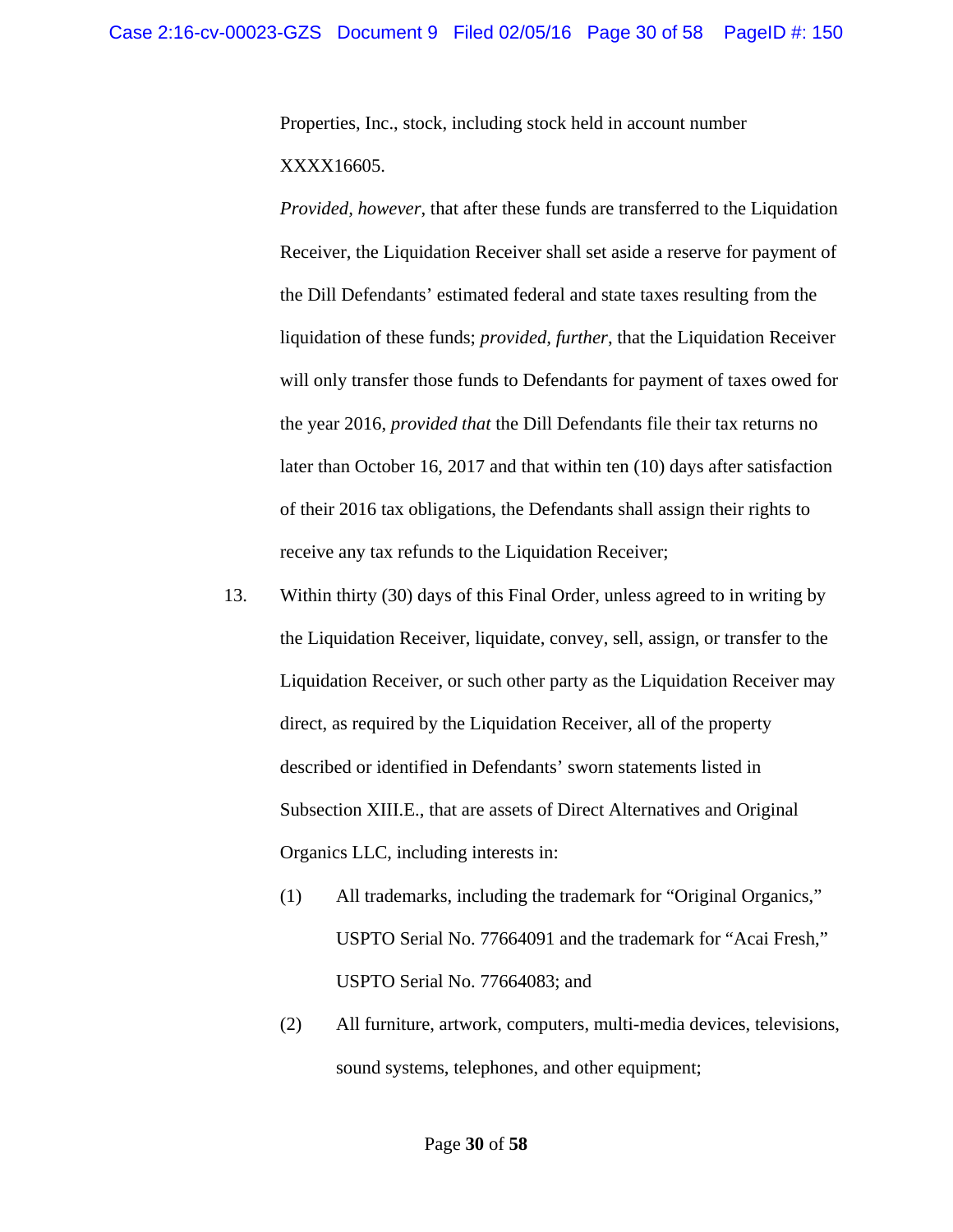- 14. Within ten (10) days of this Final Order, unless agreed to in writing by the Liquidation Receiver, liquidate, convey, sell, assign, or transfer to the Liquidation Receiver or such other party as the Liquidation Receiver may direct, as required by the Liquidation Receiver, all interest in the Direct Alternatives and Natural Options, LLC merchant escrow accounts, including all funds currently being held in the following accounts:
	- (1) Power Pay, Accts. XXXX3005, XXXX3788, and XXXX4342;
	- (2) Electronic Merchant Systems, Acct. XXXX5562;
	- (3) CashFlows, Accts. XXXX1774 and XXXX1431;
	- (4) Signature Card Services, Accts. XXXX7110 andXXXX5980;
	- (5) Vision Payment Solutions, Accts. XXXX1989 and XXXX7617;
	- (6) Humboldt, Acct. XXXX4883; and
	- (7) Any other accounts identified to or by the Liquidation Receiver. *Provided that* Defendants may keep \$11,000;
- 15. Within ten (10) days of this Final Order, unless agreed to in writing by the Liquidation Receiver, liquidate, convey, sell, assign, or transfer to Liquidation Receiver or such other party as the Liquidation Receiver may direct, as required by the Liquidation Receiver, no less than \$200,000 currently held in the Defendants' attorney trust account at Venable LLP;
- 16. At the direction of the Liquidation Receiver, liquidate, convey, sell, assign, or transfer to the Liquidation Receiver or such other party as the Liquidation Receiver may direct, as required by the Liquidation Receiver,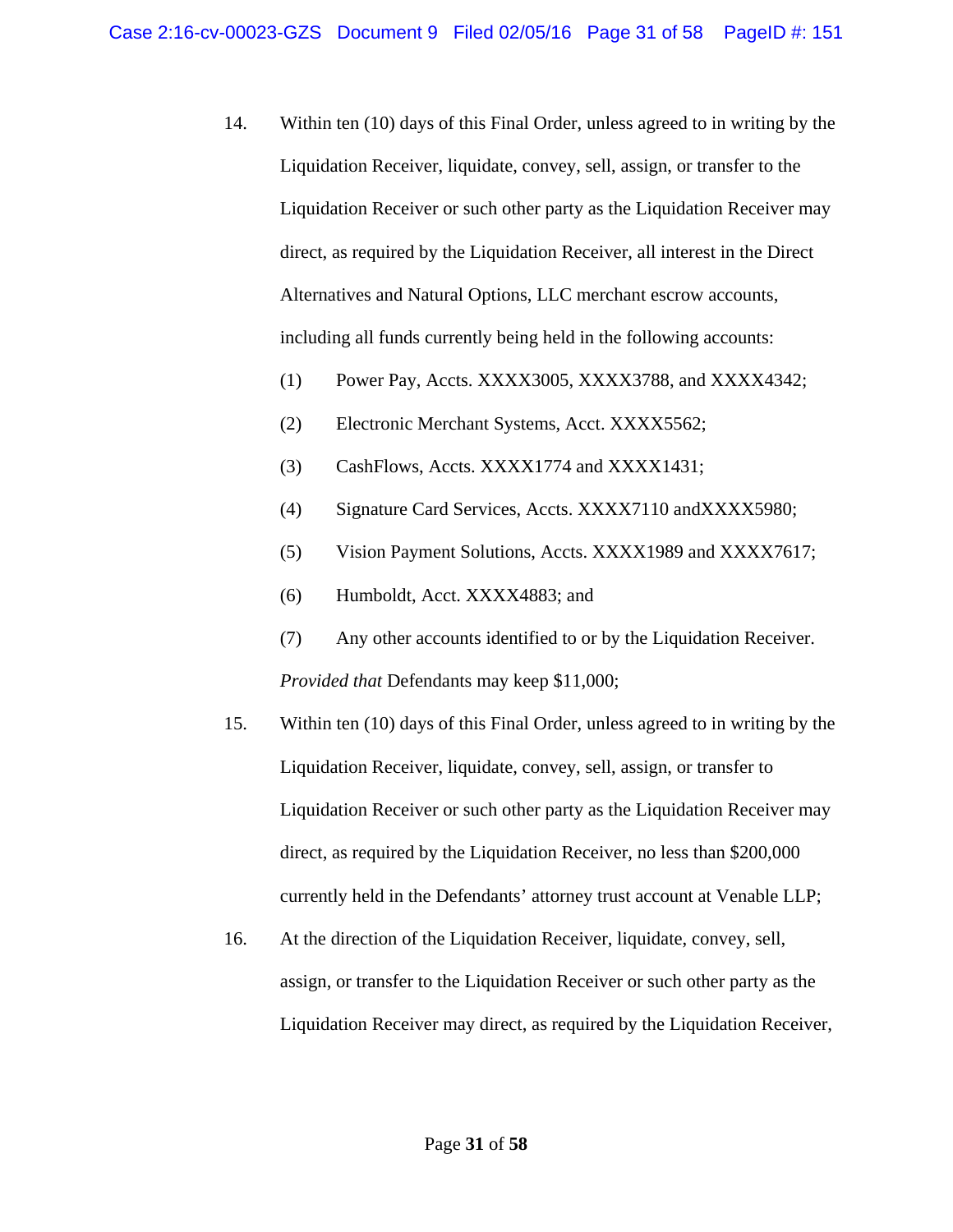all of Defendants' legal and equitable interests in the following companies:

- (1) Novia Products, LLC;
- (2) The Ice Chest;
- (3) Core Logix, LLC;
- (4) Northern Maine Distilling Company; and
- (5) Natural Options, LLC.

*Provided, however*, that Defendants shall be permanently enjoined from reacquiring any interest in such companies or their successors;

- 17. Within thirty (30) days of this Final Order, unless agreed to in writing by the Liquidation Receiver, liquidate, convey, sell, assign, endorse or transfer to the Liquidation Receiver, or such other party as the Liquidation Receiver may direct, as required by the Liquidation Receiver, all legal and equitable rights to collect on loans, including any evidence of such loans (e.g., the original promissory notes, if any) made by Defendant Anthony Dill to any person or entity, including The Ice Chest, Corey Frink, and Kevin Boilard;
- 18. Promptly, but in no event more than 10 days after receipt of tax refunds, remit or cause to be delivered directly to the Liquidation Receiver, at the Liquidating Receiver's request, all tax refunds resulting from tax filings or amended tax filings by any of the Defendants for the years 2014, 2015, and 2016; and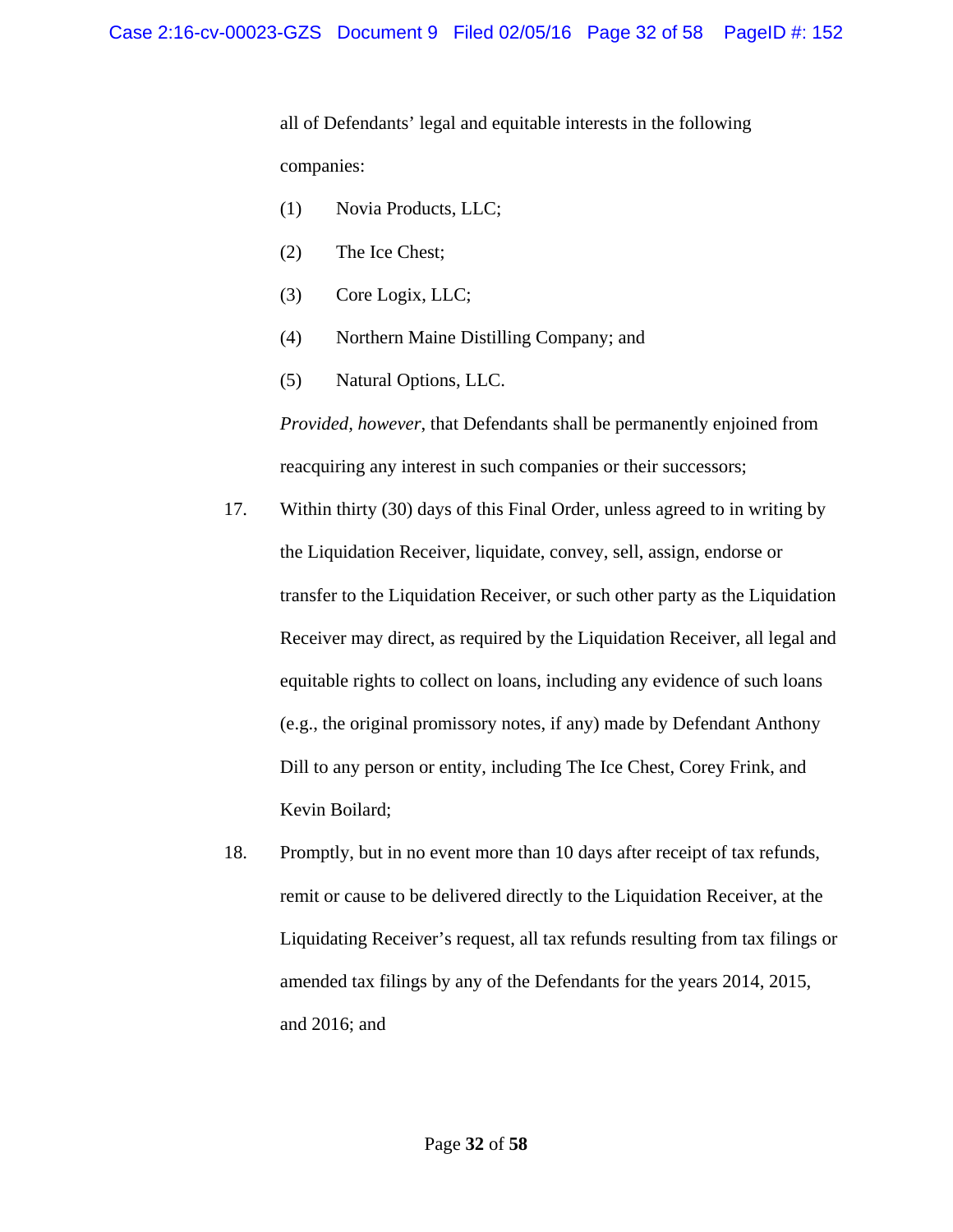19. Cooperate fully with the Liquidation Receiver and execute any instrument or document presented by the Liquidation Receiver, and do whatever else the Liquidation Receiver, in his sole discretion, deems necessary or desirable to transfer all of Defendants' interests in the Receivership Estate and to maximize the value of the Receivership Estate, including Defendants' interests in the companies listed in Subsection XIII.B.16. In the event any person or entity fails to deliver or transfer immediately any asset or otherwise fails to comply with any provision of this Section, or with the Liquidation Receiver, the Liquidation Receiver may file *ex parte* with the Court an Affidavit of Non-Compliance regarding the failure. Upon filing of the affidavit, the Court may authorize, without additional process or demand, Writs of Possession or Sequestration or other equitable writs requested by the Liquidation Receiver. The writs shall authorize and direct the United States Marshal or any sheriff or deputy sheriff of any county (pursuant to Fed. R. Civ. P.  $4(c)(1)$ ) to seize the asset, document, or other thing and to deliver it to the Liquidation Receiver;

 C. The Defendants shall deliver to counsel for the Commission and the Maine Attorney General, and the Liquidation Receiver, copies of signed and completed tax returns for the tax year 2016, including all related forms, schedules, statements, and attachments, within ten (10) business days after that return is officially filed. The Defendants shall also deliver to counsel for the Commission and the Maine Attorney General, and the Liquidation Receiver, copies of signed and completed amended federal and state tax returns for the years 2014, 2015,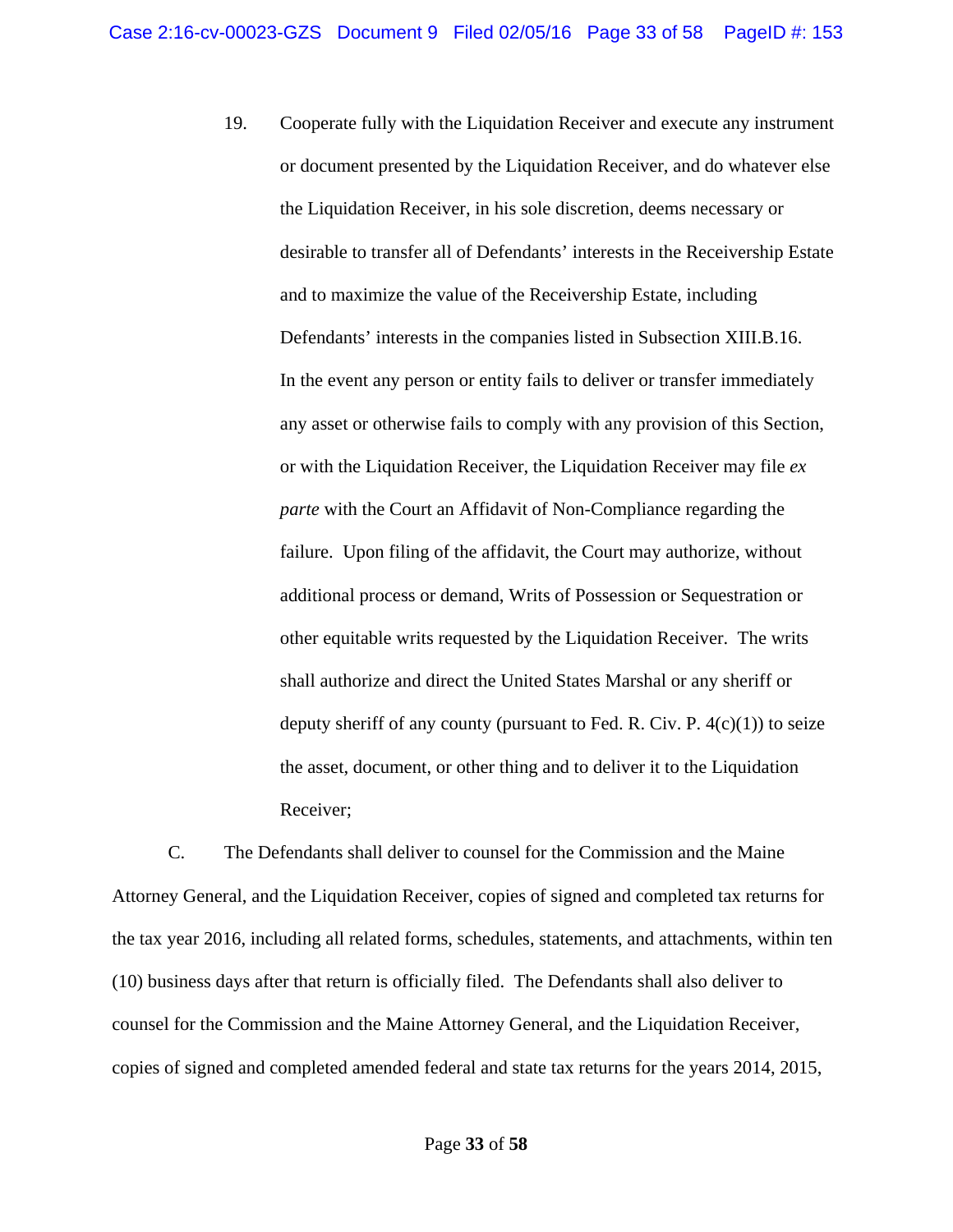and 2016, including all related forms, schedules, statements, and attachments, within ten (10) business days after each such amended return is officially filed. The Defendants shall also, within thirty (30) days after their final date permitted by the IRS for filing an amended federal tax return for that tax year, sign and submit to the IRS an IRS Form 4506, along with a payment to the IRS of the Form 4506 fee, directing the IRS to send to counsel for the Commission and the Maine Attorney General, and the Liquidation Receiver, a copy of the Defendants' original and amended tax returns filed for 2014, 2015, and 2016;

 D. In the event of default on any obligation to make payments under this Final Order, or to transfer assets to the Receivership Estate, or to such other party as directed by the Liquidation Receiver, as required by Subsection B, above, the entire Judgment amount of \$16,419,989.00 shall immediately become due and payable. Defendants shall be jointly and severally liable for all payments required by this Subsection and any interest on such payments;

 E. Plaintiffs' agreement to the suspension of part of the Judgment is expressly premised upon the truthfulness, accuracy, and completeness of Defendants' sworn deposition testimony, financial statements, and related documents (collectively, "financial representations") submitted to Plaintiffs, namely the following:

- 1. Signed and sworn FTC Financial Statement of Individual Defendants and FTC Financial Statement of Corporate Defendants submitted to the Plaintiffs on August 3, 2015, as amended on September 18, 2015;
- 2. Attachments to FTC Financial Statement of Individual Defendants and FTC Financial Statement of Corporate Defendants submitted to the Plaintiffs on August 4, 2015 in the form of two CD-ROMs: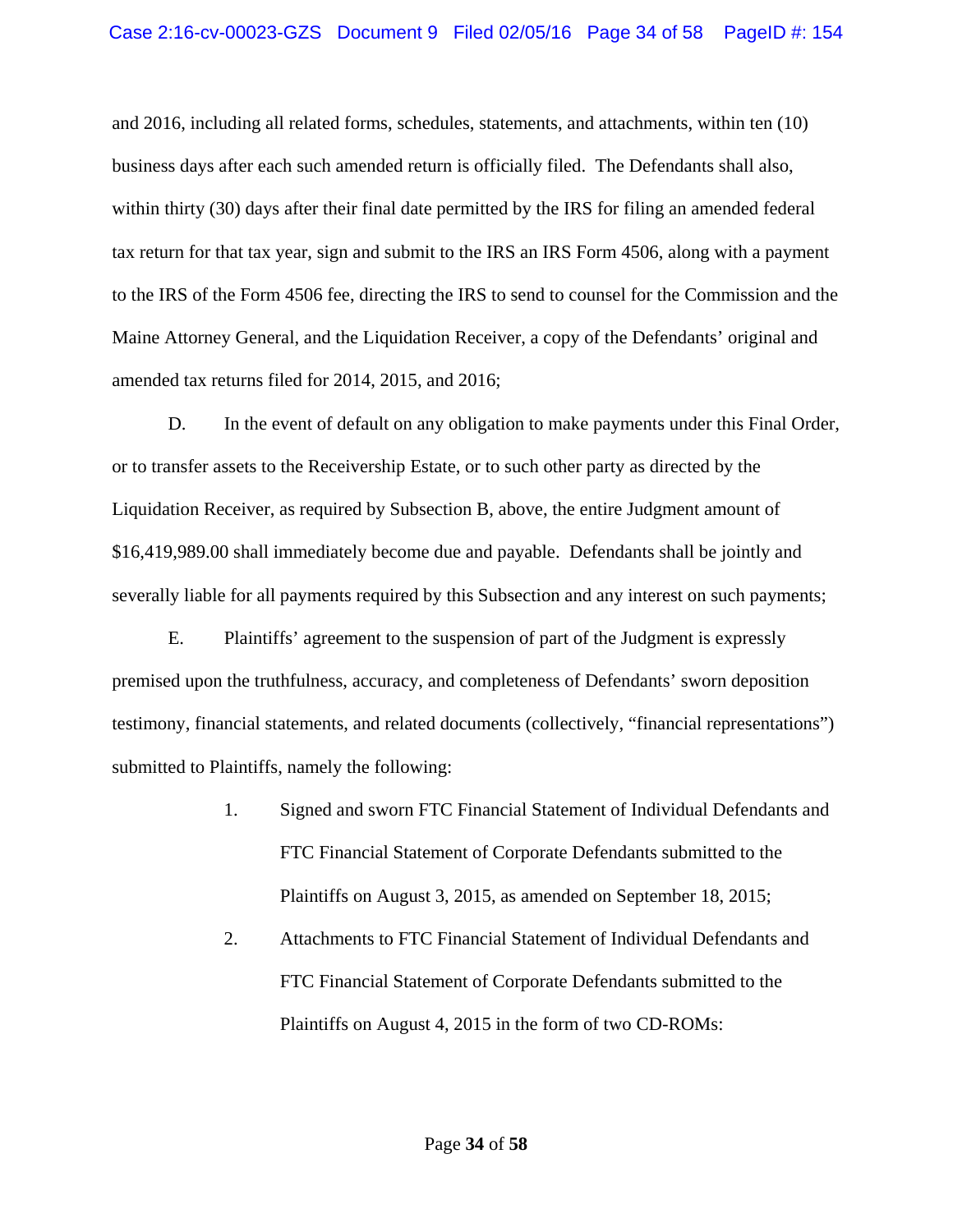- (a) Disk  $1 -$  Attachments A-I;
- (b) Disk 2 Attachments A-F;
- 3. September 18, 2015 letter submission from Jeffrey D. Knowles to Plaintiffs, together with one CD-ROM containing Attachments A-QQ;
- 4. October 12, 2015 White Paper proposal of settlement from Jeffrey D. Knowles, together with Attachments A-L;
- 5. October 16, 2015 letter submission from Jeffrey D. Knowles to Plaintiffs explaining Defendants' investments in various companies, with 2013-2014 Balance Sheets and Profit & Loss Statements for Core Logix, LLC and Northern Maine Distilling Company;
- 6. October 20, 2015 letter submission from Jeffrey D. Knowles to Plaintiffs regarding the Dill Defendants' business interests, attaching Balance Sheets and a Profit & Loss Statement for The Ice Chest;
- 7. October 26, 2015 letter submission from Roger A. Colaizzi describing the Dill Defendants' three automobiles, providing serial numbers for a boat and two snowmobiles, the location of jewelry, confirming the address of real property, and attaching a June 22, 2015 Demand Letter from VitaQuest International, Inc. and the Dill Defendants' 2014 Federal Tax Return, including all schedules and attachments;
- 8. October 28, 2015 Anthony Dill asset deposition, together with all deposition exhibits;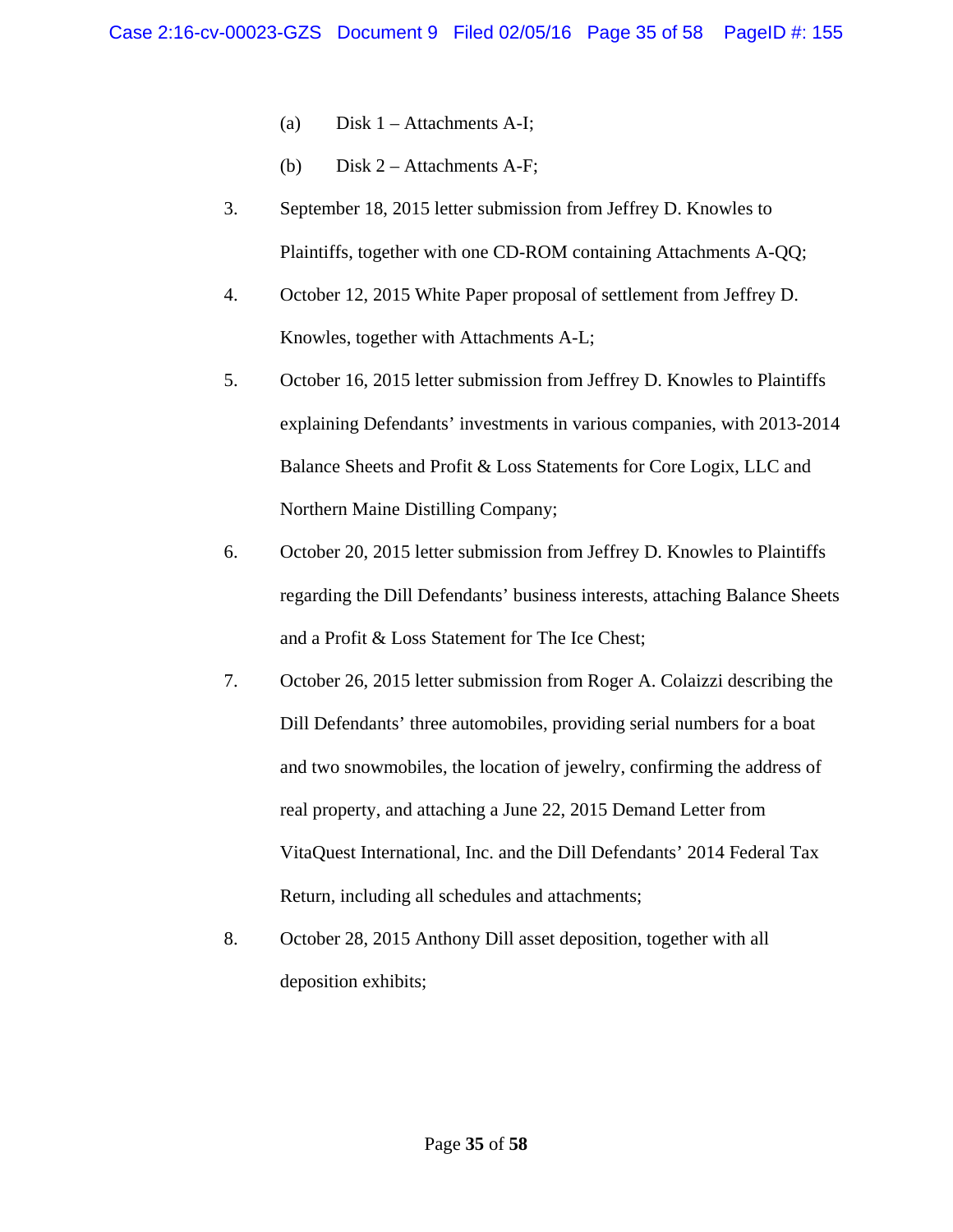- 9. October 29, 2015 letter submission from Roger A. Colaizzi describing the Dill Defendants' real property investments, together with Attachments A  $&B$ ;
- 10. November 4, 2015 letter submission from Jeffrey D. Knowles describing additional valuable personal property, a personal loan, defense of a pending lawsuit, and an automobile lease, together with Attachment A; and
- 11. December 4, 2015 letter submission from Roger A. Colaizzi describing the current status of an attorney escrow, merchant escrows, and automobiles retained by the Dills;

 F. The suspension of the Judgment will be lifted as to any Defendant if, upon motion by either of Plaintiffs, the Court finds that such Defendant failed to disclose any material asset or income, materially misstated the value of any asset, or made any other material misstatement or omission in the financial representations identified in Subsection XIII.E, above;

 G. If the suspension of the Judgment is lifted, this Judgment becomes immediately due as to Defendants in the amount specified in Subsection A, above (which the parties stipulate only for purposes of this Section represents the consumer injury alleged in the Complaint), less any payment previously made pursuant to this Section, plus interest computed from the date of entry of this Final Order;

 H. At such time that the Liquidation Receiver has liquidated all of the Receivership Estate, or 730 days have elapsed from the date of this Final Order without extension of the Liquidation Receiver's appointment, subject to any tax reserves described in Subsection XIII.B. above, this Court shall, upon application by Plaintiffs, Order the Liquidation Receiver to pay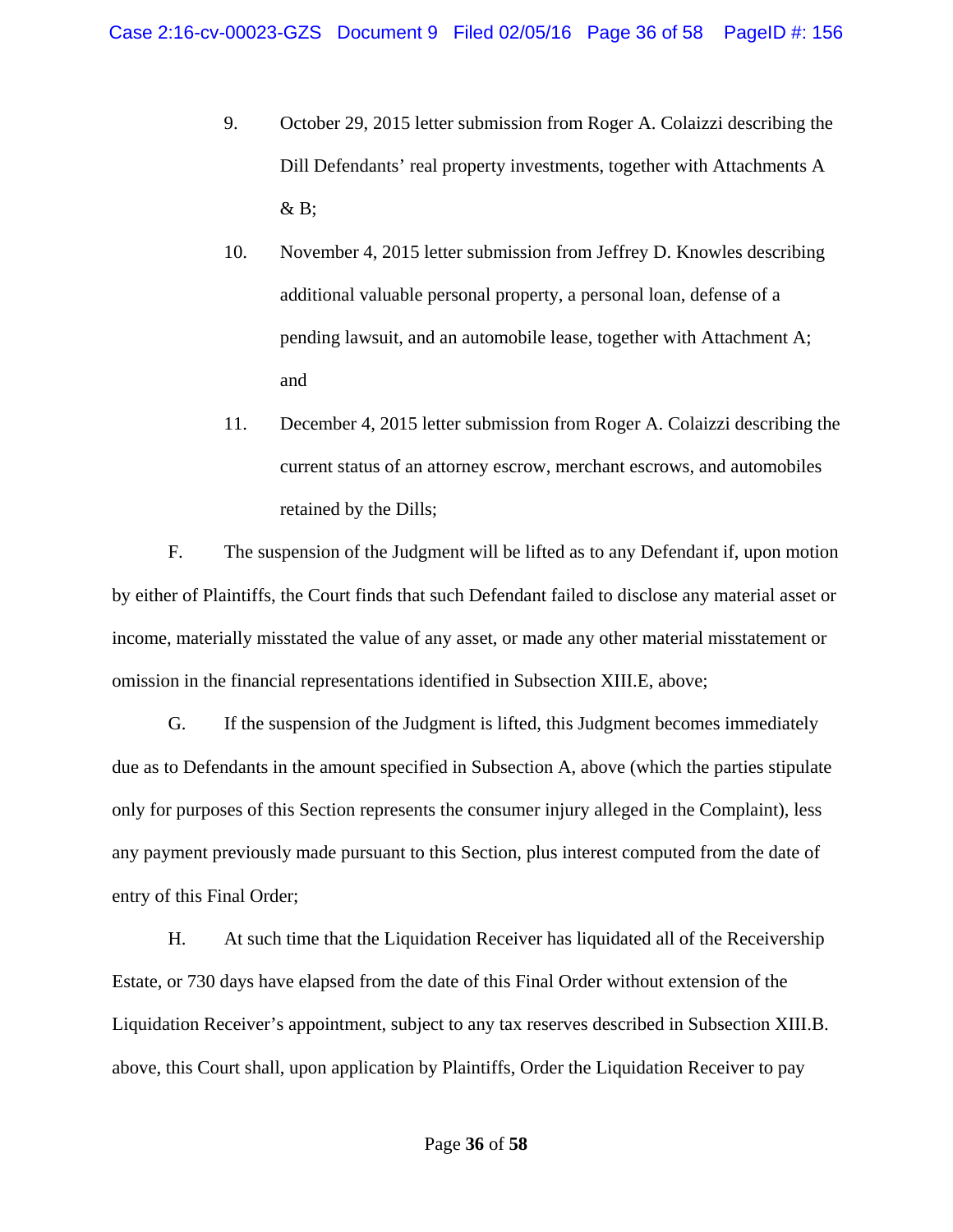from the Receivership Estate Five Hundred Thousand Dollars (\$500,000) to the State of Maine by electronic fund transfer in accordance with instructions provided by the Maine AG, and to pay to the Commission all remaining Receivership Estate funds, less tax reserves, which the Commission may use only for the purposes described in Subsection XIII.I., below. Upon further application by Plaintiffs, this Court shall Order the Liquidation Receiver to pay to the Commission any undistributed tax reserves and tax refunds received by the Receivership Estate, as provided in Subsection XIII.B. Such funds may only be applied by the Commission as provided in Subsection XIII.I.;

 I. All money paid to the Commission pursuant to this Final Order may be deposited into a fund administered by the Commission or its designee to be used for equitable relief, including consumer redress and any attendant expenses for the administration of any redress fund. If a representative of the Commission decides that direct redress to consumers is wholly or partially impracticable or money remains after redress is completed, the Commission may apply any remaining money for such other equitable relief (including consumer information remedies) as it determines to be reasonably related to Defendants' practices alleged in the Complaint. Any money not used for such equitable relief is to be deposited to the U.S. Treasury as disgorgement. Defendants have no right to challenge any actions the Commission or its representatives may take pursuant to this Subsection;

 J. All money paid to the State of Maine pursuant to this Final Order shall be deposited into the Attorney General's other special revenue account and used for consumer education, consumer protection, antitrust enforcement, or for any lawful purpose at the sole discretion of the Attorney General;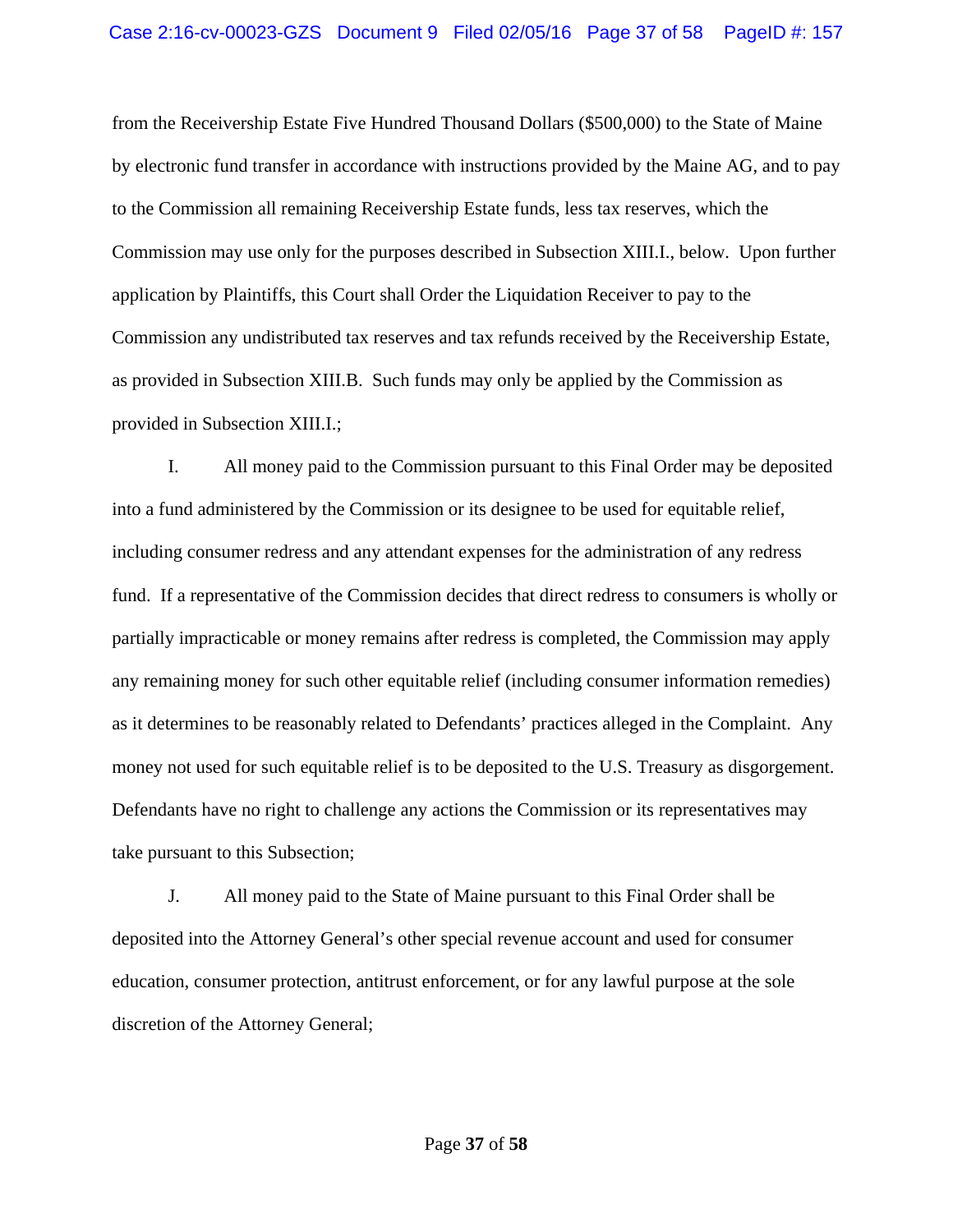K. Defendants relinquish dominion and all legal and equitable right, title, and interest in all assets transferred pursuant to this Final Order and may not seek the return of any assets;

 L. The facts alleged in the Complaint will be taken as true, without further proof, in any subsequent civil litigation by or on behalf of either of Plaintiffs, including in a proceeding to enforce their rights to any payment or monetary Judgment pursuant to this Final Order, such as a nondischargeability complaint in any bankruptcy case. The facts alleged in the Complaint establish all elements necessary to sustain an action by either of Plaintiffs pursuant to Section  $523(a)(2)(A)$  of the Bankruptcy Code, 11 U.S.C. §  $523(a)(2)(A)$ , and this Final Order will have collateral estoppel effect for such purposes; and

 M. Defendants acknowledge that their Taxpayer Identification Numbers (Social Security Numbers or Employer Identification Numbers), which Defendants must submit to Plaintiffs, may be used for collecting and reporting on any delinquent amount arising out of this Final Order, in accordance with 31 U.S.C. § 7701.

#### **XIV.**

#### **APPOINTMENT OF LIQUIDATION RECEIVER**

**IT IS FURTHER ORDERED** that John C. Turner, of Auburn, Maine, is appointed Liquidation Receiver to serve for 730 days from the date of this Final Order for the purpose of receiving and liquidating the Receivership Estate and maximizing the value of the Receivership Estate to the greatest extent possible, as is compatible with the terms of this Final Order and the best interests of the Receivership Estate with the full powers and protections of an equity receiver. The Liquidation Receiver shall be the agent of this Court and solely the agent of this Court and is acting as a Liquidation Receiver under this Final Order. The Liquidation Receiver shall be accountable directly to this Court. The Liquidation Receiver shall post a bond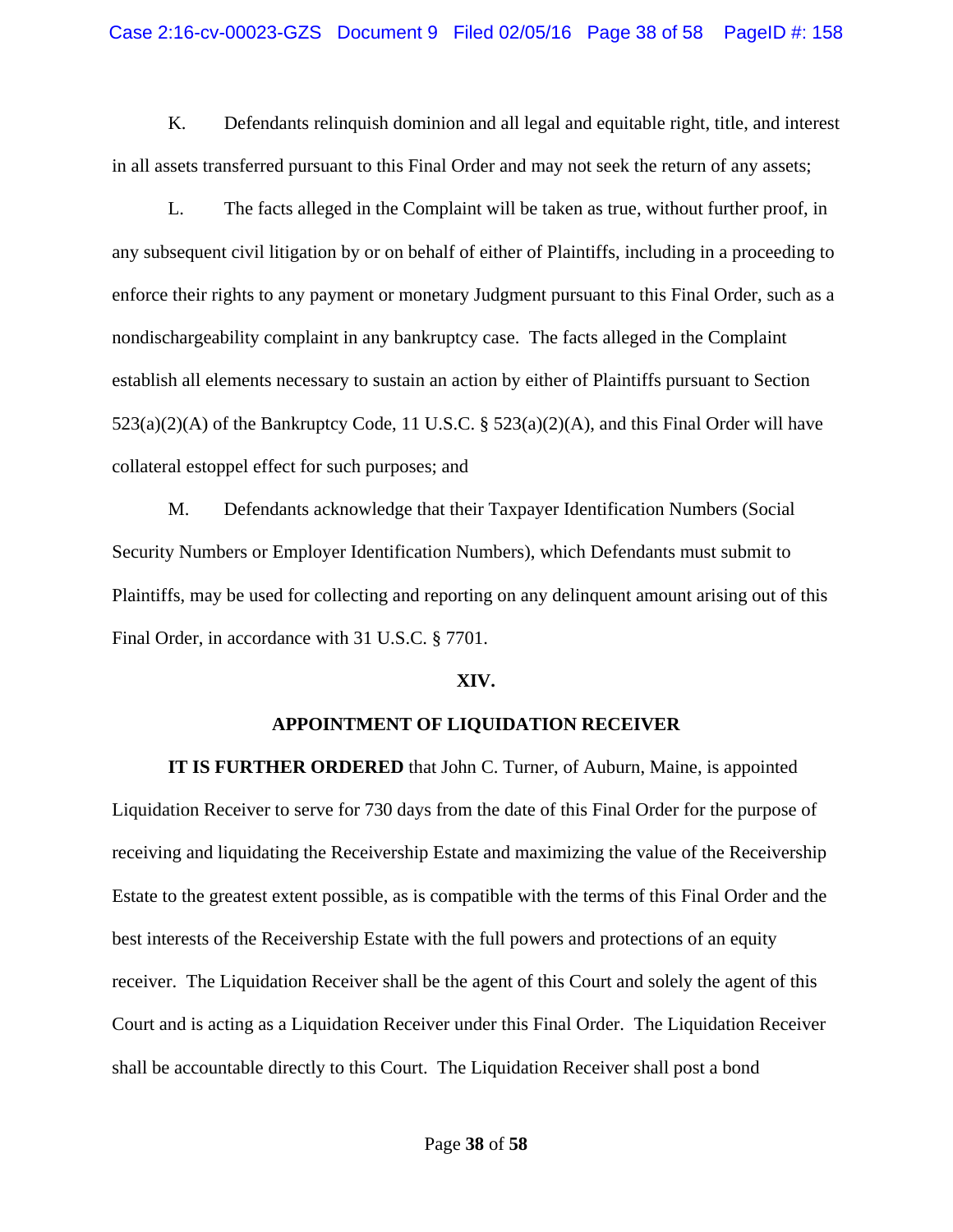acceptable to this Court, which shall remain in full force and effect so long as the Liquidation Receiver serves, conditioned that the Liquidation Receiver will well and truly perform the duties of the office and abide by and perform all acts the Court directs and comply with all Local Rules of this Court governing receivers.

 The Liquidation Receiver and all personnel hired by him as herein authorized, including counsel and accountants for the Liquidation Receiver, are entitled to reasonable compensation for the performance of duties pursuant to this Final Order, and for the cost of actual out-ofpocket expenses incurred by them, including costs of any fiduciary liability insurance coverage or bond deemed advisable by the Receiver or required by law, from the Receivership Estate. The Liquidation Receiver shall file with the Court and serve on the respective counsel of record for Plaintiffs and Defendants (collectively the "Notice Parties") periodic requests for the payment of such reasonable compensation for himself and his professionals, with the first such request filed no more than sixty (60) days after the date of this Final Order. The Liquidation Receiver shall not increase his rates, as reflected in EXHIBIT B to this Final Order, without prior approval from this Court.

 The Receiver shall periodically, with the first such request filed no more than sixty (60) days after the date of this Final Order, report to this Court regarding: (1) the steps taken by the Liquidation Receiver to implement the terms of this Final Order; (2) the amount received for all liquidated assets of the Receivership Estate; (3) the sum of all liabilities incurred by the Receivership Estate; (4) the steps the Liquidation Receiver intends to take in the future to: (a) prevent any diminution in the value of assets of the Receivership Estate, (b) recover or collect assets belonging to the Receivership Estate from third parties, and (c) adjust the liabilities of the Receivership Estate, if appropriate; and (5) any other matters which the Liquidation Receiver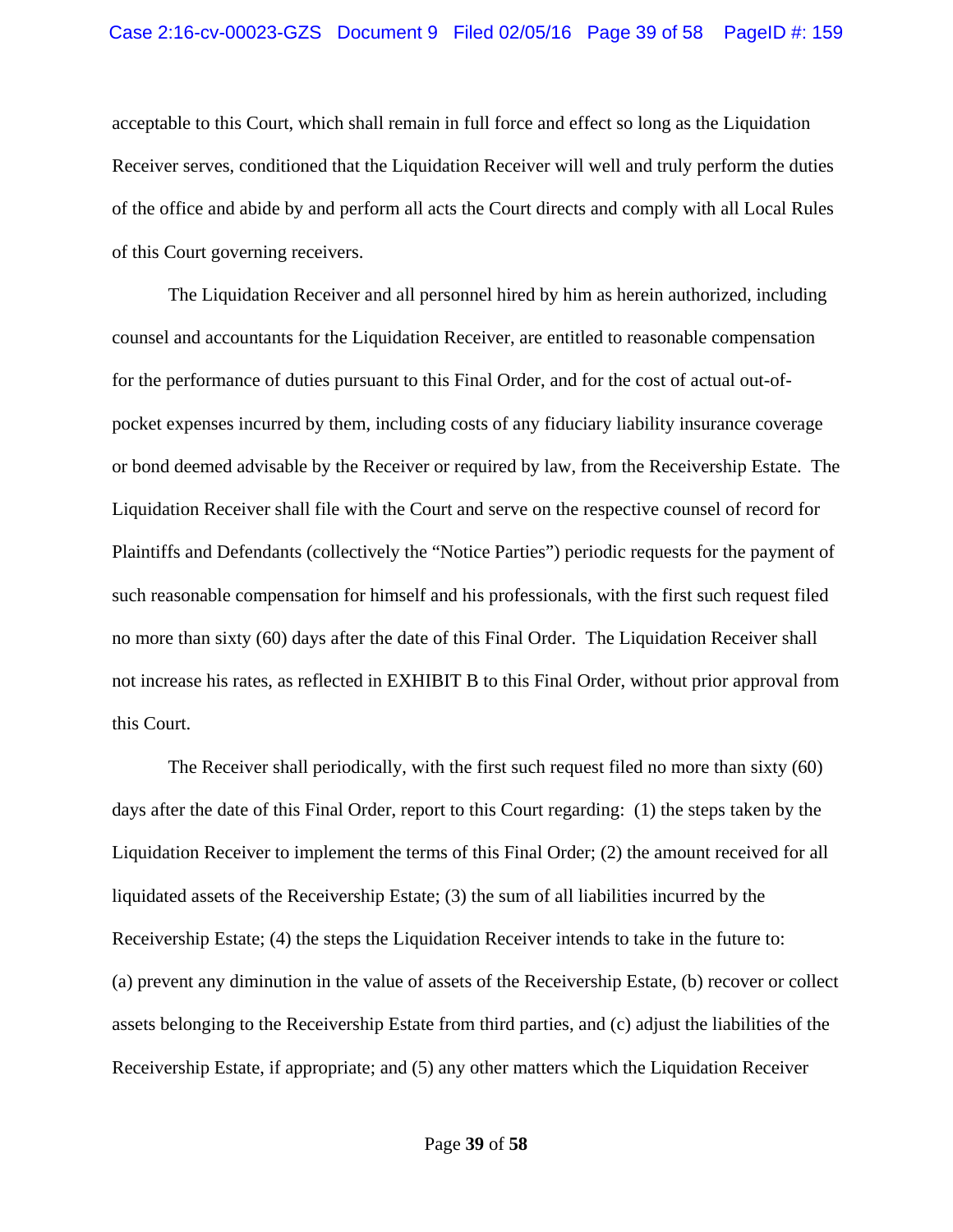believes should be brought to the Court's attention. *Provided, however,* if any of the required information would hinder the Liquidation Receiver's ability to pursue assets of the Receivership Estate, the portions of the Liquidation Receiver's report containing such information may be filed under seal and not served on the parties.

### **XV.**

#### **DUTIES AND AUTHORITY OF LIQUIDATION RECEIVER**

 **IT IS FURTHER ORDERED** that the Liquidation Receiver is directed, authorized, and empowered to accomplish the following:

A. Assume control of the Receivership Estate, and exclude the Defendants, and any person acting on their behalf, from taking or retaining possession and control of any such Receivership Property, to the extent deemed advisable by the Liquidation Receiver;

B. Conserve, control, possess, hold, direct, and manage all Receivership Estate assets and perform all acts necessary or advisable to preserve the value of those assets, in order to prevent any irreparable loss, damage, or injury to the interests of the Receivership Estate, including obtaining an accounting of the assets and preventing transfer, withdrawal, or misapplication of assets;

C. Cause to be liquidated and converted into money the entire Receivership Estate, including any and all securities, commodities, stocks, bonds, equity shares, equitable or legal interests in businesses, investment accounts, real property, investments, timeshares, escrow accounts, retirement accounts, insurance policies, real property, furnishings, furniture, appliances, audio and television equipment, snowmobiles, watercrafts, loans due and payable, jewelry, art, and personal property owned by or for the benefit of the Receivership Estate, as the Liquidation Receiver deems to be advisable or necessary;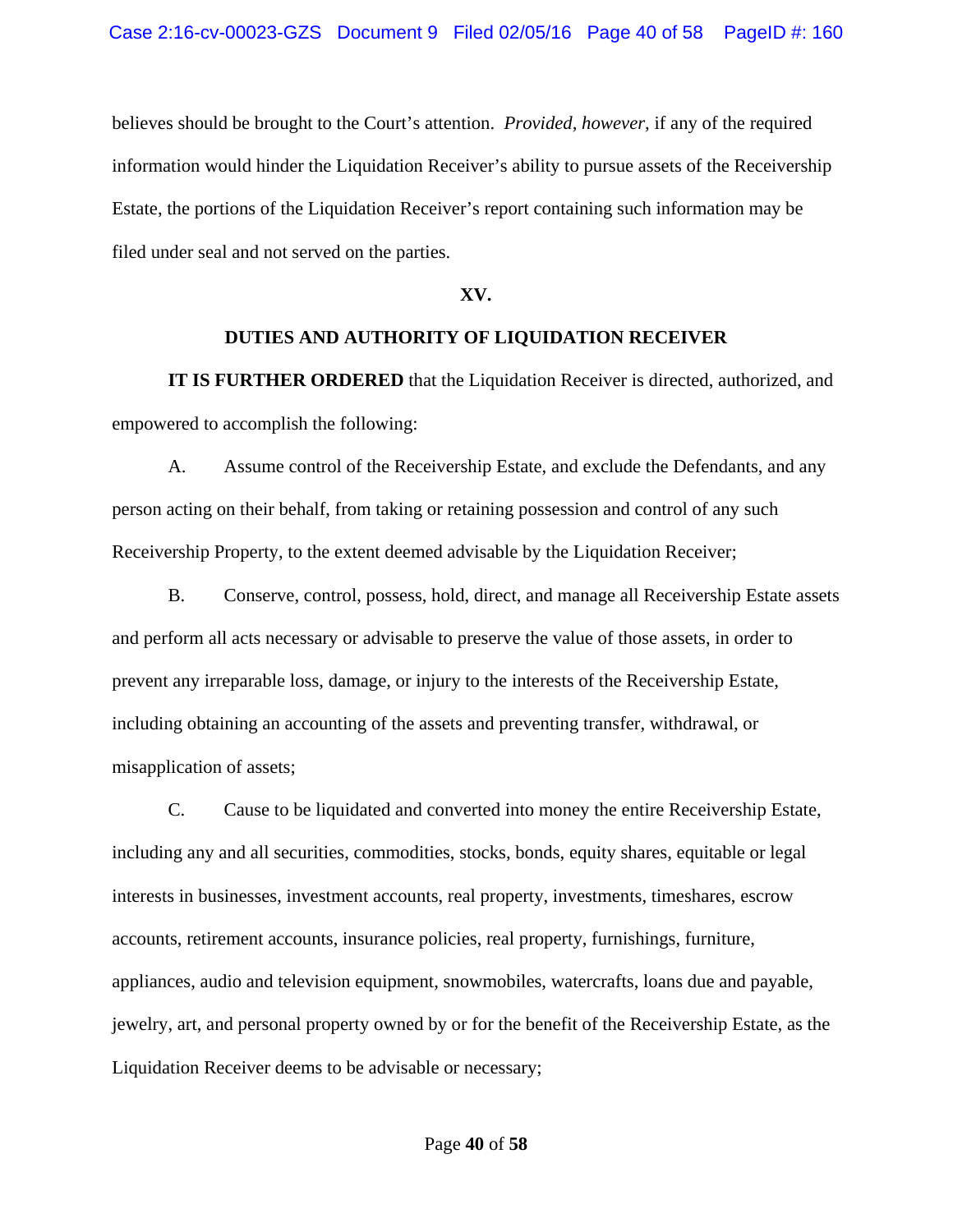D. Enter into, assume, or reject contracts and purchase insurance as the Liquidation Receiver deems to be advisable or necessary;

E. Choose, engage, and employ attorneys, accountants, appraisers, realtors, and other independent contractors and technical specialists as the Liquidation Receiver deems advisable or necessary in the performance of duties and responsibilities under the authority granted by this Final Order;

F. Make payments and disbursements from the Receivership Estate that are necessary or advisable for carrying out the directions of, or exercising the authority granted by this Final Order and obtain this Court's authorization to incur expenses the Liquidation Receiver deems extraordinary. Such payment and reimbursement shall conform to EXHIBIT B to this Final Order;

G. Institute, compromise, adjust, appear in, intervene in, or become party to such actions or proceedings in state, federal, or foreign courts that the Liquidation Receiver deems necessary and advisable to preserve or recover the assets of the Receivership Estate, or that the Liquidation Receiver deems necessary and advisable to carry out the Liquidation Receiver's mandate under this Final Order, and the Liquidation Receiver shall have full and complete discretion in settling or compromising any such proceeding to preserve or recover the assets of the Receivership Estate;

H. Take depositions and issue subpoenas to obtain documents and records pertaining to the Receivership Estate and to require compliance with this Final Order. Subpoenas may be served by agents or attorneys of the Liquidation Receiver and by agents of any process server retained by the Liquidation Receiver;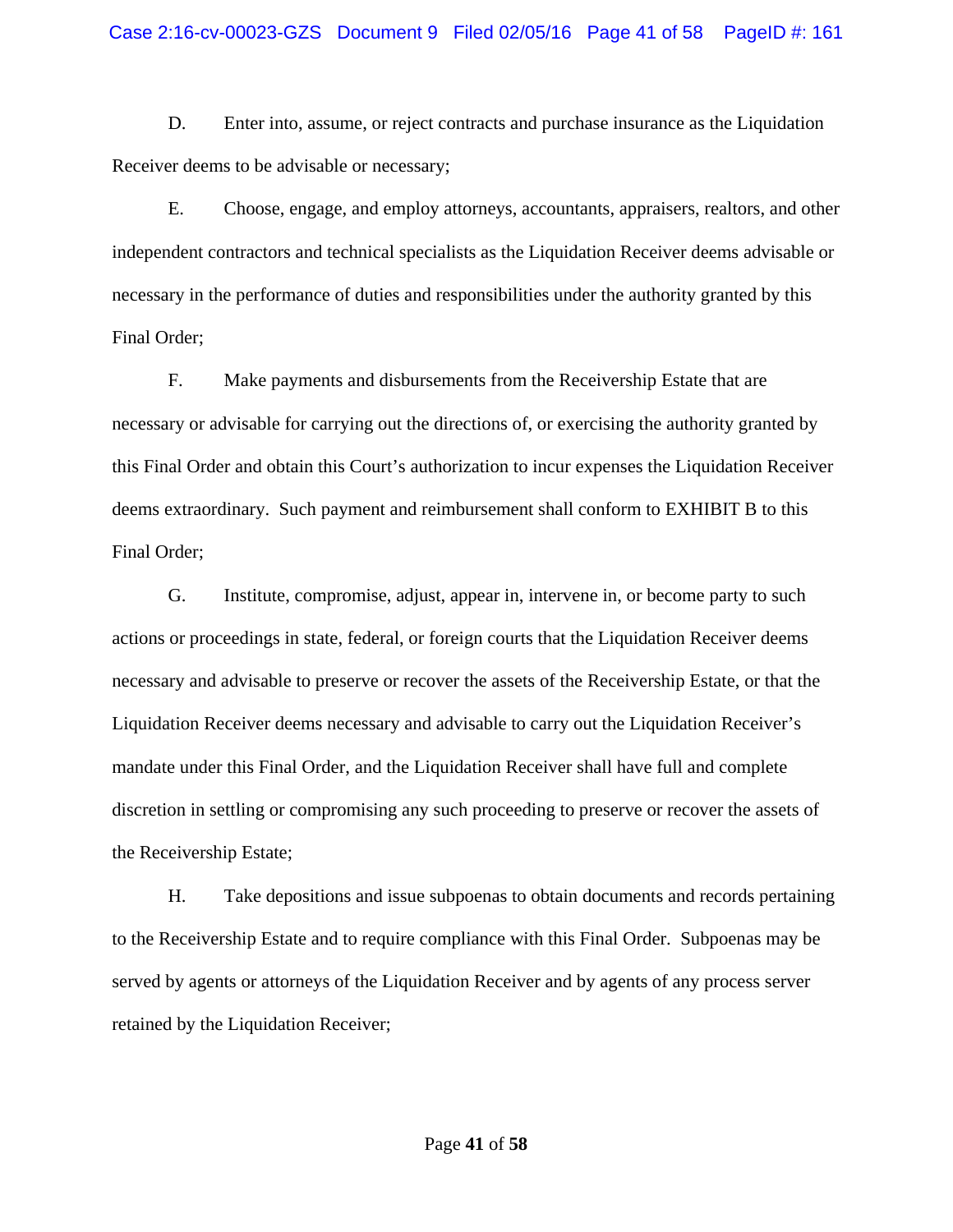I. Open one or more bank accounts in the District of Maine as designated depositories for funds of the Receivership Estate. The Liquidation Receiver shall deposit all funds of the Receivership Estate in such a designated account and shall make all payments and disbursements from the Receivership Estate from such account(s);

J. Cooperate with reasonable requests for information or assistance from the parties or from any state or federal law enforcement agency;

K. Keep a true and accurate account of any and all receipts and expenditures and periodically file with this Court a report under oath, accurately identifying all such revenues received and expenditures made, including adequately detailed information concerning income, expenses, payables, and receivables;

L. File with this Court and serve upon the parties a Final Report that details the steps taken to liquidate the Receivership Estate, including a plan to recover any tax refunds received by Defendants as a result of the liquidation of the Receivership Estate;

M. Cause any tax returns, federal and state, that are required by law, to be prepared and filed, including obtaining a tax ID number if necessary;

N. Ensure that all of Defendants remit to the Liquidating Receiver all tax refunds received or that Defendants may receive for the years 2014, 2015, and 2016, including filing liens against those tax refunds, as necessary, or other enforcement mechanisms;

O. After payment of the Liquidation Receiver's compensation and expenses and upon Order of this Court approving the Final Report, the Liquidation Receiver shall transfer all remaining assets to the Plaintiffs, as provided in Subsection XIII.I.;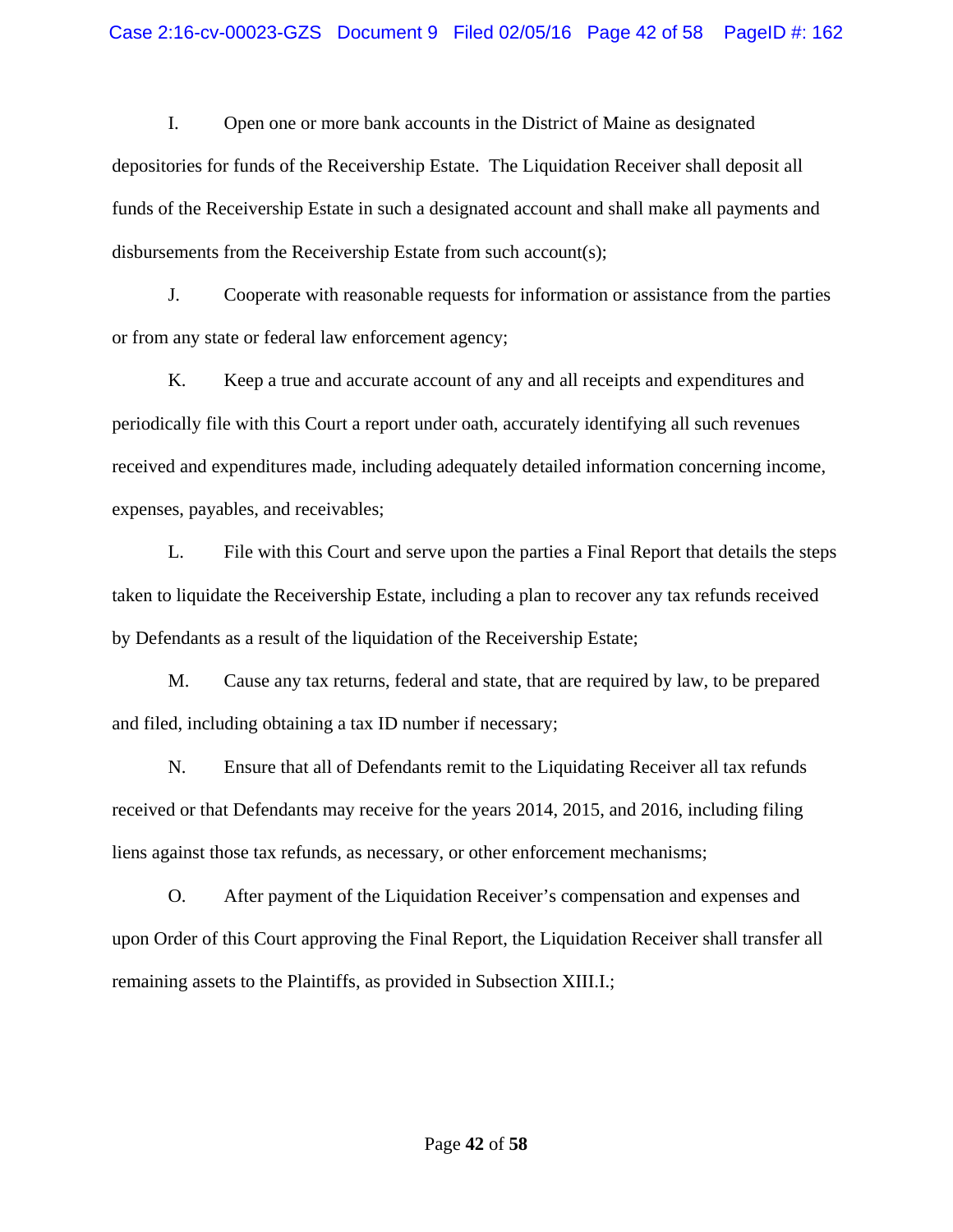P. Be responsible for oversight of Defendants' treatment of tax losses and gains that result from the liquidation of the Receivership Estate and ensure that tax refunds are properly remitted to the Liquidation Receiver by the Defendants;

Q. The Liquidation Receiver may seek or request such additional powers or instructions from the Court as he may deem necessary; and

R. Third Parties shall conclusively rely on this Final Order or the "Notice of Appointment of Liquidating Receiver" attached hereto as EXHIBIT C as sufficient evidence of the Liquidation Receiver's authority to engage in the acts and perform the duties herein, including his authority to convey, transfer, sign, pledge, liquidate, and convey the assets of the Receivership Estate.

### **XVI.**

## **COOPERATION WITH LIQUIDATION RECEIVER**

#### **IT IS FURTHER ORDERED** that:

A. Defendants, Defendants' officers, agents, personal representatives, employees, and attorneys, and all other persons in active concert or participation with any of them or on their behalf, whether acting directly or indirectly, who receive notice of this Final Order by personal service or otherwise, whether acting directly or through any trust, corporation, subsidiary, division, or other device or entity, or any of them, shall cooperate fully with and assist the Liquidation Receiver in the performance of his duties under this Final Order. The Defendants' cooperation and assistance shall include:

> 1. Providing any information to the Liquidation Receiver or his representatives that the Liquidation Receiver, in his sole discretion, deems necessary or beneficial to exercising the authority and discharging the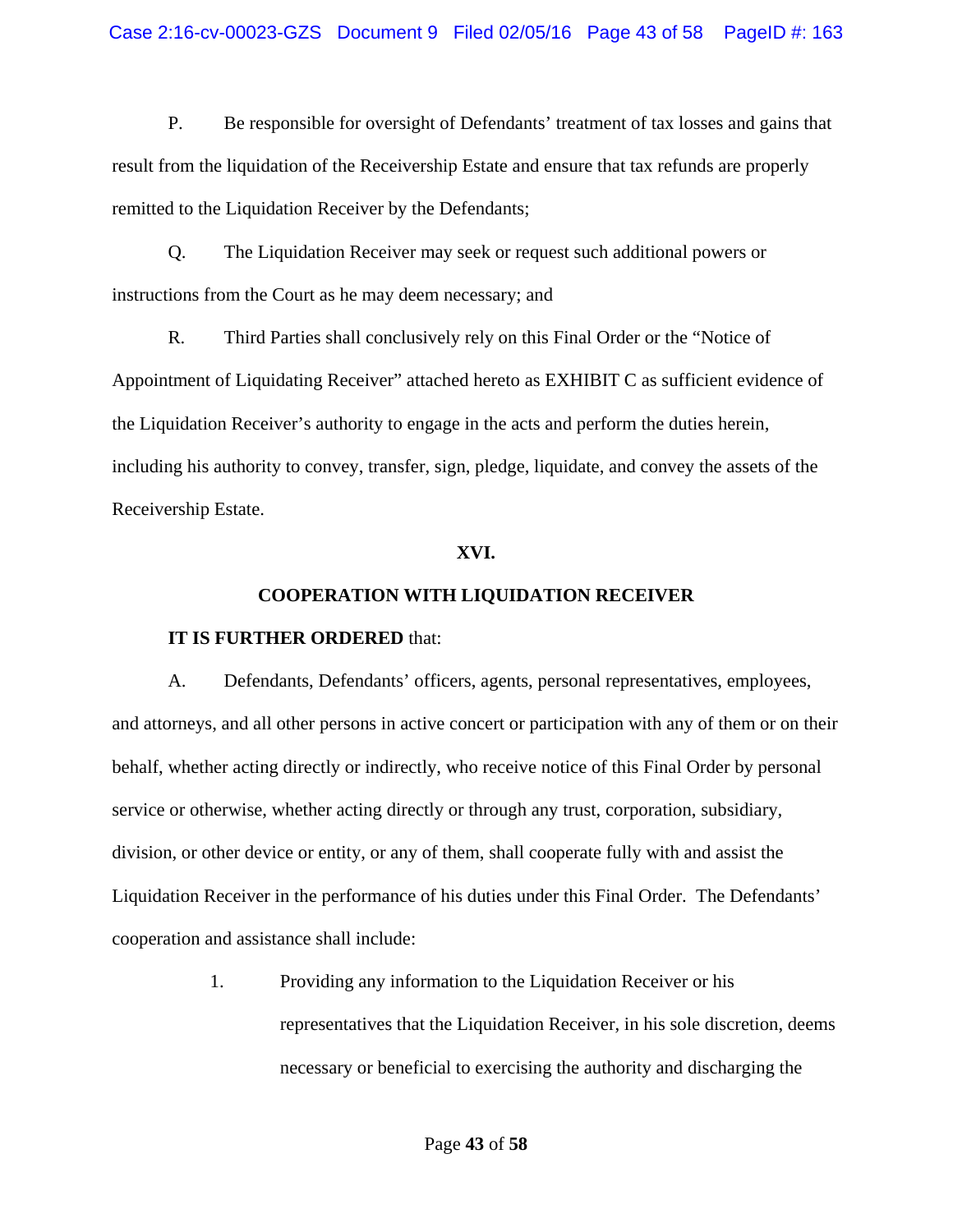responsibilities of the Liquidation Receiver under this Final Order, including allowing the Liquidation Receiver or his representative to inspect or remove assets, and inspect and copy documents;

- 2. Providing any user names and passwords and executing any documents required to access any computer or electronic files in any medium, including electronically stored information stored, hosted, or otherwise maintained by an electronic data host;
- 3. Executing deeds, liquidating assets, or engaging in other forms of conveyance, sale, and assignment, as required and directed by the Liquidation Receiver, including executing releases, titles, assignments, powers of attorney, and signature authority over other financial assets of the Receivership Estate so that the Liquidation Receiver, or such other parties as the Liquidation Receiver may direct, including asset purchasers, may take legal and equitable possession of the Receivership Estate;
- 4. Surrendering, conveying, transferring, or assigning to the Liquidation Receiver, or to such other parties as the Liquidation Receiver may direct, including asset purchasers, all legal and equitable title to the entire Receivership Estate, including securities, commodities, stocks, bonds, equity shares, equitable or legal interests in businesses, investment accounts, real property investments, time shares, escrow accounts, retirement accounts, insurance policies, real property, furnishings, furniture, audio and television equipment, snowmobiles, watercrafts, loans due and payable, and jewelry; and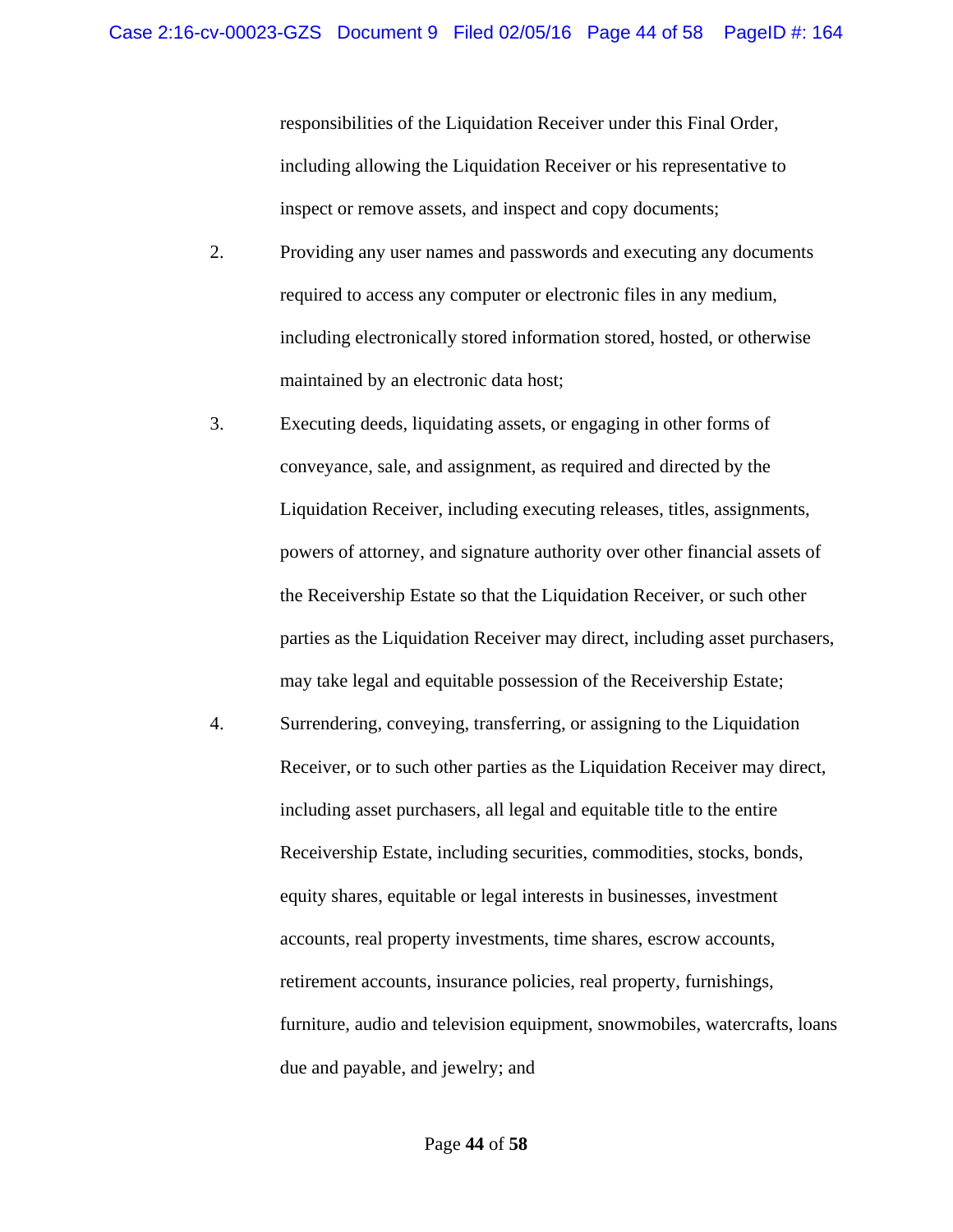- 5. Until Defendants liquidate, sell, assign, convey, transfer, or surrender possession and legal and equitable title to personal property to the Liquidation Receiver or to such other parties as the Liquidation Receiver may direct, including asset purchasers:
	- (a) Defendants shall maintain, and take no action to diminish the value of, the personal property, including any structures, fixtures, and appurtenances thereto, in good working order and in the same condition as on the date of the asset deposition taken on October 28, 2015;
	- (b) Defendants shall remain current on all amounts due and payable on the personal property, including tax, insurance, maintenance, and similar fees; and
	- (c) Defendants shall cause existing insurance coverage for the personal property to remain in full force until the surrender of possession and legal and equitable title and shall both notify the insurance carrier(s) immediately of the appointment of the Liquidation Receiver and request that the Liquidation Receiver and the Plaintiffs be added to the insurance policy or policies as additional insureds thereunder;
	- 6. As long as the Dill Defendants occupy the real property, located at 4 Case Road, Rangeley, Maine, Defendants shall maintain, and take no action to diminish the value of, the real property, including any structures, fixtures, and appurtenances thereto, in good working order and in the same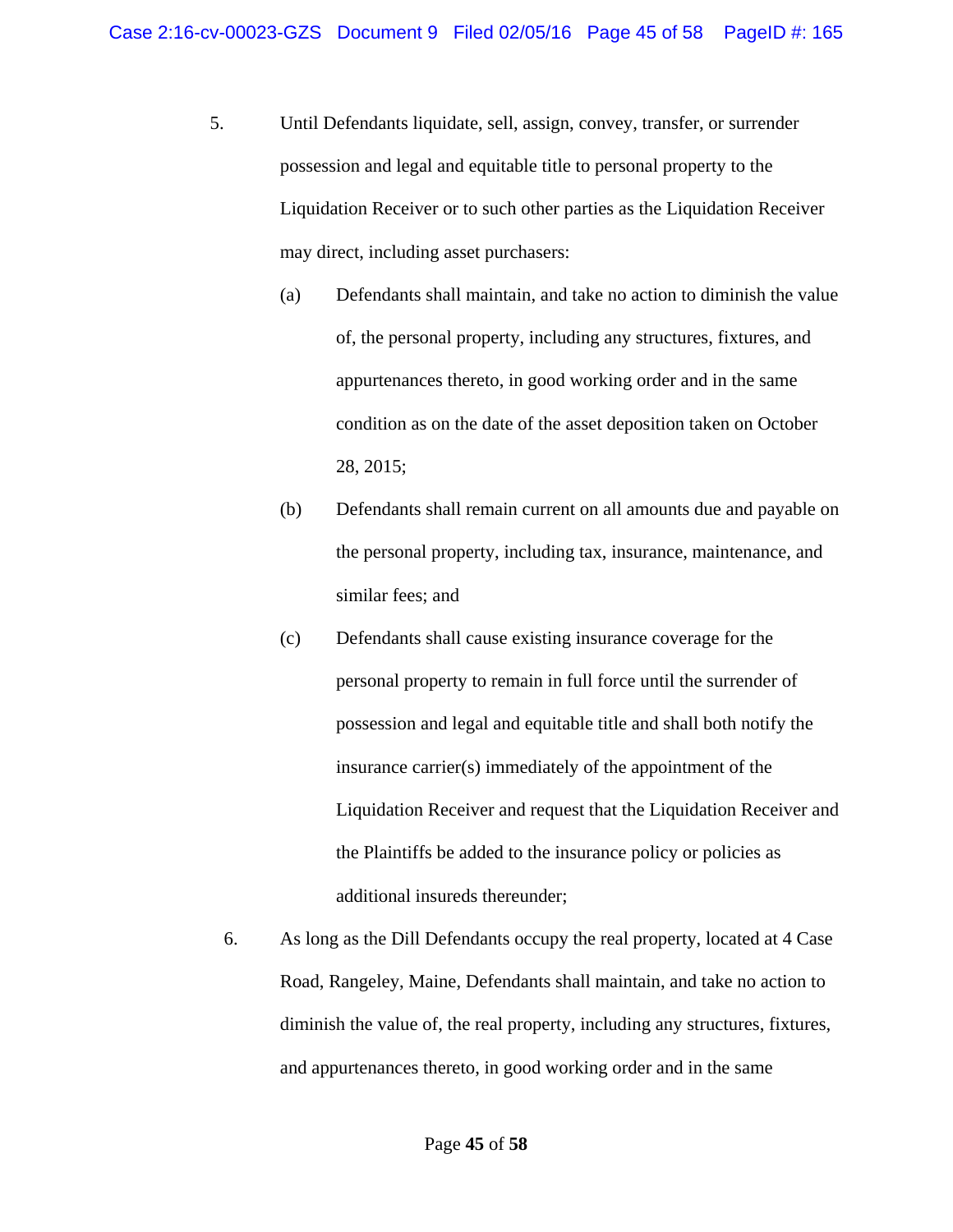condition as on October 28, 2015, when Defendant Dill gave his sworn asset deposition;

- 7. Until the Dill Defendants transfer possession of the real property located at 4 Case Road, Rangeley, Maine to the Liquidation Receiver or to such other party as the Liquidation Receiver directs, including asset purchasers, together with the furniture, appliances, audio and television equipment therein, the Dill Defendants shall:
	- (a) Remain current on all amounts due and payable on the real property, including tax, insurance, homeowner's assessments, reasonable and necessary maintenance, and similar fees;
	- (b) Cause existing insurance coverage for the real property to remain in force until the transfer of possession and shall both notify the insurance carrier(s) immediately of the appointment of the Liquidation Receiver and request that the Liquidation Receiver and the Plaintiffs be added to the insurance policy or policies as additional insureds thereunder;
	- (c) Properly winterize and otherwise protect the real property from damage from weather or the elements; and
	- (d) Properly secure and protect the real property from trespass, theft, damage, or arson;
- 8. Executing all required agreements, filings, forms, or other documents or consents required to effectuate the orderly termination of the Direct Alternatives Defined Benefit Pension Plan; and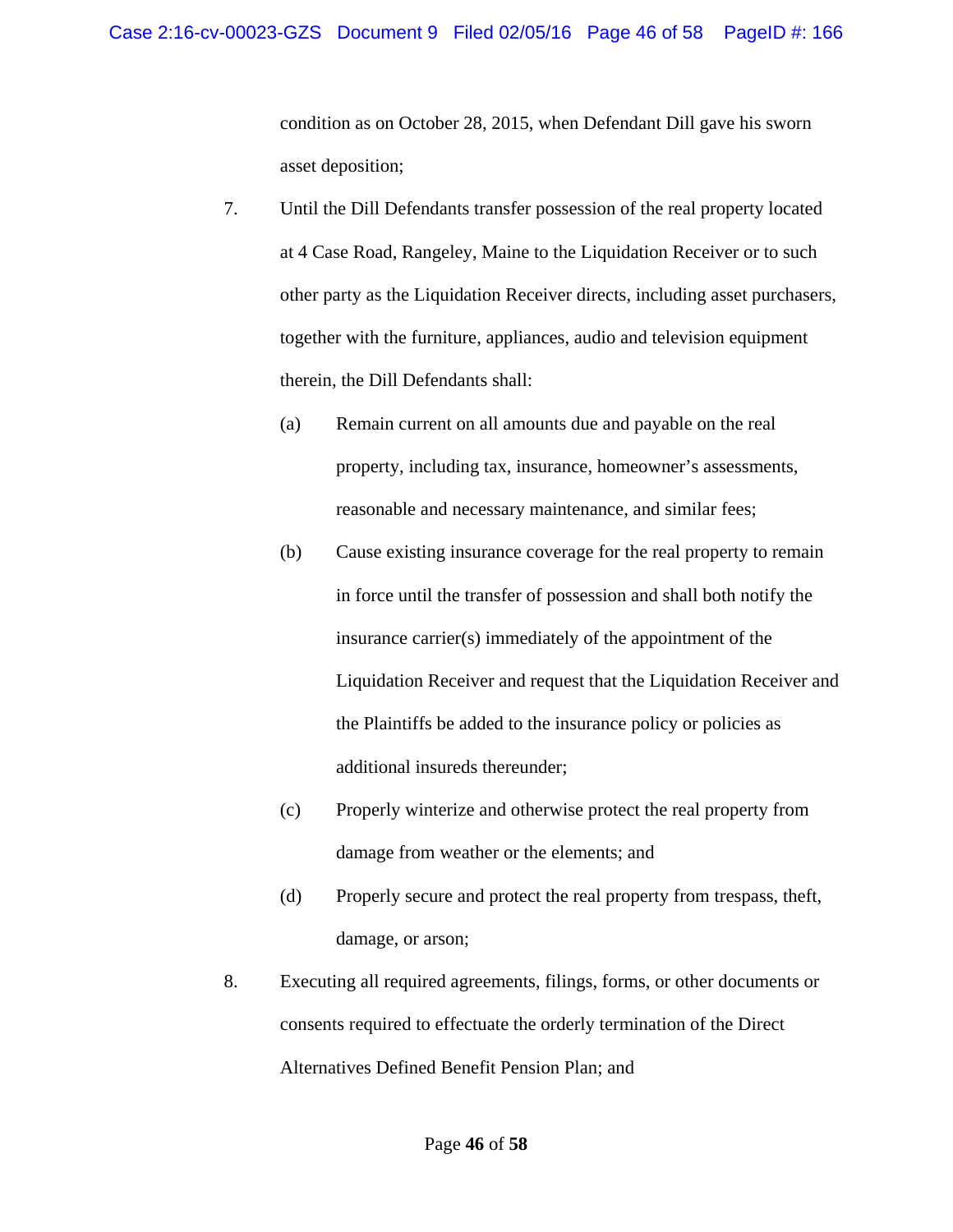9. Nothing in this Final Order requires the Dill Defendants to pay any amount relating to or concerning the above described personal or real property, including any taxes, insurance, homeowner's assessments, maintenance, and similar fees, after the Defendants have vacated and transferred possession and legal and equitable title of the personal and real property to the Liquidation Receiver or to such other party as the Liquidation Receiver directs.

B. Defendants, Defendants' officers, agents, personal representatives, employees, and attorneys, and all other persons in active concert or participation with any of them or on their behalf, whether acting directly or indirectly, who receive notice of this Final Order by personal service or otherwise, whether acting directly or through any trust, corporation, subsidiary, division, or other device or entity, or any of them, are hereby restrained and enjoined from directly or indirectly:

- 1. Transacting any of the business of the Receivership Estate without the express written permission of the Liquidation Receiver;
- 2. Destroying, secreting, erasing, mutilating, defacing, concealing, altering, transferring, or otherwise disposing of, in any manner, directly or indirectly, any documents, electronically stored information, or equipment of the Receivership Estate, including contracts and agreements;
- 3. Transferring, receiving, altering, selling, encumbering, pledging, assigning, liquidating, or otherwise disposing of any assets owned, controlled, or in the possession or custody of, or in which an interest is held or claimed by, the Receivership Estate, or the Liquidation Receiver;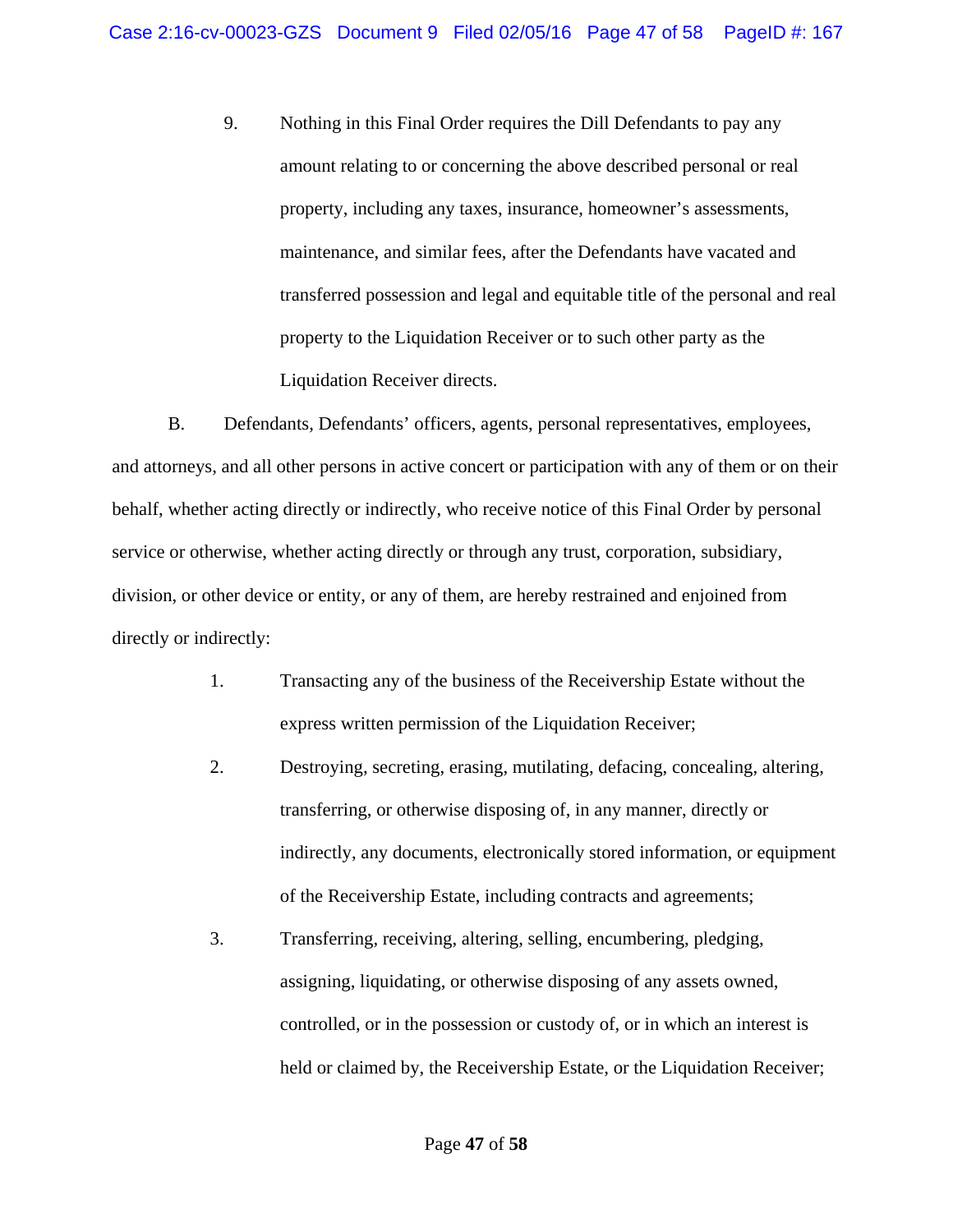- 4. Excusing debts owed to the Receivership Estate;
- 5. Doing any act or refraining from any act whatsoever to interfere with the Liquidation Receiver's taking custody, control, possession, or managing of the assets or documents subject to this Receivership; or to harass or to interfere with the Liquidation Receiver in any way; or to refuse to cooperate with the Liquidation Receiver or the Liquidation Receiver's duly authorized agents in the exercise of their duties or authority under this Final Order; and
- 6. Filing, or causing to be filed, any petition on behalf of the Receivership Estate for relief under the United States Bankruptcy Code, 11 U.S.C. § 101 et seq., without prior permission from this Court.

#### **XVII.**

#### **COOPERATION WITH FTC AND MAINE**

**IT IS FURTHER ORDERED** that Defendants must fully cooperate with representatives of the Commission, the Maine AG, and any of their representatives in any investigation related to or associated with the transactions or the occurrences that are the subject of the Complaint. Defendants must provide truthful and complete information, evidence, and testimony. Individual Defendants must appear and Corporate Defendants must cause their officers, employees, representatives, or agents to appear for interviews, discovery, hearings, trials, and any other proceedings that a representative of the Commission or the Maine AG may reasonably request upon five (5) days' written notice, or other reasonable notice, at such places and times as a Commission or Maine AG representative may designate, without the service of a subpoena.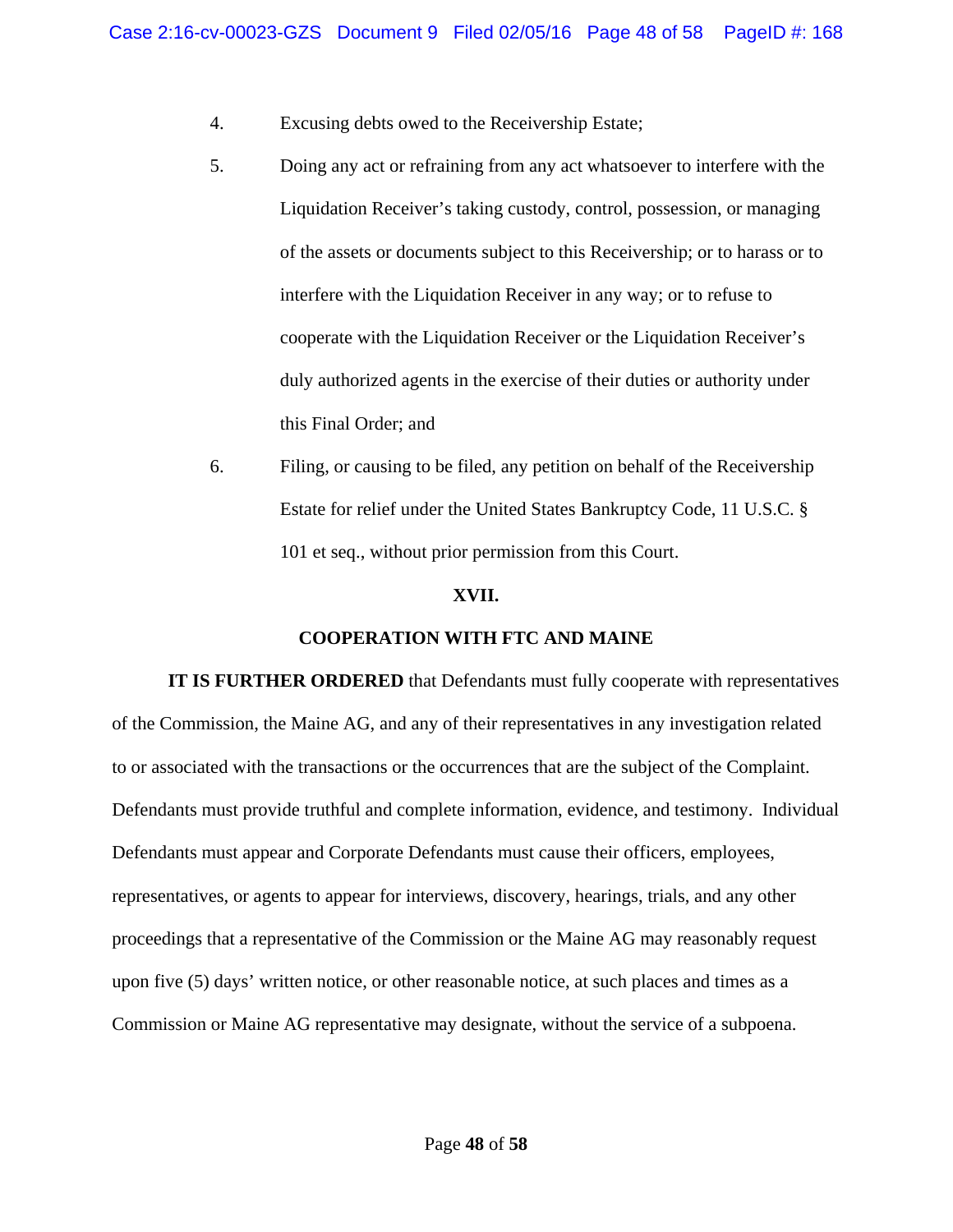### **XVIII.**

# **CUSTOMER INFORMATION**

**IT IS FURTHER ORDERED** that Defendants' officers, agents, employees, and attorneys, and all other persons in active concert or participation with any of them, who receive actual notice of this Final Order, are permanently restrained and enjoined from directly or indirectly:

A. Failing to provide sufficient customer information to enable the Commission to efficiently administer consumer redress. If a representative of the Commission requests in writing any information related to redress, Defendants must provide it, in the form prescribed by the Commission, within fourteen (14) days.

B. Disclosing, using, or benefitting from customer information, including the name, address, telephone number, email address, Social Security number, other identifying information, or any data that enables access to a customer's account (including a credit card, bank account, or other financial account), that any Defendant obtained prior to entry of this Final Order in connection with the labeling, advertising, marketing, distribution, or sale of any formulation of AF Plus or Final Trim; and

C. Failing to destroy such customer information in all forms in their possession, custody, or control within thirty (30) days after receipt of written direction to do so from representatives of both the Commission and the Maine Attorney General's Office.

*Provided, however,* that customer information need not be destroyed, and may be disclosed, to the extent requested by a government agency or required by law, regulation, or court order.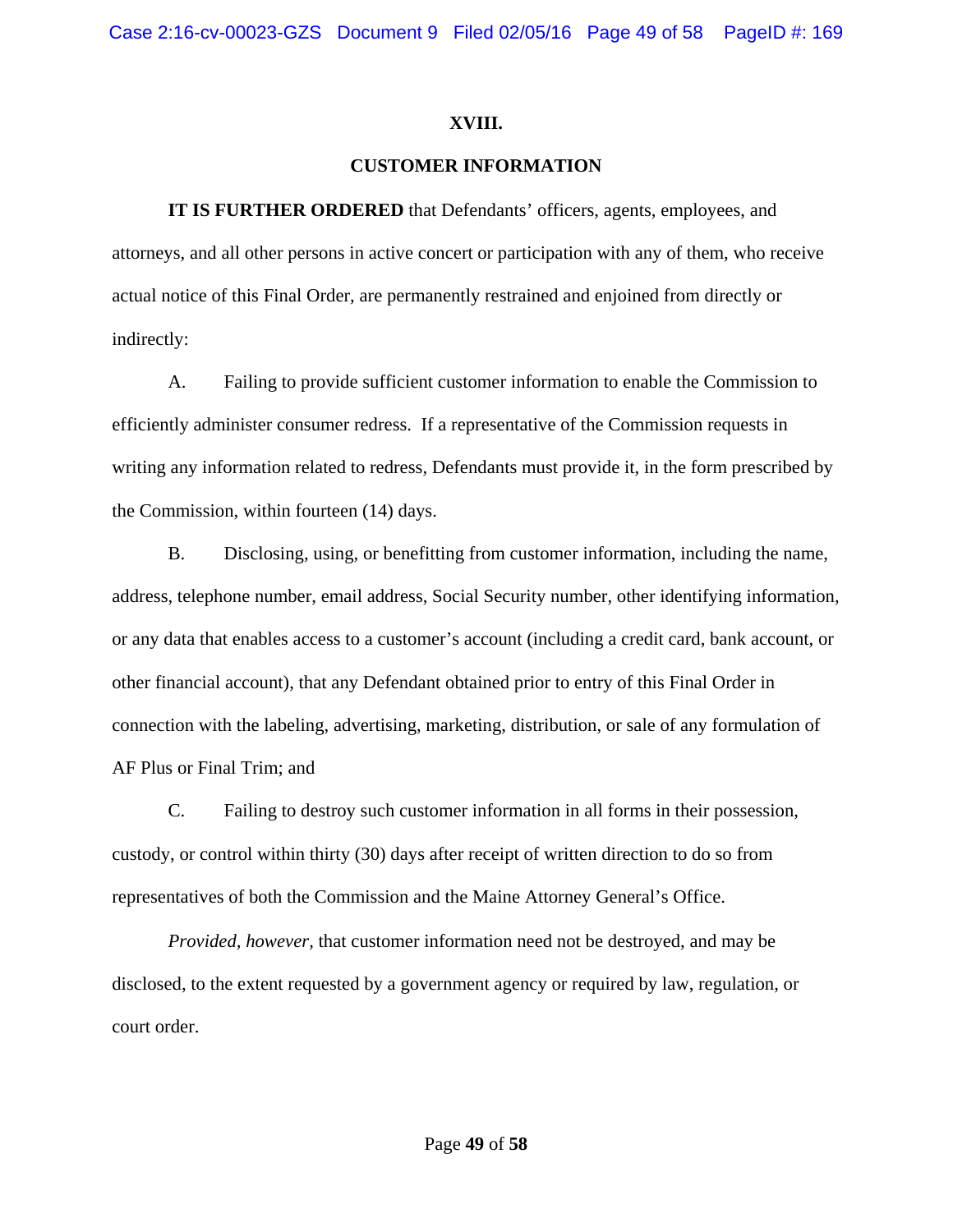# **XIX.**

# **ORDER ACKNOWLEDGMENTS**

**IT IS FURTHER ORDERED** that Defendants obtain acknowledgments of receipt of this Final Order:

A. Each Defendant, within seven (7) days of entry of this Final Order, must submit to the Commission and the State of Maine an acknowledgment of receipt of this Final Order sworn under penalty of perjury.

B. For twenty (20) years after entry of this Final Order, Individual Defendants for any business involved in the sale or marketing of any Covered Product that such Defendants, individually or collectively with Corporate Defendants, are the majority owners or control, directly or indirectly, and each Corporate Defendant, must deliver a copy of this Final Order to:

- 1. All principals, officers, directors, and LLC managers and members;
- 2. All employees, agents, and representatives who participate in the labeling, advertising, marketing, distribution, or sale of any Covered Product; and
- 3. Any business entity resulting from any change in structure as set forth in the Section titled Compliance Reporting.

Delivery must occur within seven (7) days of entry of this Final Order for current personnel. For all others, delivery must occur before they assume their responsibilities.

C. From each individual or entity to which a Defendant delivered a copy of this Final Order, that Defendant must obtain, within thirty (30) days, a signed and dated acknowledgment of receipt of this Final Order.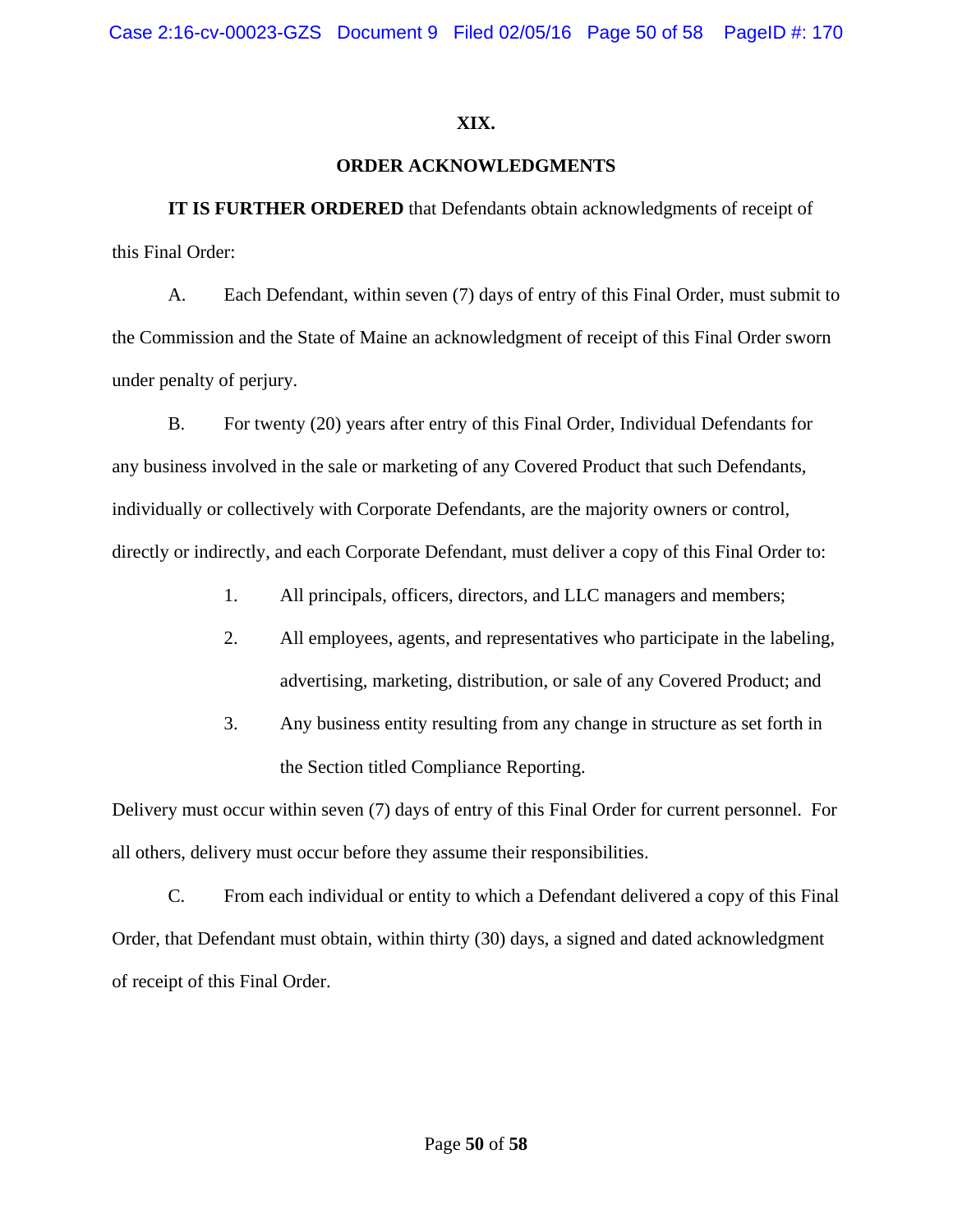### **XX.**

# **COMPLIANCE REPORTING**

**IT IS FURTHER ORDERED** that Defendants make timely submissions to the Commission and to the Maine AG:

A. Sixty (60) days after entry of this Final Order, each Defendant must submit a compliance report, sworn under penalty of perjury:

- 1. Each Defendant must: (a) identify the primary physical, postal, and email address and telephone number as designated points of contact, which Plaintiffs' representatives may use to communicate with Defendant; (b) identify all of that Defendant's businesses by all of their names, telephone numbers, and physical, postal, email, and Internet addresses; (c) describe the activities of each business, including the goods and services offered, the means of advertising, marketing, and sales, and the involvement of any other Defendant (which Individual Defendants must describe if he or she knows or should know due to his or her own involvement); (d) describe in detail whether and how that Defendant is in compliance with each Section of this Final Order; and (e) provide a copy of each Order Acknowledgment obtained pursuant to this Final Order, unless previously submitted to Plaintiffs.
- 2. Additionally, Individual Defendants must: (a) identify all telephone numbers and all physical, postal, email, and Internet addresses, including all residences; (b) identify all business activities, including any business for which such Defendants perform services whether as an employee or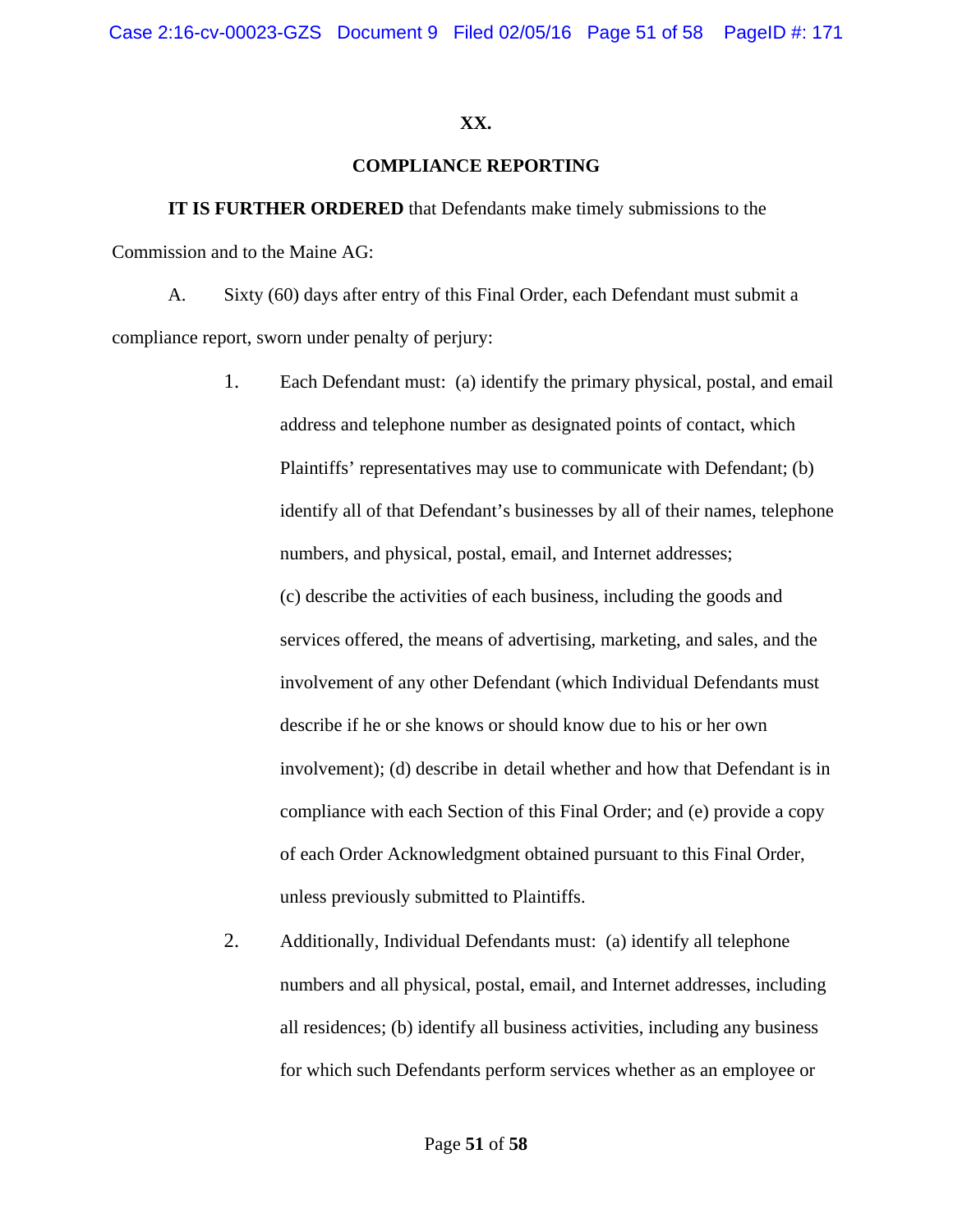otherwise and any entity in which such Defendants have any ownership interest; and (c) describe in detail such Defendants' involvement in each such business, including title, role, responsibilities, participation, authority, control, and any ownership.

B. For twenty (20) years after entry of this Final Order, each Defendant must submit a compliance notice, sworn under penalty of perjury, within fourteen (14) days of any change in the following:

- 1. Each Defendant must report any change in: (a) any designated point of contact; (b) the structure of any Corporate Defendant or any entity that Defendants have any ownership interest in or control directly or indirectly that may affect compliance obligations arising under this Final Order, including: creation, merger, sale, or dissolution of the entity or any subsidiary, parent, or affiliate that engages in any acts or practices subject to this Final Order.
- 2. Additionally, Individual Defendants must report any change in: (a) names, including aliases or fictitious names, or residence addresses; (b) titles or roles in any business activity, including any business for which such Defendants perform services whether as an employee or otherwise, and any entity in which such Defendants have any ownership interest, and identify the name, physical address, and any Internet address of the business or entity; or (c) ownership interest, including an interest in or reacquisition of any legal or equitable interest in any of the following companies, their subsidiaries or their successors: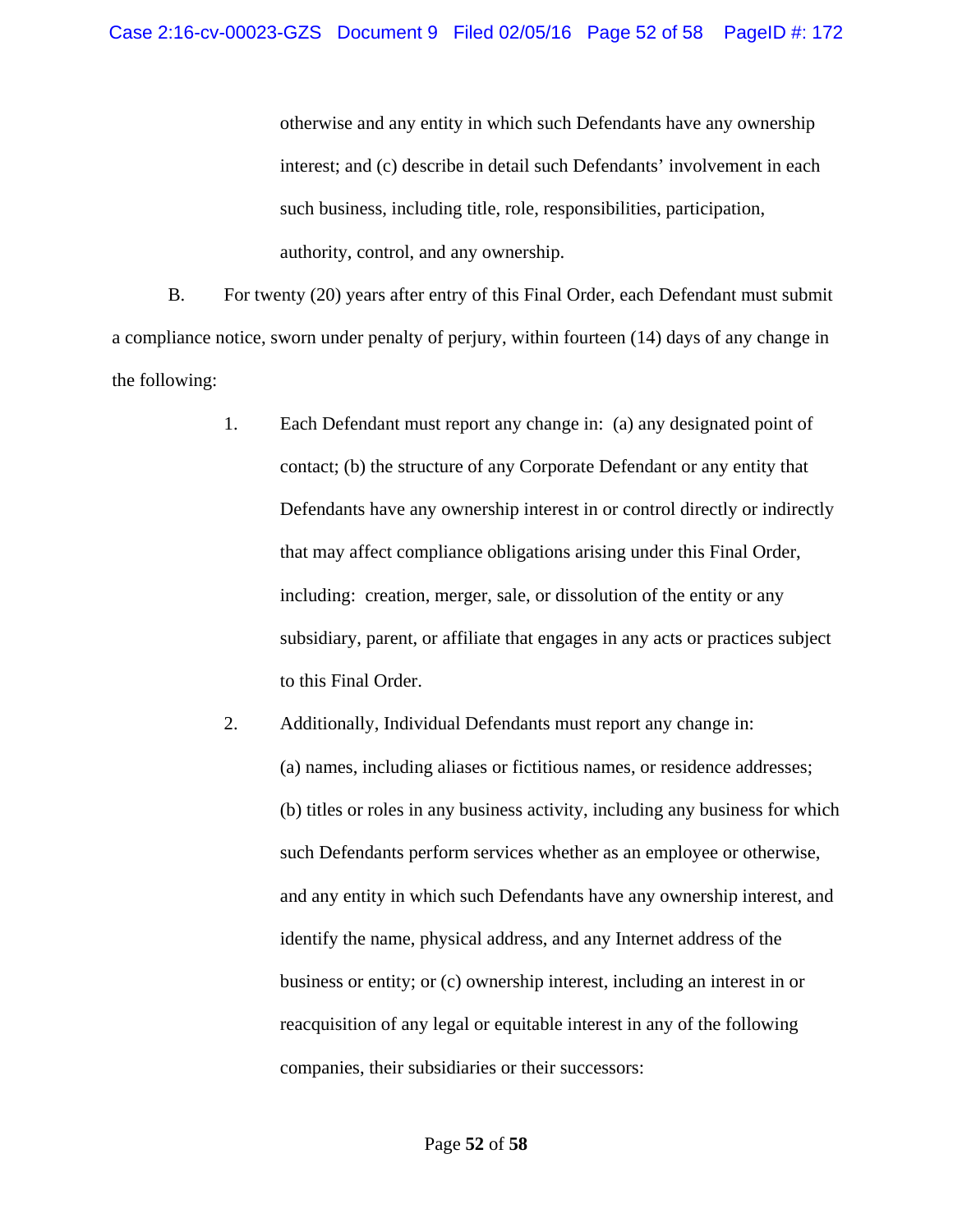- (a) Core Logix, LLC;
- (b) Novia Products, LLC;
- (c) The Ice Chest;
- (d) Northern Maine Distilling Company; and
- (e) Natural Options, LLC.

C. For a period of twenty (20) years, each Defendant must submit to the Commission and the Maine AG notice of the filing of any bankruptcy petition, insolvency proceeding, or similar proceeding by or against such Defendant within fourteen (14) days of its filing.

D. Any submission to the Commission or the Maine AG required by this Final Order to be sworn under penalty of perjury must be true and accurate and comply with 28 U.S.C. § 1746, such as by concluding: "I declare under penalty of perjury under the laws of the United States of America that the foregoing is true and correct. Executed on: \_\_\_\_\_\_\_\_\_" and supplying the date, signatory's full name, title (if applicable), and signature.

E. Unless otherwise directed by a Commission representative in writing, all submissions to the Commission pursuant to this Final Order must be emailed to DEBrief@ftc.gov or sent by overnight courier (not the U.S. Postal Service) to: Associate Director for Enforcement, Bureau of Consumer Protection, Federal Trade Commission, 600 Pennsylvania Avenue, N.W., Washington, D.C. 20580. The subject line must begin: *FTC v. Direct Alternatives*, and the number X\_\_\_\_\_\_\_\_\_\_\_\_.

F. Unless otherwise directed by a Maine AG representative in writing, all submissions to the Maine AG pursuant to this Final Order must be sent by overnight courier (not the U.S. Postal Service) to: Office of the Attorney General of Maine, Consumer Protection Division, 111 Sewall Street, 6<sup>th</sup> Floor, Augusta, ME 04330. The subject line must begin: *Final*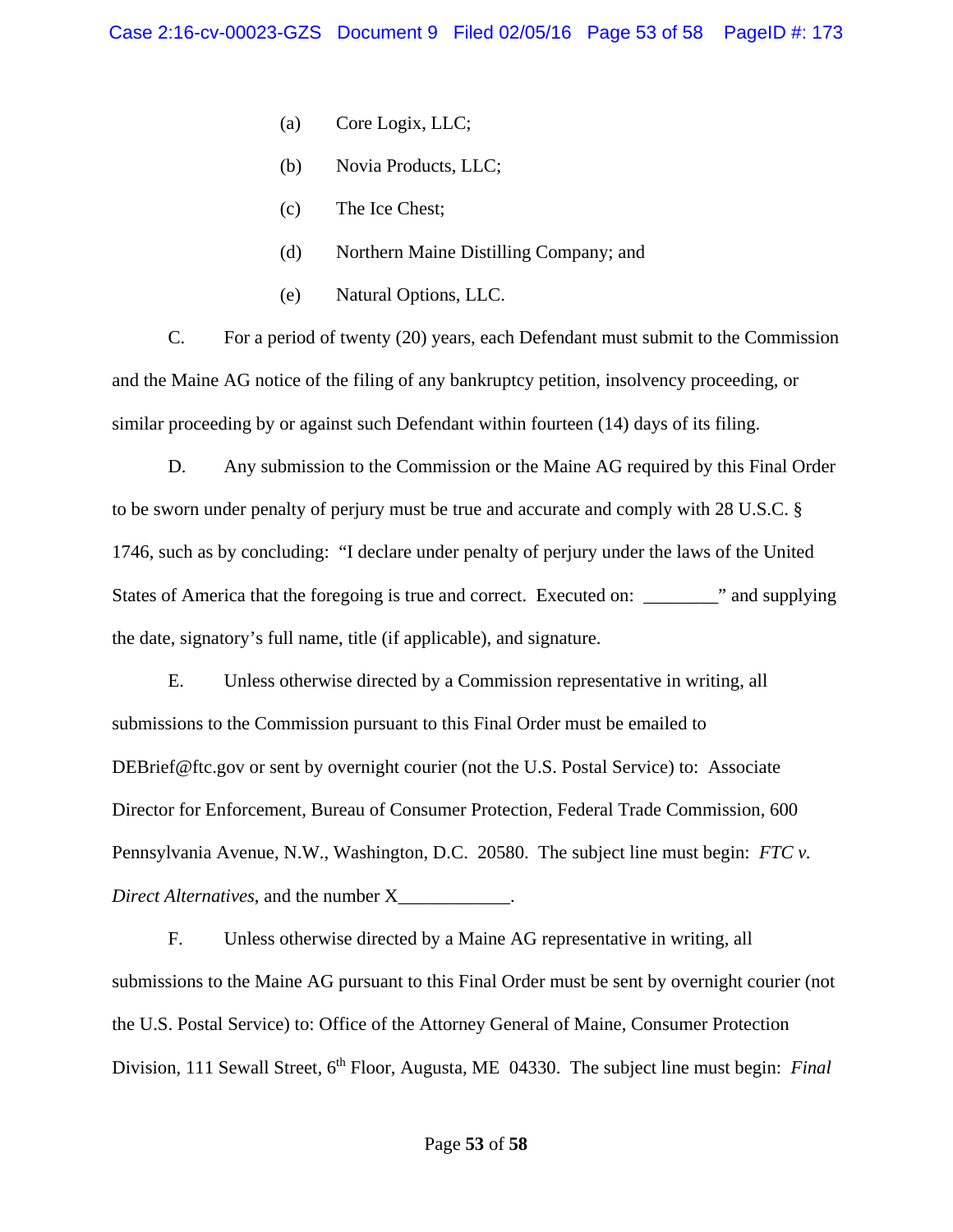*Order in re State of Maine v. Anthony Dill, Staci Dill, Direct Alternatives and Original Organics LLC* and must identify the Court and docket number of this Final Order as ordered by the Court.

# **XXI.**

# **RECORDKEEPING**

 **IT IS FURTHER ORDERED** that in connection with the sale of any Covered Product or Service, Defendants must create certain records for twenty (20) years after entry of the Final Order, and retain each such record for eight (8) years. Specifically, Corporate Defendants and Individual Defendants for any business that such Defendant, individually or collectively with any other Defendants, is a majority owner or controls directly or indirectly, must create and retain the following records:

A. Accounting records showing the revenues from all goods or services sold, all costs incurred in generating those revenues, and the resulting net profit or loss;

B. Personnel records showing, for each person providing services, whether as an employee or otherwise, that person's: name; address; telephone numbers; job title or position; dates of service; and (if applicable) the reason for termination;

C. Complaints and full or partial refund requests, whether received directly or indirectly, such as through a third party, and any response;

D. All records necessary to demonstrate full compliance with each provision of this Final Order, including all submissions to the Commission and the Maine AG; and

E. A copy of each unique advertisement or other marketing material.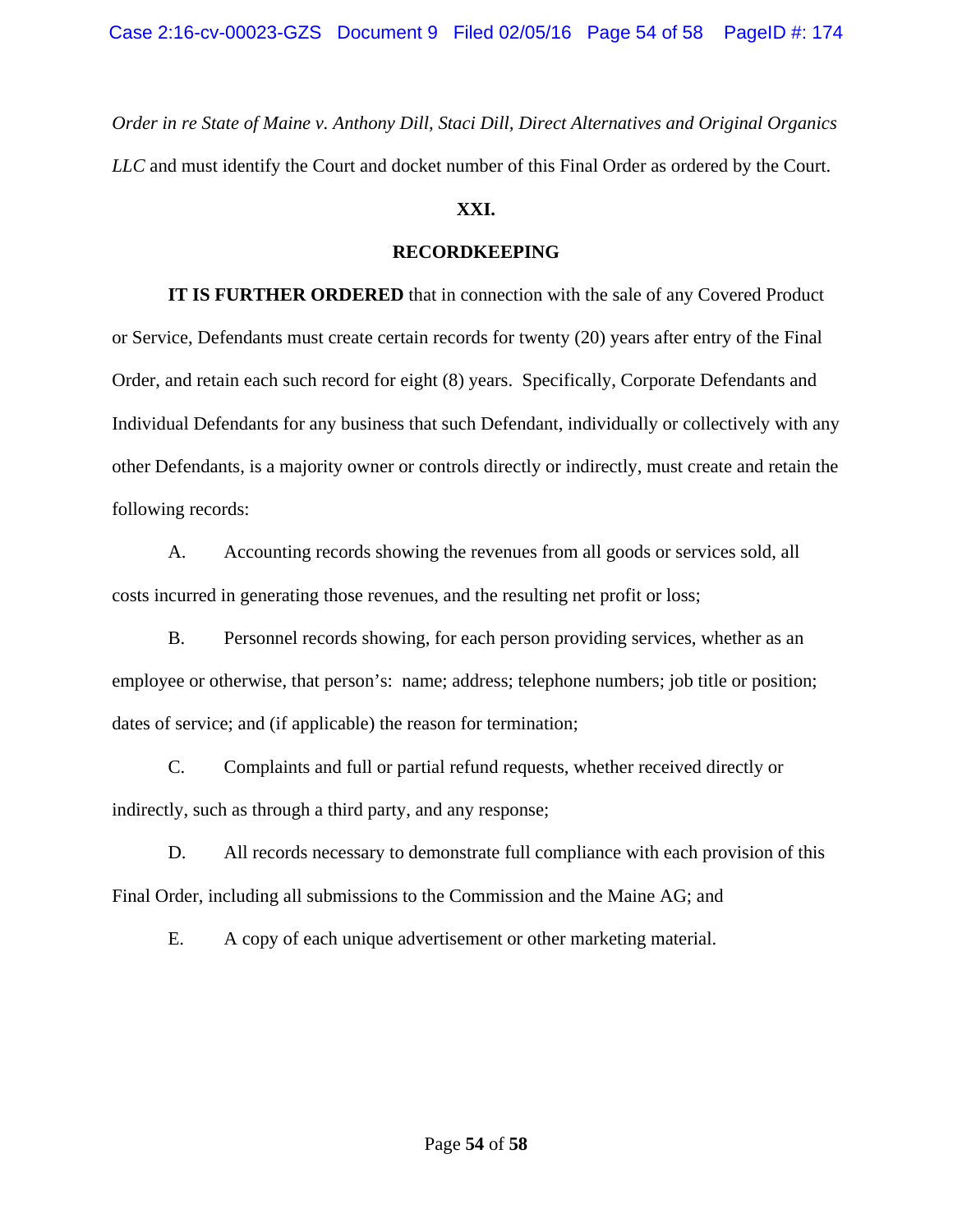#### **XXII.**

### **COMPLIANCE MONITORING**

**IT IS FURTHER ORDERED** that, for the purpose of monitoring Defendants' compliance with this Final Order, including the financial representations upon which part of the judgment was suspended, and any failure to transfer any assets as required by this Final Order:

A. Within fourteen (14) days of receipt of a written request from a representative of the Commission or the Maine AG, each Defendant must: submit additional compliance reports or other requested information, which must be sworn under penalty of perjury; appear for depositions; and produce documents for inspection and copying. Plaintiffs are also authorized to obtain discovery, without further leave of court, using any of the procedures prescribed by Federal Rules of Civil Procedure 29, 30 (including telephonic depositions), 31, 33, 34, 36, 45, and 69.

B. For matters concerning this Final Order, the Plaintiffs are authorized to communicate directly with each Defendant. Defendants must permit Plaintiffs' representatives to interview any employee or other person affiliated with any Defendant who has agreed to such an interview. The person interviewed may have counsel present.

C. Plaintiffs may use all other lawful means, including posing, through their representatives, as consumers, suppliers, or other individuals or entities, to Defendants or any individual or entity affiliated with Defendants, without the necessity of identification or prior notice. Nothing in this Final Order limits the Commission's lawful use of compulsory process, pursuant to Sections 9 and 20 of the FTC Act, 15 U.S.C. §§ 49, 57b-1. Nothing in this Final Order limits the Maine AG's lawful use of compulsory process, pursuant to section 211 of the Maine UTPA, ME. REV. STAT. tit. 5, § 211. Defendants hereby consent to the disclosure by the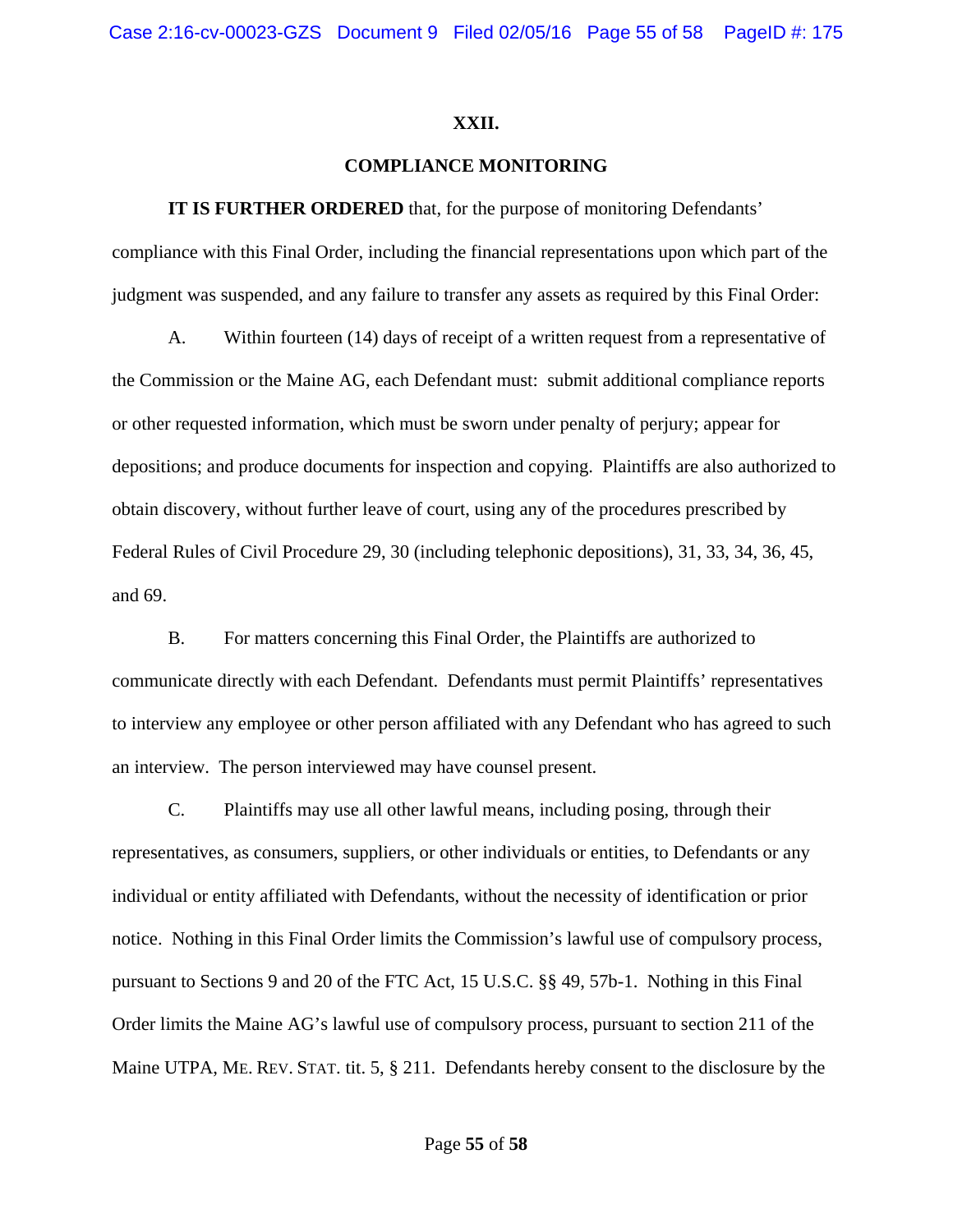Maine AG to any law enforcement agency, and any representative of the State of Maine, of any material or information produced by Defendants pursuant to section 211 of the Maine UTPA, whether produced before or after the date of this Final Order.

# **XXIII.**

# **RETENTION OF JURISDICTION**

**IT IS FURTHER ORDERED** that this Court shall retain jurisdiction of this matter for

purposes of construction, modification, and enforcement of this Final Order, and jurisdiction is retained by this Court in order to implement and carry out the terms of all orders and decrees that may be entered herein, and to entertain any application or motion by Plaintiffs or the Liquidating Receiver for additional relief pursuant to the provisions of this Final Order.

**IT IS SO ORDERED** this 5th day of February, 2016.

 /s/ George Z. Singal United States District Judge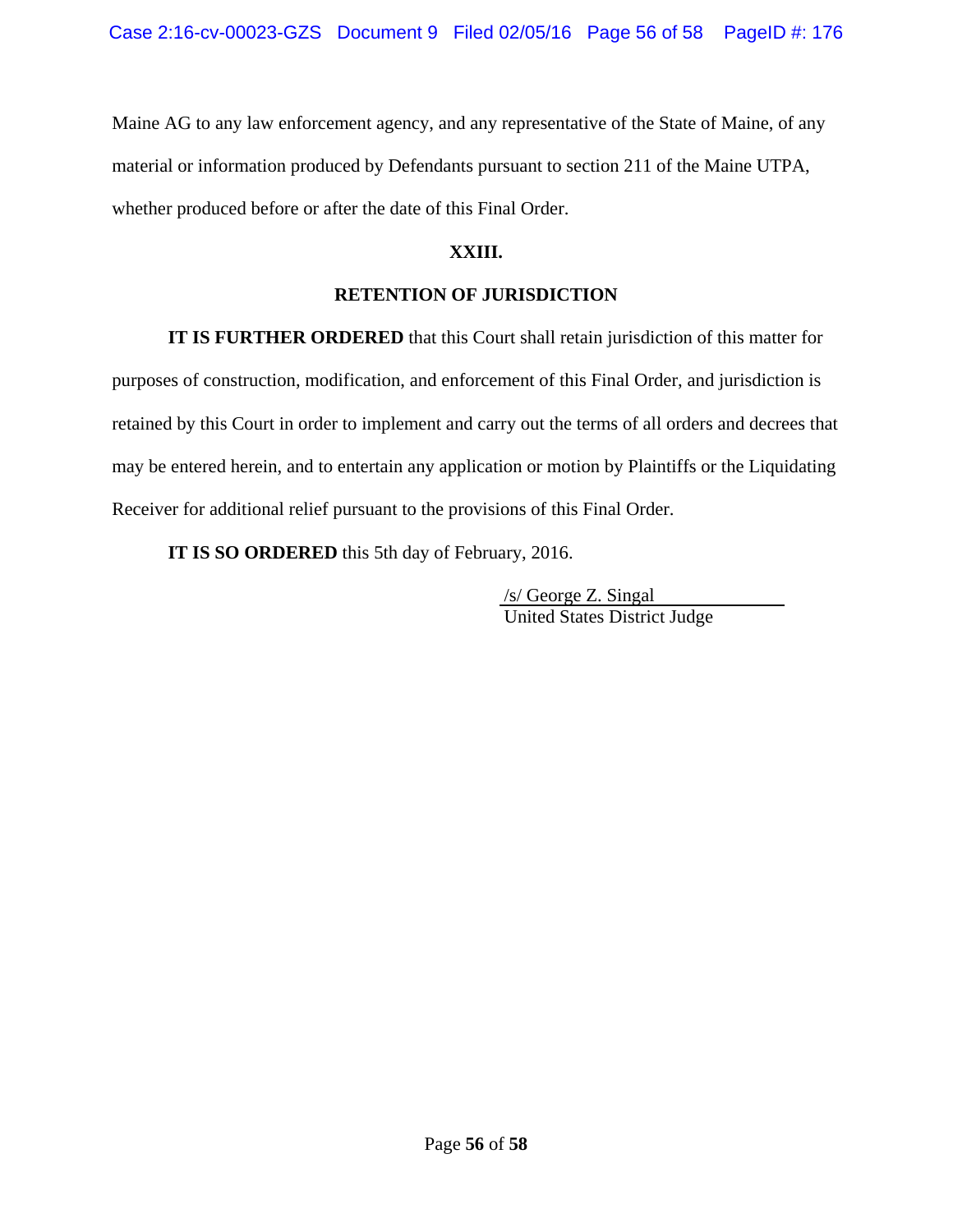# **IT IS SO STIPULATED** this 19<sup>th</sup> day of January, 2016

# JONATHAN NUECHTERLEIN General Counsel

 /s/ James A. Prunty James A. Prunty David P. Frankel Carolyn L. Hann Federal Trade Commission 600 Pennsylvania Avenue, NW Washington, D.C. 20580 Telephone: 202-326-2438, 2812, 2745 Facsimile: 202-326-3259 Email: jprunty@ftc.gov dfrankel@ftc.gov chann@ftc.gov

 Attorneys for Plaintiff FEDERAL TRADE COMMISSION

 JANET T. MILLS Attorney General, State of Maine

 /s/ Brendan F.X. O'Neil Brendan F.X. O'Neil Assistant Attorney General

 Office of the Attorney General of Maine 6 State House Station Augusta, Maine 04333-0006 Telephone: 207-626-8842 Facsimile: 207-624-7730 Email: brendan.oneil@maine.gov

# **IT IS SO STIPULATED** this 9<sup>th</sup> day of December, 2015

 /s/ Anthony Dill Defendant Anthony Dill, individually, and on behalf of Defendants Direct Alternatives, and Original Organics LLC